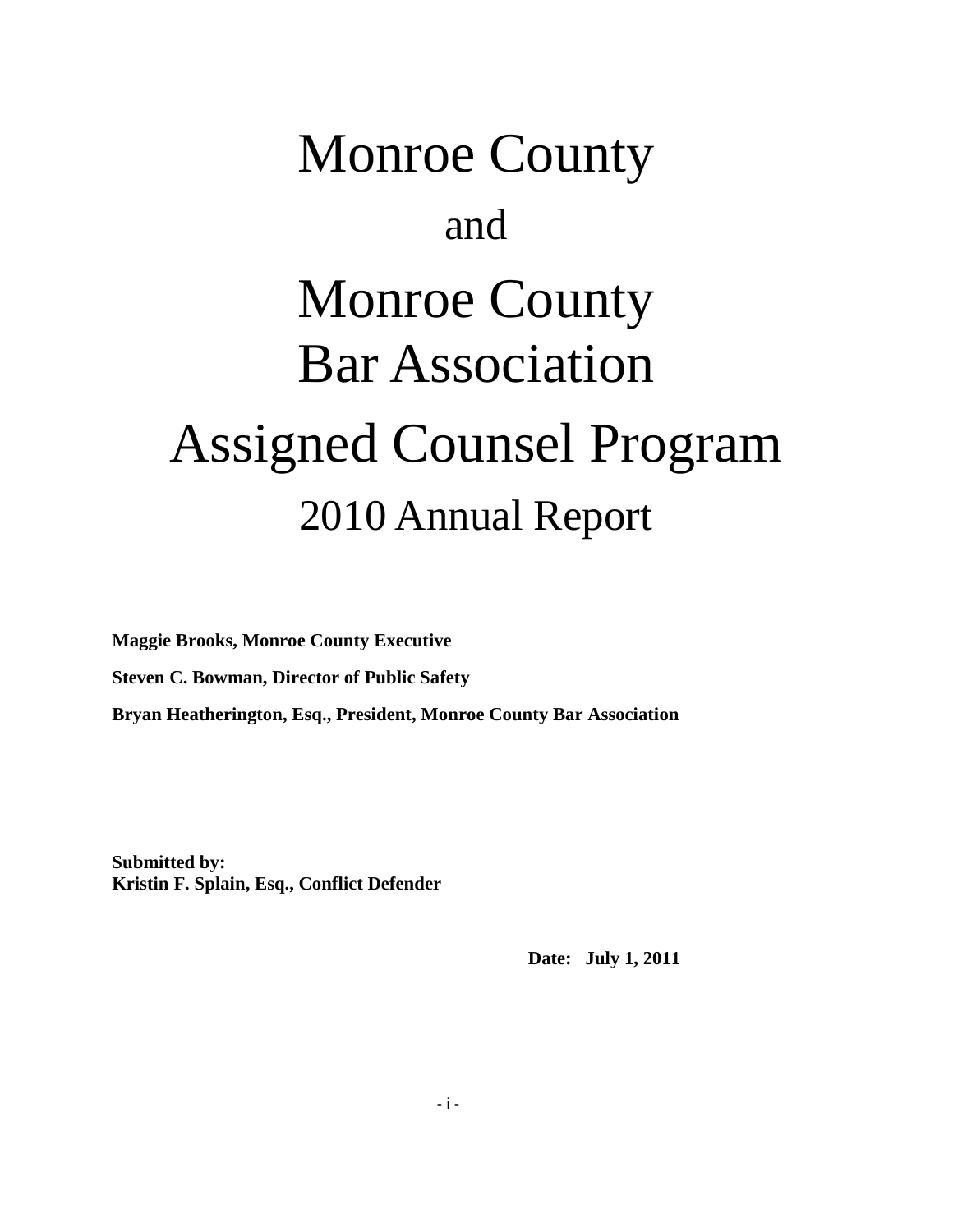### TABLE OF CONTENTS

| "To Provide A Coordinated And Centralized Assignment System For Conflict Cases"2<br>"To Provide A More Equitable Distribution Of Conflict Assignments Among Lawyers"3<br>"To Maintain Uniform And Proper Billing Practices And To Ensure Cost Accountability Of Services" 4 |  |
|-----------------------------------------------------------------------------------------------------------------------------------------------------------------------------------------------------------------------------------------------------------------------------|--|
|                                                                                                                                                                                                                                                                             |  |
|                                                                                                                                                                                                                                                                             |  |
|                                                                                                                                                                                                                                                                             |  |
|                                                                                                                                                                                                                                                                             |  |
|                                                                                                                                                                                                                                                                             |  |
|                                                                                                                                                                                                                                                                             |  |
|                                                                                                                                                                                                                                                                             |  |
|                                                                                                                                                                                                                                                                             |  |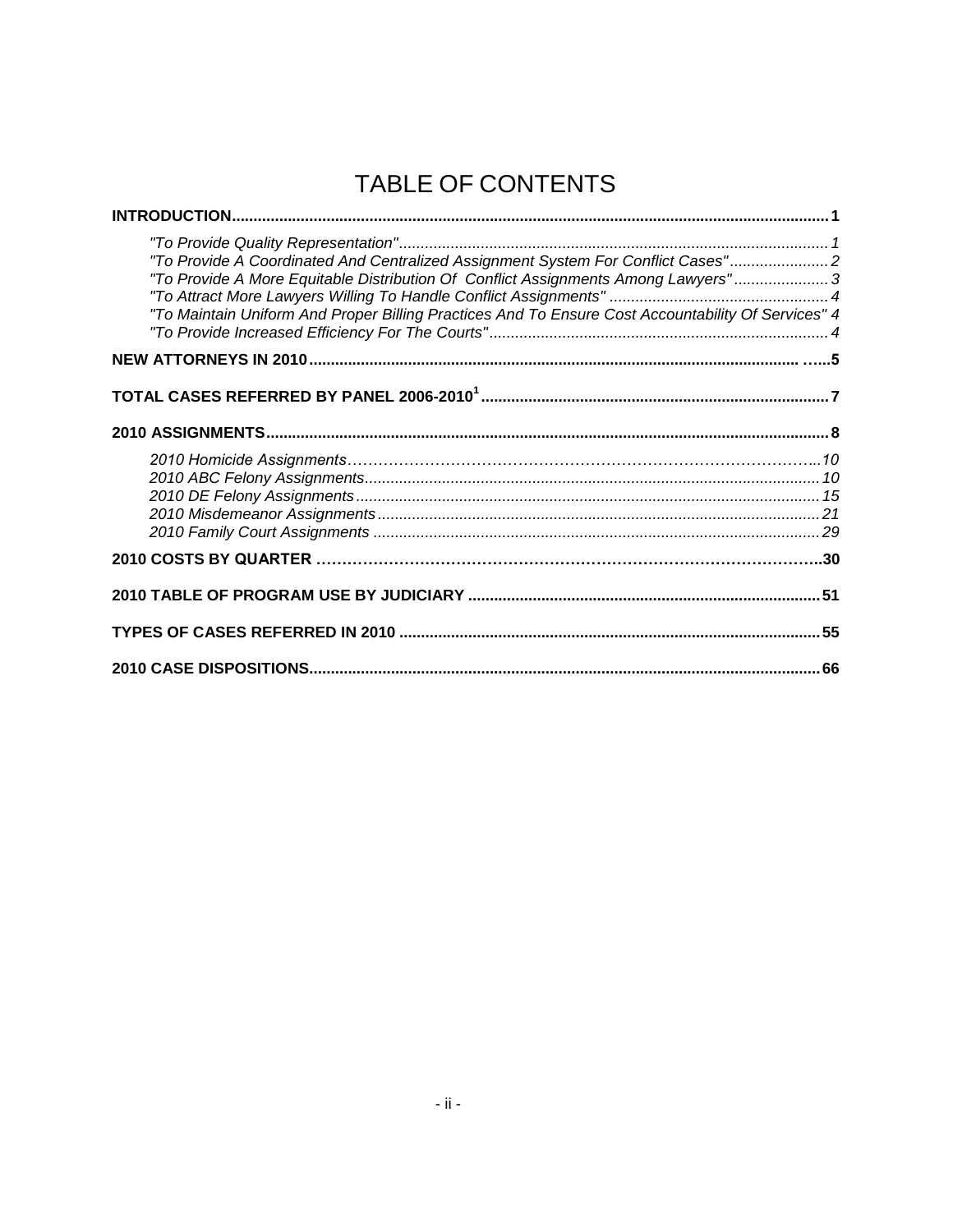#### **Introduction**

2010 was the ninteenth year the Assigned Counsel Program operated in all courts. It was also the eighth year of operation for the Conflict Defender Office.

The Conflict Defender Office has a staff of ten attorneys and three support staff. Outside support services such as investigation and service of process are done on a contract basis. The attorneys in the office represent clients in conflict cases in Family Court, Rochester City Court and all of the appellate courts. All cases in Local Criminal Court, all felony cases and all statutorily assigned cases in Superior Court are still assigned to private counsel under the Joint Monroe County/Monroe County Bar Association Plan for Conflict Assignments.

The following statistical information shows the Program's relative success in meeting the goals of the Plan:

> "The objectives of this conflict assignments plan are to provide quality representation to eligible indigent defendants or other litigants in those cases where the Public Defender has a conflict of interest; to provide a coordinated and centralized assignment system for conflict cases arising in the courts specified in Article IV herein, to provide a more equitable distribution of conflict assignments among lawyers; to attract more lawyers willing to handle conflict assignments, to maintain uniform and proper billing practices; to ensure cost accountability of services, and to provide increased efficiency for the courts by making qualified attorneys more readily available to handle conflict cases." *Monroe County Bar Association Sponsored Plan for Conflict Assignments*, ARTICLE II. Plan Objectives

#### **"To Provide Quality Representation"**

The Program received no initial complaints involving alleged questionable or unethical conduct by participating attorneys. This is a decrease from 2007. The Monroe County Bar Association referred no complaints filed by clients. The Program has jurisdiction over open cases only.

Since the CLE requirements of the Assigned Counsel Program overlap with the Mandatory Continuing Legal Education requirements of the State of New York, compliance is near 100%.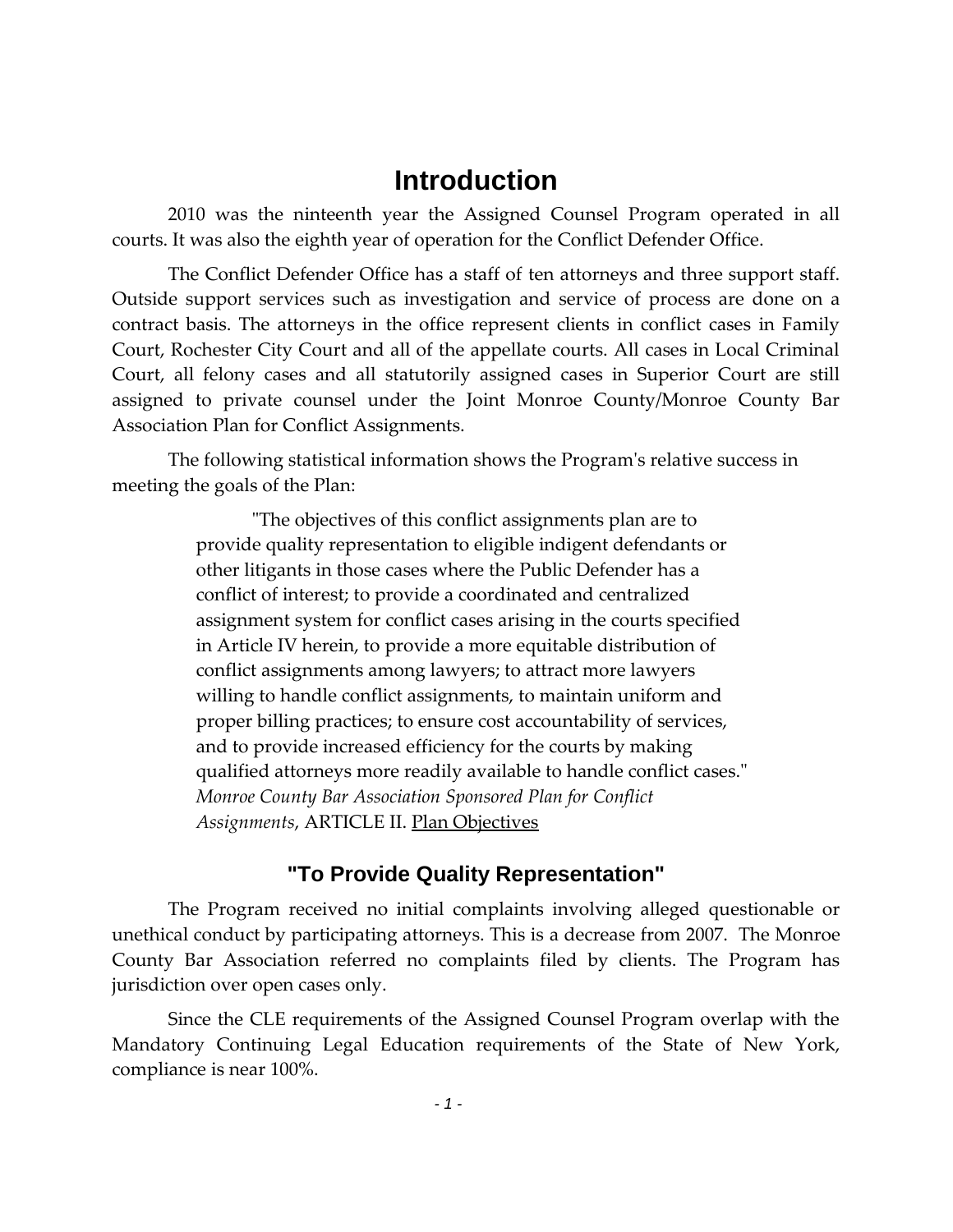2010 saw a significant increase in case assignments to the Conflict Defender Office from Family Court. The Conflict Defender Office has only four attorneys assigned to the same number of parts. There is no way that four attorneys can adequately cover all the parts. Additionally, the Public Defenders Office has two fulltime paralegals assigned to Family Court while the Conflict Defender Office has none. Paralegals greatly reduce the amount of office time that attorneys must spend on document preparation giving the attorneys more time for court appearances and client counseling. The demands placed on attorney time by Family Treatment Court and the new Permanency legislation – requiring hearings every six months – continues to pose a coverage problem for the Conflict Defender Office in 2010.

#### **"To Provide A Coordinated And Centralized Assignment System For Conflict Cases"**

The Assigned Counsel Program is fully computerized. The Program enters all cases reported to it in a centralized database that tracks the representation from assignment through payment of the voucher. This system avoids duplication of representation by showing all open cases for a particular client thus insuring that there is a continuity of representation if the client is arrested on new charges. This system also promptly closes any case thus clearing any potential conflict of interest that the Public Defender might have in representing the client in future cases.

Assignments referred by the courts continue to be assigned from a rotating list of available attorneys. The Program is very successful in insuring continuity of counsel where a client is re-arrested on new charges even when the arrests span differing jurisdictions. Additionally, the Program continues to track conflict of interest information so that counsel is not unnecessarily assigned when the Public Defender could ethically continue.

The notification of availability program whereby attorneys could advise us of his or her availability for appearance on a particular day greatly assisted in our ability to provide timely assignments. This notification of availability enabled us to provide counsel more expeditiously and to more equitably distribute the cases. We used a combination of fax, telephone, e-mail and web site communication to provide the attorneys with a wide choice of methods to notify us of availability for assignment.

Through this notification system and the cooperation of the panel members, we were able to insure that no clients went without counsel regardless how short a notice of the next appearance our office received.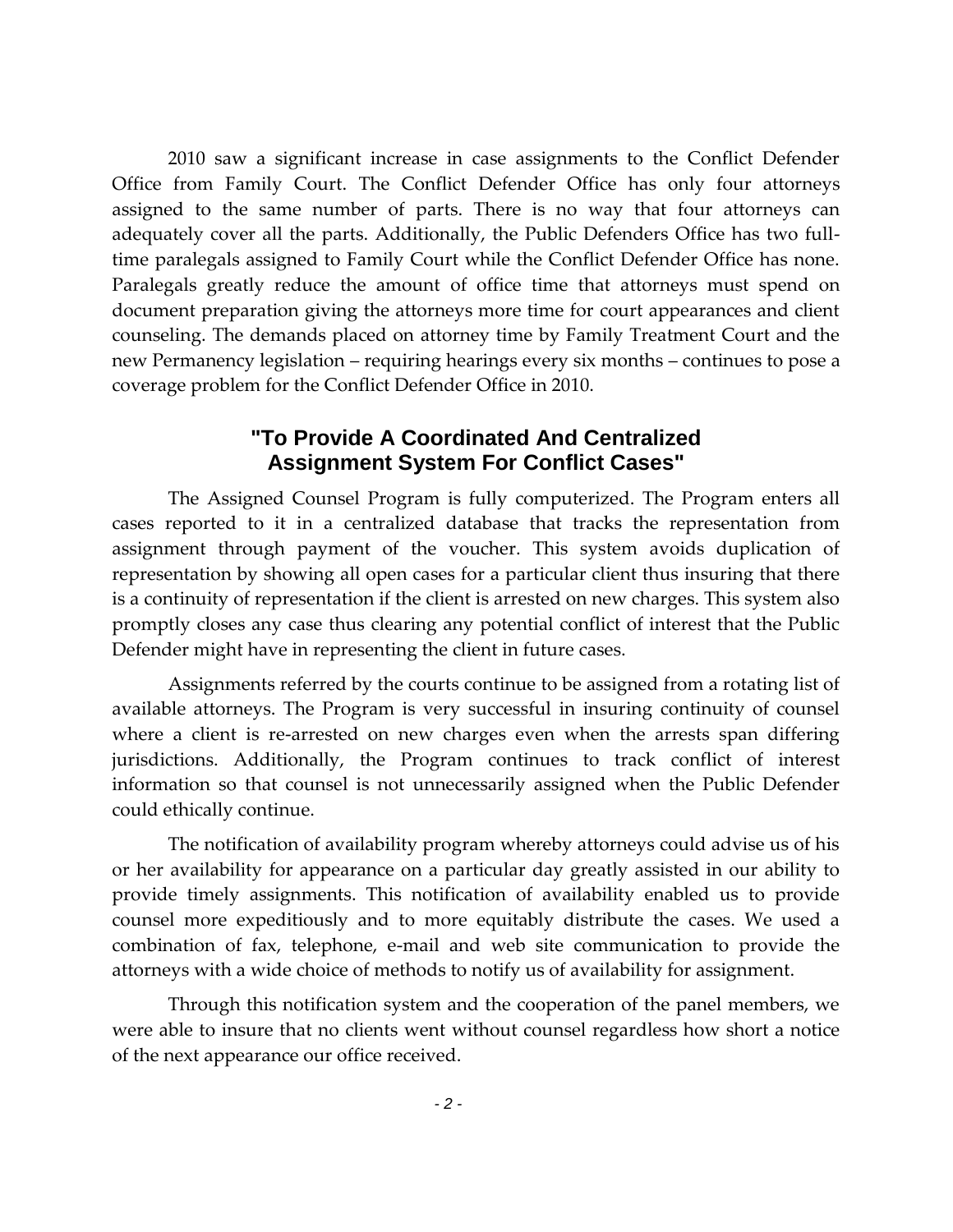#### **"To Provide A More Equitable Distribution Of Conflict Assignments Among Lawyers"**

While not perfect, the Program does achieve a significant improvement over the previous system of assignment of conflict cases. The Program constantly strives for new and better systems to distribute assignments more equitably among the participating attorneys. In criminal cases, the current system is highly effective. There are still several local criminal courts that do not fully utilize the services of the Program in the assignment of counsel. This sometimes leads to a client having multiple attorneys for different pending charges. This results in increased and unnecessary costs to the taxpayer.

The District Attorney's policy change regarding felony hearings causes a situation that skews the assignment distribution toward those attorneys who were most available for assignments. Since we need attorneys very quickly, those available when called got a disproportionate number of assignments. We are working on development of systems designed to alleviate this problem. Attorneys may notify us of availability on certain dates and at certain times so we may contact them when an assignment opportunity occurs on that date and time. Notice can be emailed, telephoned or faxed to our office. In addition, the first page of our web site contains a form that can be filled out and sent to us.

Equitable distribution of cases remained low in those Family Court cases not represented by the Conflict Defender staff. A mechanism must be found to address the inequities in Family Court assignments. The fact that a very few attorneys receive the bulk of the assignments places an undue burden on those attorneys and can impact directly on the quality of representation. More training through the appropriate committee of the Bar Association is necessary to familiarize the panel attorneys with local Family Court practice. The panel requirements should be reviewed with the Family Court judges to see if they are stringent enough. Lack of confidence in the quality of representation is a possible factor in the Judges' reluctance to use the full services offered by the Assigned Counsel Program. A Family Court component of a Trial Institute might alleviate the concern of the Family Court judges regarding the training of assigned counsel.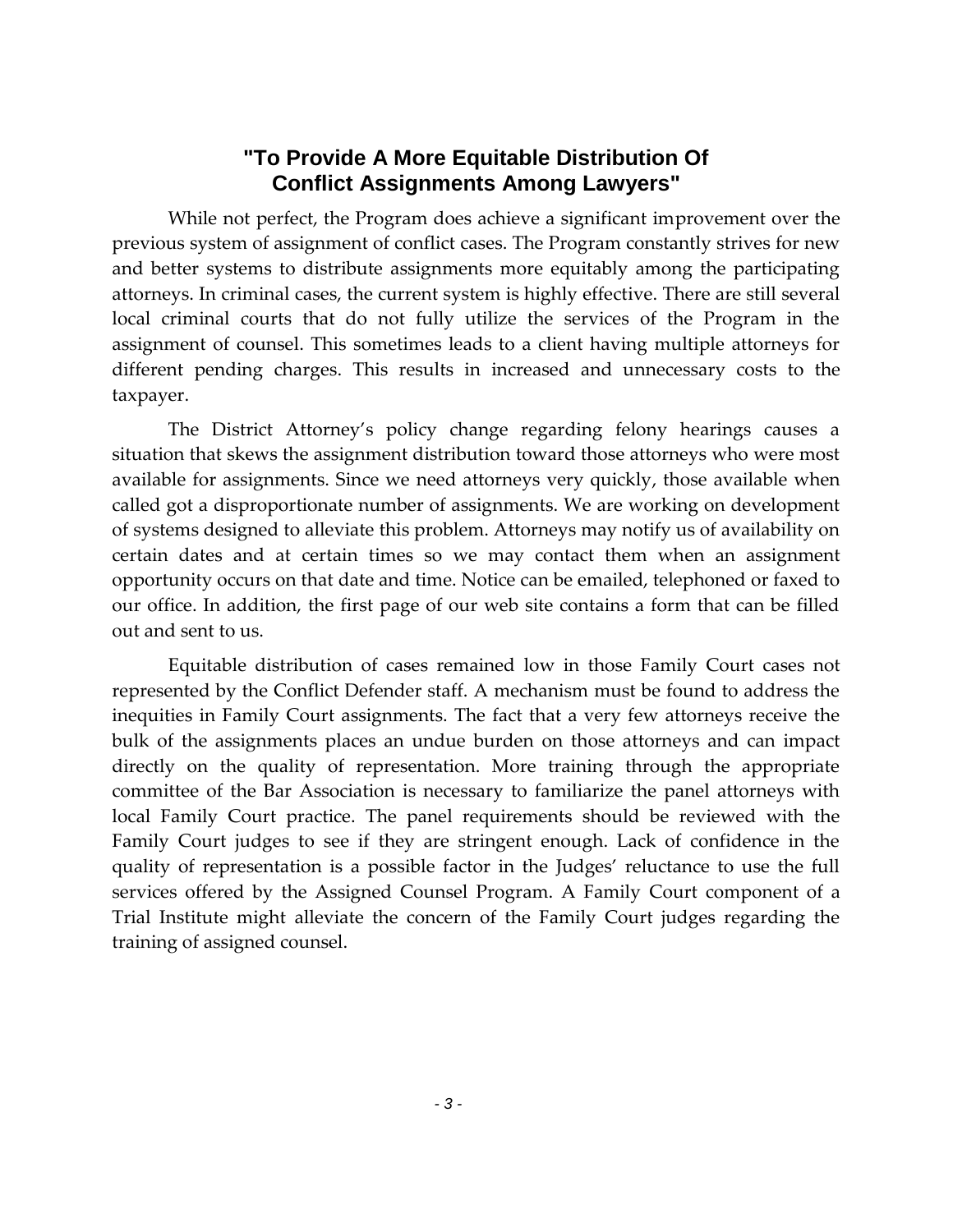#### **"To Attract More Lawyers Willing To Handle Conflict Assignments"**

Included in this report is a list of new panel members added during 2010. The Program takes every opportunity to remind the current panel members to apply for the more restrictive panels once they achieve the requisite qualifications. 2010 saw an increase in the number of qualified felony attorneys. This increase is probably the result of the rate increase effective January 1, 2004. The requirements for inclusion on a felony panel include having conducted a misdemeanor jury trial or participated in jury selection in such a case coupled with conduct of a bench trial. Since so few misdemeanor trials are held each year, it is difficult for an attorney to meet this requirement.

#### **"To Maintain Uniform And Proper Billing Practices And To Ensure Cost Accountability Of Services"**

The Administrator reviews each voucher before processing to insure compliance with the voucher regulations and notifies each attorney of any noncompliance to educate the attorney on proper procedures. The review and notification help maintain proper and uniform billing practices among the participating attorneys.

The District Attorney's policy regarding felony hearings negatively affected the overall cost of the Assigned Counsel Program. Attorneys were forced to spend more time in court and more time attempting to obtain information previously obtained before or during the felony hearing. Additionally, more cases that would have been screened by the felony hearing process were indicted leading to increased time spent in hearings and trials.

#### **"To Provide Increased Efficiency For The Courts"**

Courts fully utilizing the services of the Assigned Counsel Program report a positive impact on the efficiency in obtaining assigned counsel in conflict cases. They report a significant decrease in the burden on the court staff in finding attorneys willing to accept assignments, a decrease in the number of phone calls necessary to contact an attorney for assignment, a decrease in the voucher processing time since the vouchers are now clearly labeled as to the matter and already reviewed with comments by the Administrator, and a prompt response from the Assigned Counsel Program in obtaining assigned counsel.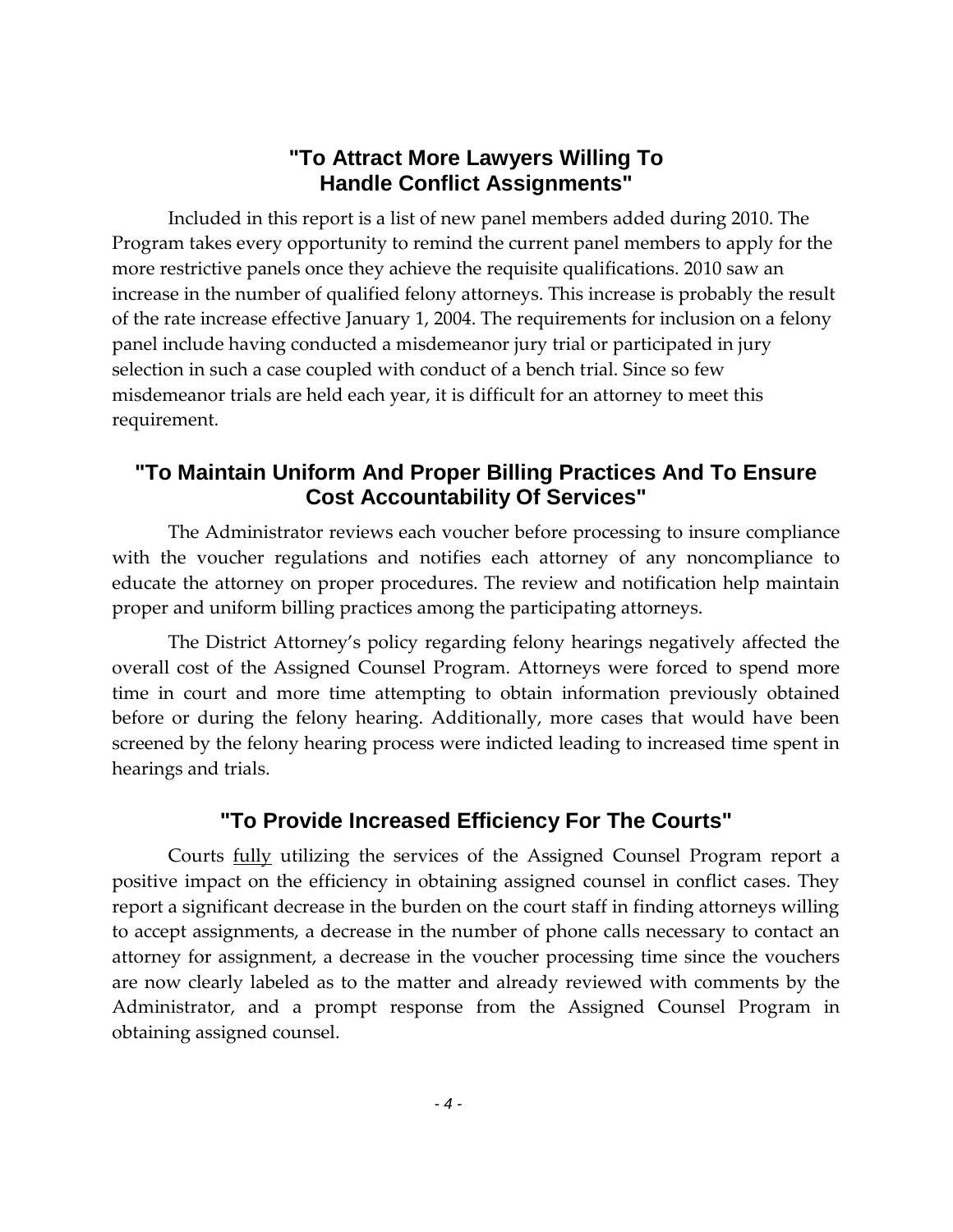# **New Attorneys in 2010<sup>1</sup>**

|                             | Panel                       |   |                       |                        |                    |                         |
|-----------------------------|-----------------------------|---|-----------------------|------------------------|--------------------|-------------------------|
| <b>Attorney</b>             | <b>ABC</b><br><b>Felony</b> |   | DE Felony Misdemeanor | Family<br><b>Court</b> | <b>Appellate</b>   | Grand<br><b>Total</b>   |
| Asamoah-Wade,<br>Yolanda A. |                             |   | Χ                     | $\pmb{\times}$         |                    | $\overline{2}$          |
| Azria, Seth M.              |                             |   |                       |                        | $\mathsf X$        | 1                       |
| Ciardi, Francis M.          | x                           | X | X                     | X                      |                    | $\overline{4}$          |
| Connor, Ann<br>Elizabeth    |                             |   | X                     |                        |                    | 1                       |
| DeCarolis, Brian            | X                           | x | X                     |                        |                    | 3                       |
| DiPalma, Jeffrey P.         | x                           | X |                       |                        | X                  | 3                       |
| Dolan, Eric                 |                             |   | $\pmb{\times}$        |                        | X                  | $\overline{c}$          |
| Dollinger, Alison           |                             |   | X                     |                        |                    | 1                       |
| Duclos, Marc A.             |                             | x |                       |                        |                    | 1                       |
| Falk, Jr., Terrance A.      | X                           | x | x                     | X                      |                    | $\overline{\mathbf{4}}$ |
| Ganguly, Avik K             | x                           | x | x                     |                        |                    | 3                       |
| Gross, Richard R.           |                             | x | X                     |                        | x                  | 3                       |
| Guiliano, Michael           |                             |   |                       | X                      | X                  | $\overline{c}$          |
| Hajdu, Lyle T.              |                             |   |                       |                        | X                  | $\mathbf{1}$            |
| Houde, Ardeth L.            |                             |   |                       | X                      | $\pmb{\mathsf{X}}$ | $\overline{c}$          |
| Jones, Rhian<br>Dudson      |                             | x |                       |                        |                    | 1                       |
| Khuns, Kevin M.             |                             |   |                       | X                      |                    | 1                       |
| Kovalsky, Shaina            |                             |   | $\pmb{\times}$        |                        | X                  | $\overline{c}$          |
| Lamb, Meredith M.B          |                             |   | x                     | x                      | X                  | 3                       |
| McCarty, Terence            |                             |   | $\pmb{\mathsf{X}}$    | x                      | X                  | 3                       |

<sup>&</sup>lt;sup>1</sup> Panel for which the attorney was approved in 2010. Attorney may have been approved in a previous year for a different panel or panels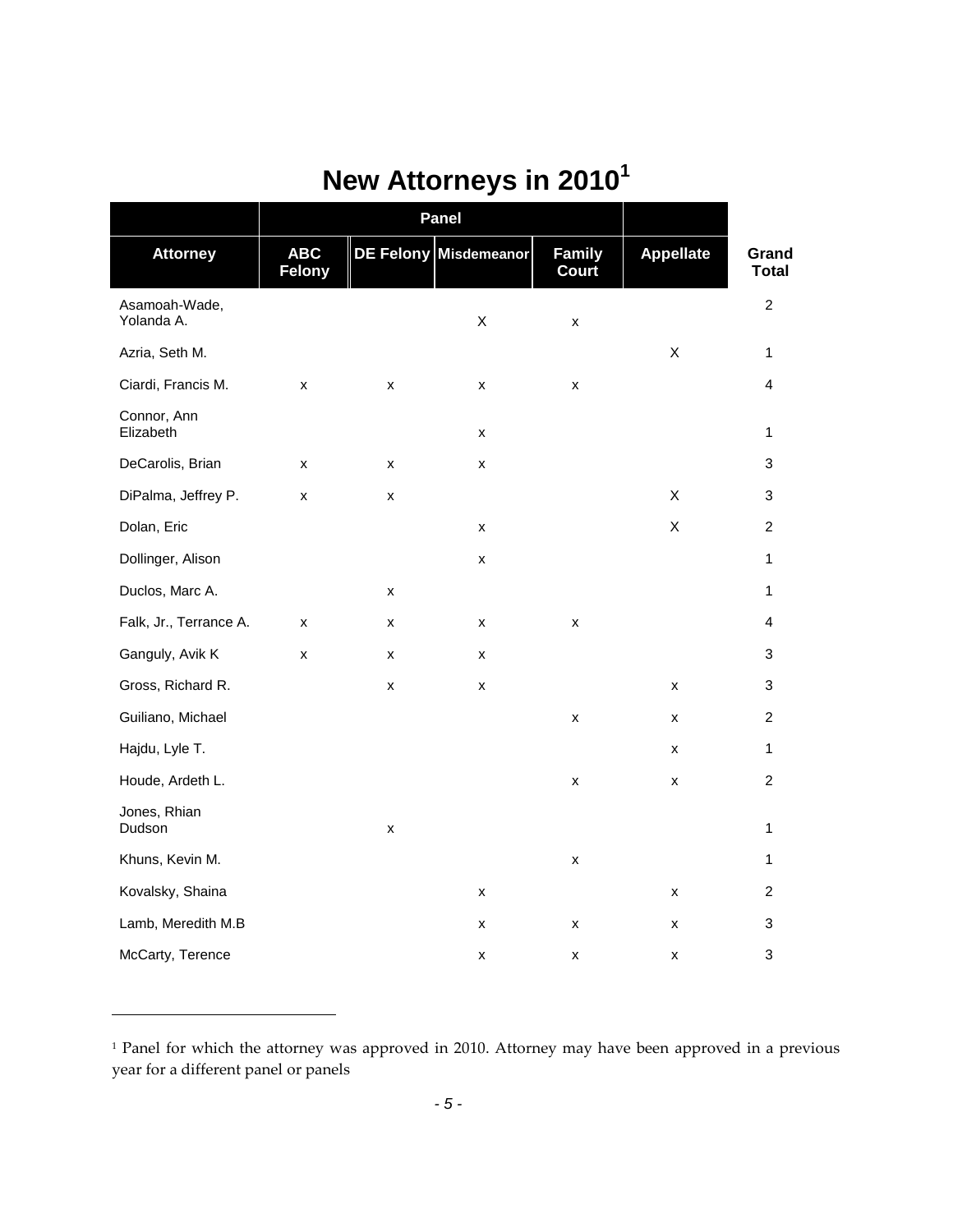|                            |                             | <b>Panel</b> |                       |                        |                  |                       |
|----------------------------|-----------------------------|--------------|-----------------------|------------------------|------------------|-----------------------|
| <b>Attorney</b>            | <b>ABC</b><br><b>Felony</b> |              | DE Felony Misdemeanor | <b>Family</b><br>Court | <b>Appellate</b> | Grand<br><b>Total</b> |
| McKain, Kevin              |                             |              |                       | X                      |                  | 1                     |
| McMullen, Margaret         |                             |              |                       | X                      | X                | 2                     |
| Murphy, Timothy<br>Patrick |                             |              |                       |                        | $\mathsf{x}$     | 1                     |
| Napolitano, Lorenzo        | X                           |              |                       |                        |                  | 1                     |
| Oathout, Bryan             |                             | X            | X                     | X                      |                  | 3                     |
| Paluch, Stephen<br>James   |                             | X            | X                     |                        | $\mathsf{x}$     | 3                     |
| Ruby, William S            |                             | X            |                       |                        |                  | 1                     |
| Stowe, Eric W.             | X                           | $\mathsf{x}$ | $\mathsf{x}$          | X                      |                  | 4                     |
| <b>Grand Total</b>         | $\overline{7}$              | 12           | 15                    | 12                     | 13               | 59                    |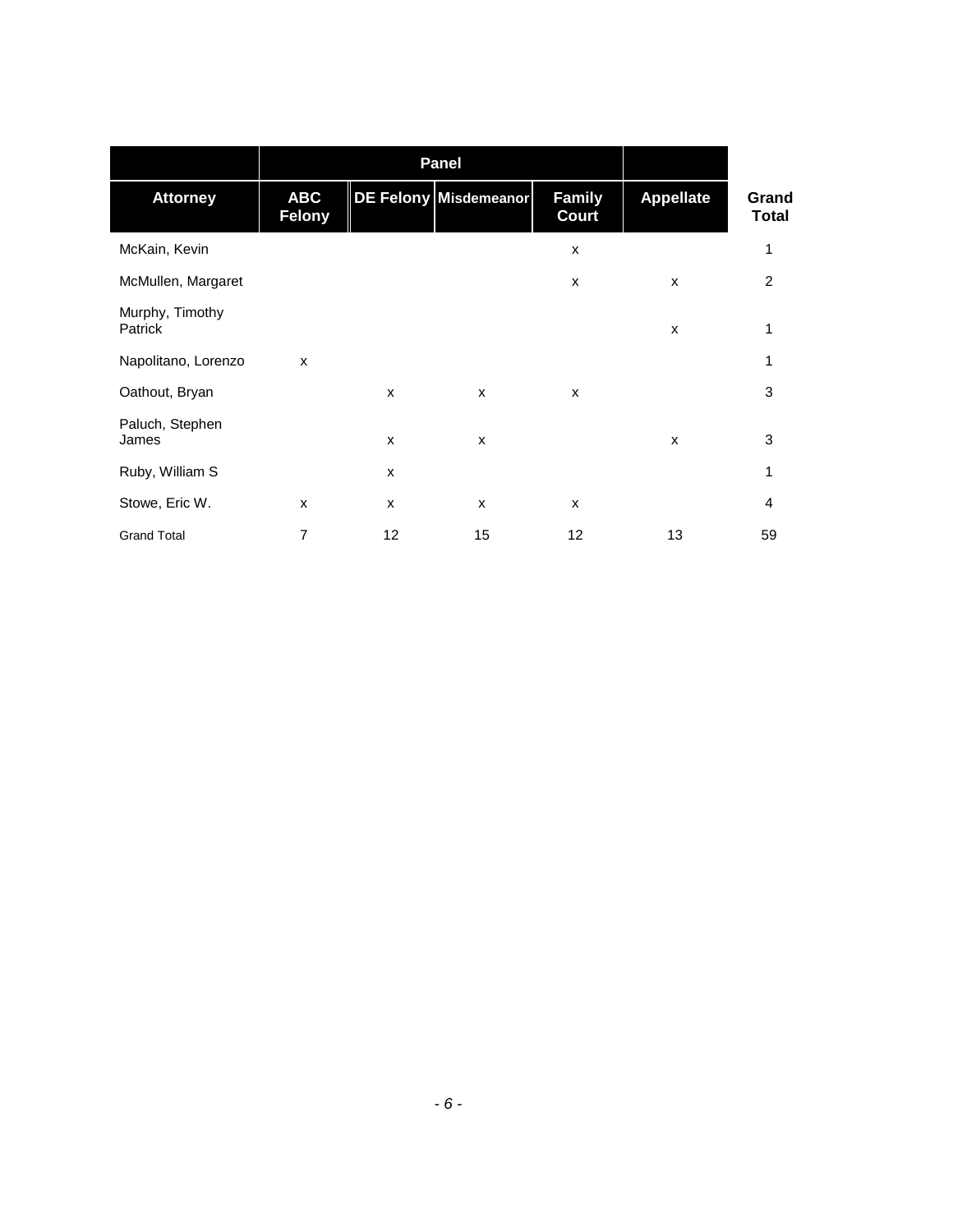# **Total Cases Referred by Panel 2006-2010<sup>2</sup>**

|                         | Year |           |      |           |      |
|-------------------------|------|-----------|------|-----------|------|
| <b>Panel</b>            | 2006 | 2007 2008 |      | 2009 2010 |      |
| <b>ABC Felony</b>       | 641  | 663       | 683  | 641       | 590  |
| Appellate               | 46   | 53        | 55   | 53        | 44   |
| DE Felony               | 496  | 493       | 531  | 508       | 606  |
| <b>Family Court</b>     | 1755 | 1693      | 1745 | 2470      | 2940 |
| Misdemeanor             | 2008 | 1995      | 2496 | 2458      | 2703 |
| Other                   | 26   | 54        | 42   | 47        | 50   |
| <b>Probation/Parole</b> | 198  | 221       | 211  | 225       | 221  |
| <b>Grand Total</b>      | 5170 | 5172      | 5763 | 6402      | 7154 |

2. Does not represent number of assignments made, only initial cases referred for assignment.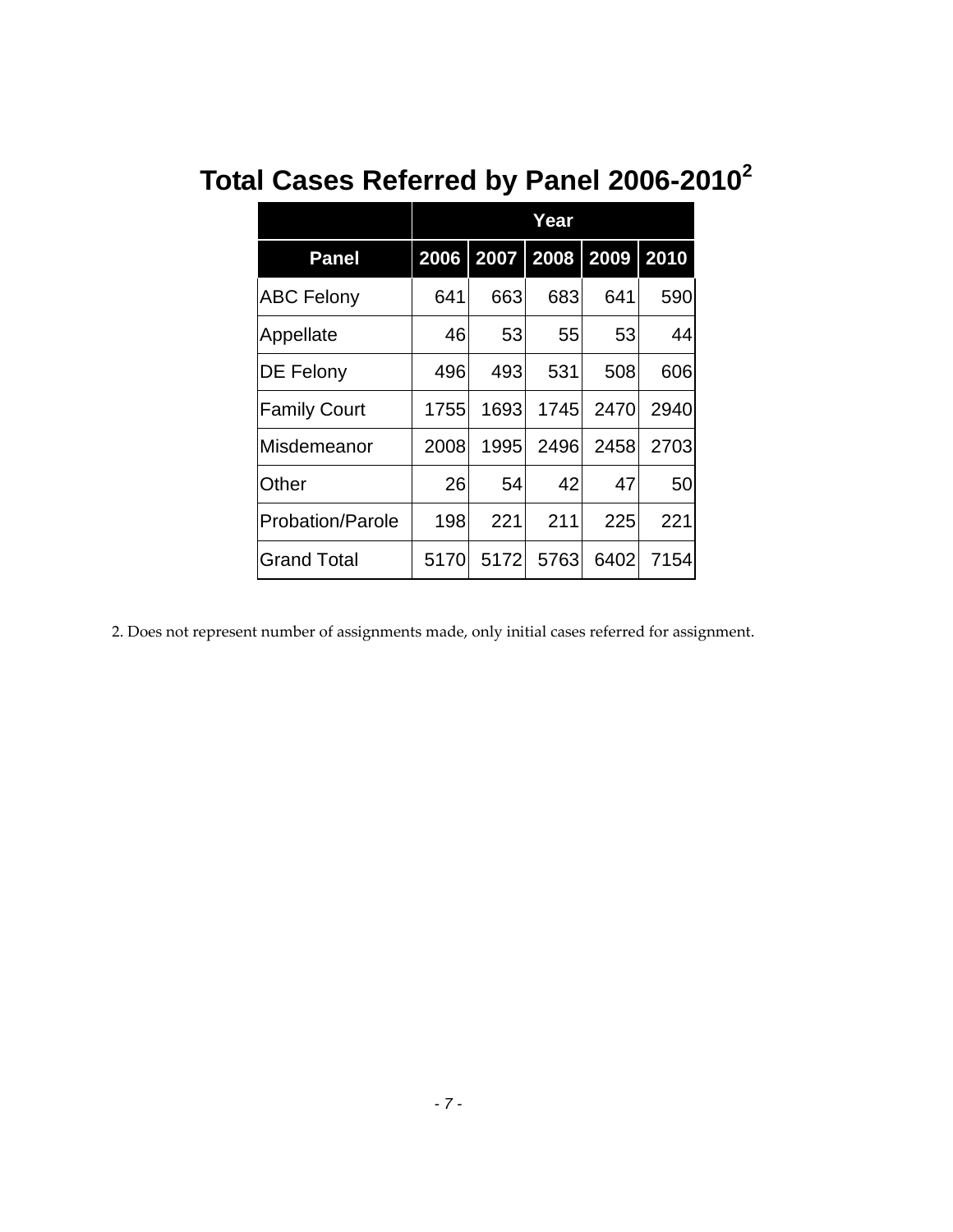### **2010 Assignments<sup>3</sup>**

The following charts show the assignments each attorney received in 2010. The number of assignments is higher than the number of cases referred because in some cases more than one attorney receives an assignment for a case. Also, an attorney might be assigned in 2010 to a case originally referred in a previous year. This occurs most often after a court relieves one attorney and either the court or the Assigned Counsel Program assigns a new attorney.

Several factors should be considered in looking at these tables. First, approved panel members receive more assignments than non-approved panel members do. Some of the attorneys with a low number of assignments are non-approved panel members. Most often, such an attorney is court assigned. Secondly, those attorneys gaining membership on a panel for the first time during 2010 will have fewer assignments in that panel because they were not on the panel for an entire year. Thirdly, a number of attorneys decline a significant number of assignments, requested removal from the Program for periods of time or resigned from the Program during 2010. While the report includes non-approved attorneys, new panel members, attorneys declining appointments, and attorneys temporarily removed from panels at their own request, concentrating on those members who participated for the full year as approved members of a particular panel gives a truer picture of the equitable distribution of assignments.

The success of the program in achieving equitable distribution of cases is excellent when compared with other New York jurisdictions.

Of particular significance in this report is the fact that in the criminal courts, where the Assigned Counsel Program assigns a large percentage of cases, there is a more even distribution of assignments. This is attributable to the fact that, by comparison, Family Court has a much lower percentage of cases assigned by the Assigned Counsel Program. Most assignments are directly by the court. Attaining more equitable distribution of cases is difficult, if not impossible. The Administrator and Advisory Committee must work diligently to provide a workable solution to the inequities of the Family Court assignments. Looking at the last column of the tables, it takes significantly fewer attorneys for the Family Court assignments to reach a high percentage than it does for the criminal court assignments. This is less of a concern since

 $3$  Only assignments to new clients or to old clients with more serious charges are counted here.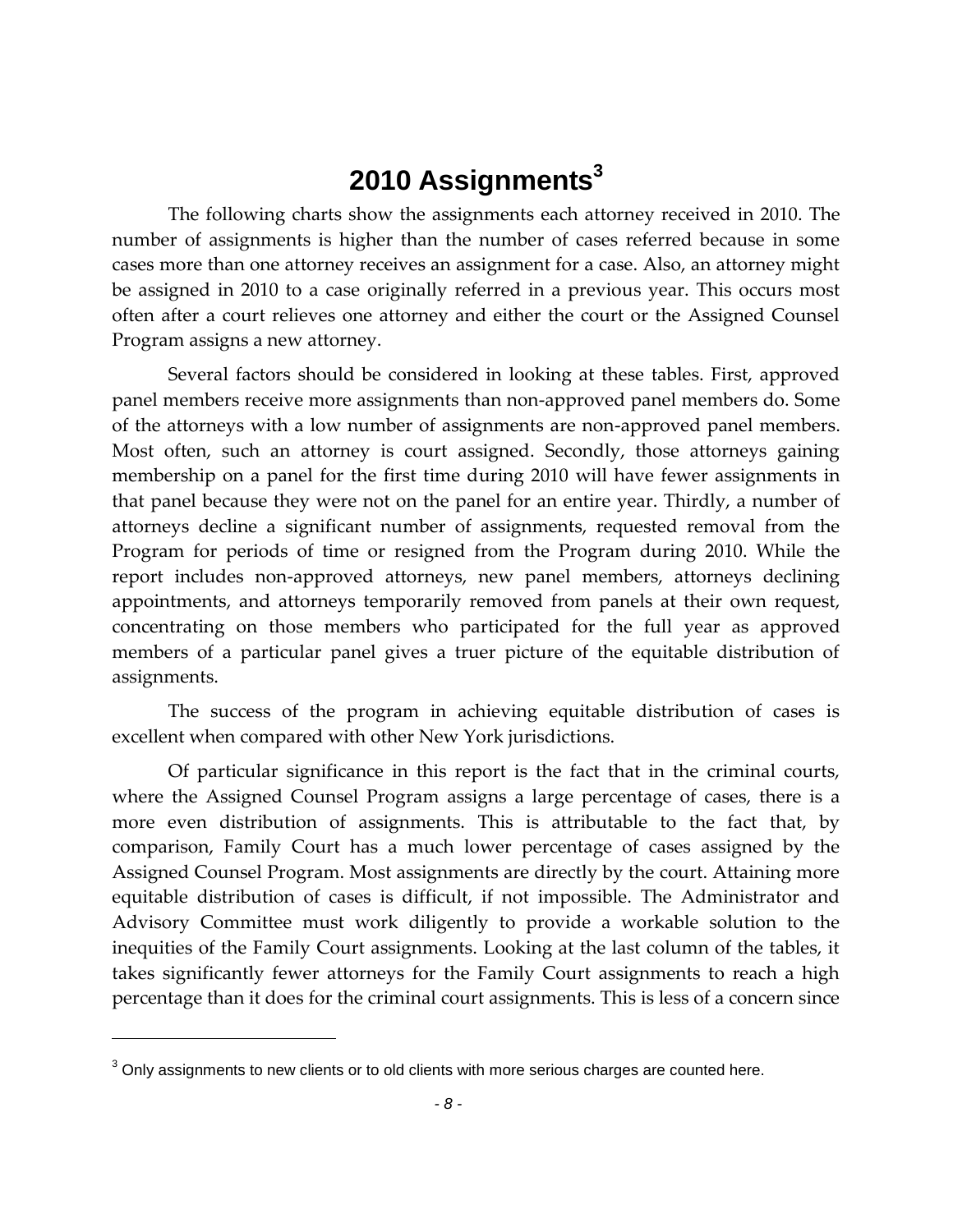the Conflict Defender Office represents the bulk of the conflict cases in Family Court. Nonetheless, it is an issue that should be addressed for those cases where the Conflict Defender Office cannot represent the client in Family Court.

|                     |                      | <b>Referral</b> |                |                       |
|---------------------|----------------------|-----------------|----------------|-----------------------|
| <b>Agency</b>       | <b>Attorney</b>      | <b>ACP</b>      | <b>Court</b>   | Grand<br><b>Total</b> |
| <b>ACP</b>          | Murante, David       | 1               | $\overline{2}$ | 3                     |
|                     | Vacca, James         | 1               | 1              | $\overline{2}$        |
|                     | Aureli, Daniel       |                 | 1              | 1                     |
|                     | Cocuzzi, Thomas      |                 | 1              | 1                     |
|                     | Damelio, Joseph      |                 | 1              | 1                     |
|                     | Daniele, Anthony     |                 | 1              | 1                     |
|                     | DeCarolis, Brian     | 1               |                | 1                     |
|                     | DiPrima, Michael     | 1               |                | 1                     |
|                     | Funk, Mark           |                 | 1              | 1                     |
|                     | Garretson, Scott     | $\mathbf 1$     |                | 1                     |
|                     | Hinman, James        |                 | 1              | 1                     |
|                     | Kasperek, Lawrence   |                 | 1              | 1                     |
|                     | Krane, Joel          | 1               |                | 1                     |
|                     | Nobles, James        | 1               |                | 1                     |
|                     | O'Keefe, Shannon     | 1               |                | 1                     |
|                     | Pullano, Peter       |                 | 1              | 1                     |
|                     | Thompson, Donald     | 1               |                | 1                     |
|                     | Turner, Karen Bailey |                 | 1              | 1                     |
| <b>ACP</b><br>Total |                      | 9               | 12             | 21                    |
| CDO<br>Total        |                      | 0               | 0              | 0                     |
|                     | <b>Grand Total</b>   | 9               | 12             | 21                    |

#### **2010 Homicide Assignments**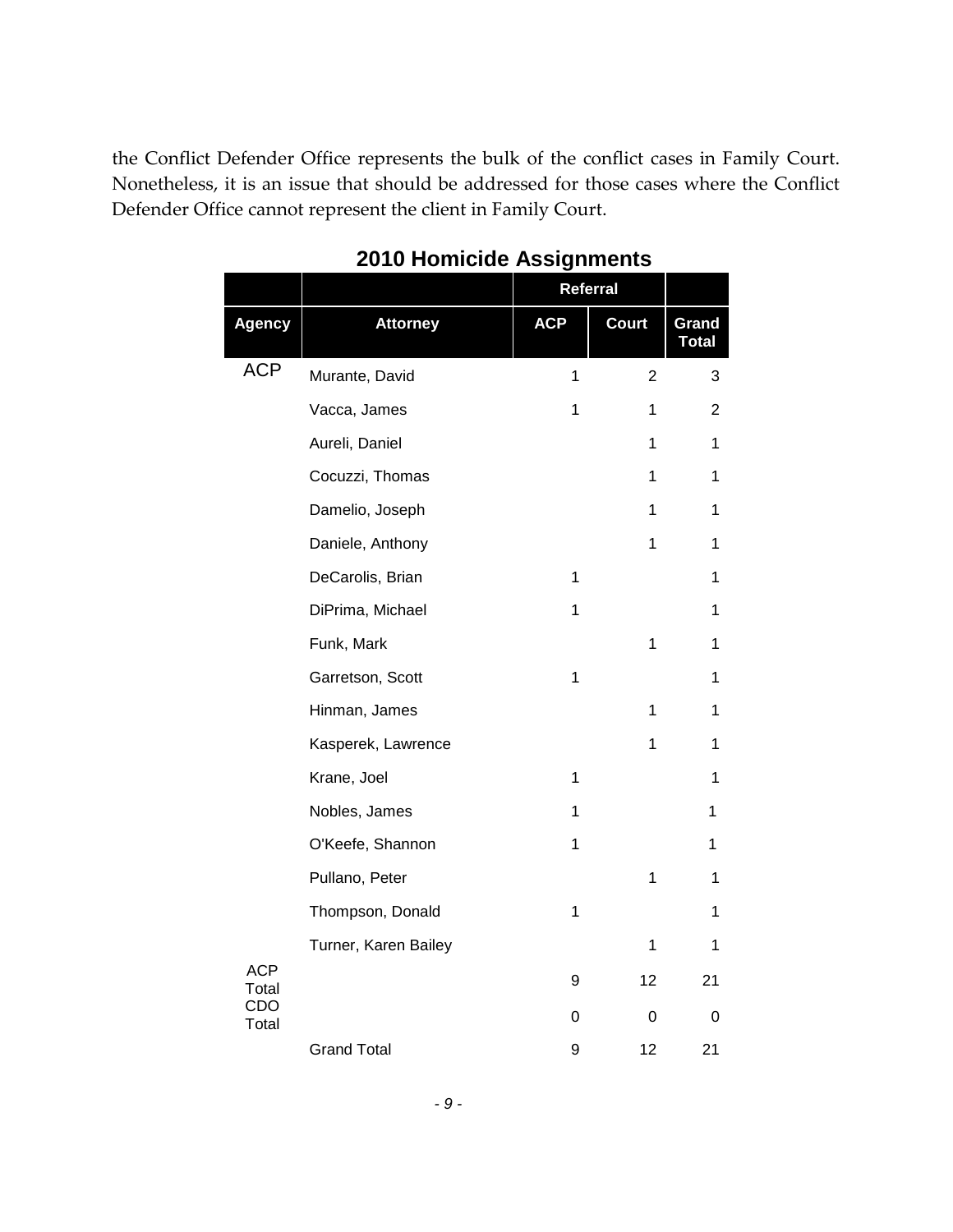|               |                               | <b>Referral</b> |              |                       |
|---------------|-------------------------------|-----------------|--------------|-----------------------|
| <b>Agency</b> | <b>Attorney</b>               | <b>ACP</b>      | <b>Court</b> | Grand<br><b>Total</b> |
| <b>ACP</b>    | Murante, David A.             | 19              | 7            | 26                    |
|               | Pullano, Peter J.             | 10              | 7            | 17                    |
|               | Young, Mark A.                | 7               | 7            | 14                    |
|               | Brown, James E.               | 11              | 2            | 13                    |
|               | Funk, Mark D.                 | 11              | 2            | 13                    |
|               | Bitetti, Gary                 | 10              | 2            | 12                    |
|               | Farrell-Gallagher, Barbara E. | 10              | 2            | 12                    |
|               | Sperano, Aaron J.             | 10              | 2            | 12                    |
|               | Ganguly, Avik K.              | 3               | 8            | 11                    |
|               | Housel, Jason M.              | 10              | 1            | 11                    |
|               | Kennedy, Christian J.         | 9               | 2            | 11                    |
|               | Garretson, Scott A.           | 10              | 0            | 10                    |
|               | Kristal, Peter L.             | 9               | 1            | 10                    |
|               | McKain, Kevin                 | 10              | 0            | 10                    |
|               | Scibetta, Michael P.          | 9               | 1            | 10                    |
|               | Shulman, Brian J.             | 7               | 3            | 10                    |
|               | Aramini, Mary E.              | 8               | 1            | 9                     |
|               | Daniele, Anthony              | 8               | 1            | 9                     |
|               | Hinman, James S.              | 6               | 3            | 9                     |
|               | Leegant, Jo Anne              | 8               | 1            | 9                     |
|               | MacAulay, Paul D.             | 8               | 1            | 9                     |
|               | Monaghan, Lori Robb           | 8               | 1            | 9                     |
|               | Ajaka, Maroun                 | 8               | 0            | 8                     |

### **2010 ABC Felony Assignments**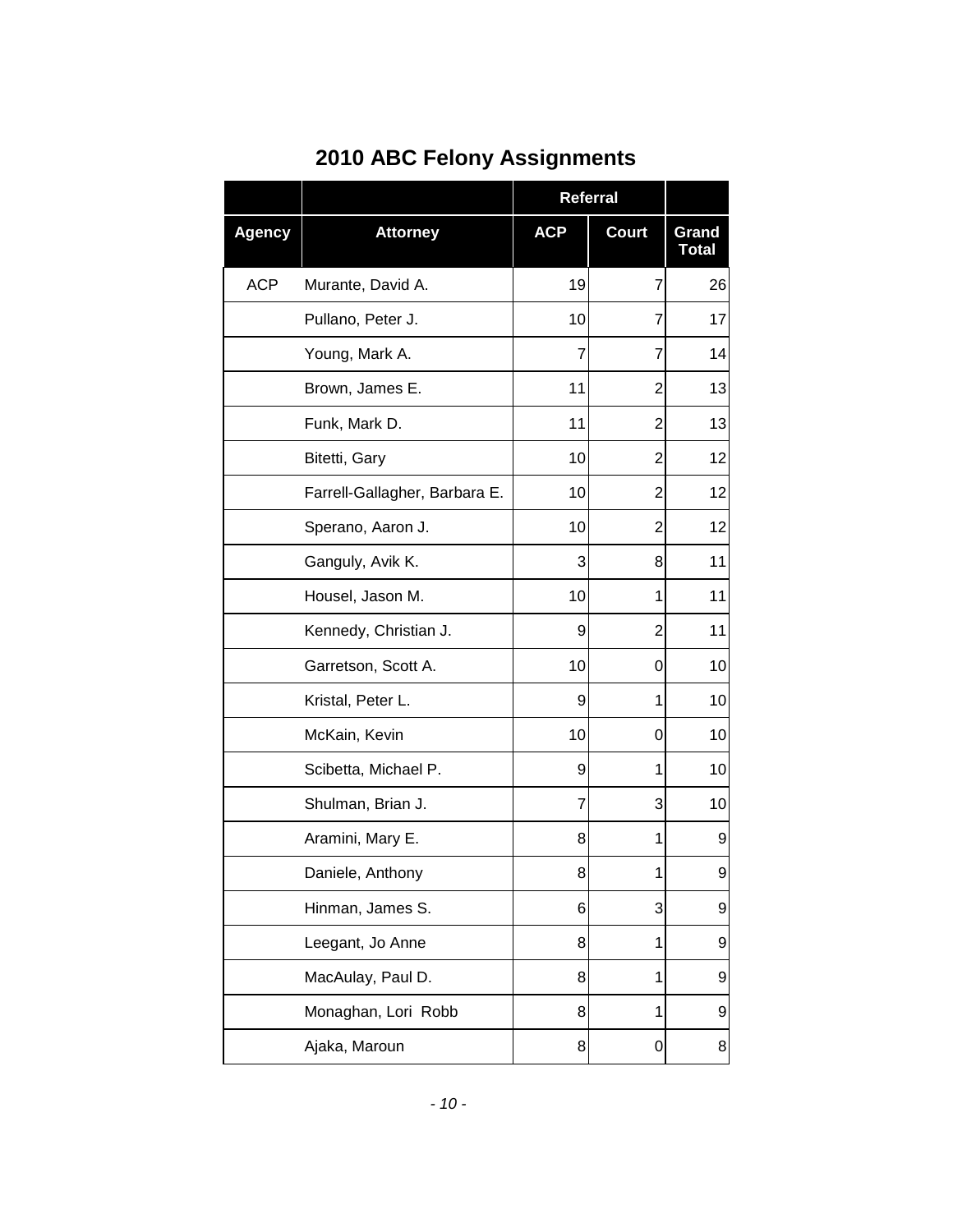|               |                           | Referral   |                |                       |
|---------------|---------------------------|------------|----------------|-----------------------|
| <b>Agency</b> | <b>Attorney</b>           | <b>ACP</b> | <b>Court</b>   | Grand<br><b>Total</b> |
|               | DiSalvo, Thomas J.        | 8          | 0              | 8                     |
|               | Krane, Joel N.            | 7          | 1              | 8                     |
|               | Lester, Frederick         | 8          | 0              | 8                     |
|               | Morabito, David R.        | 4          | 4              | 8                     |
|               | Napolitano, Lorenzo       | 6          | 2              | 8                     |
|               | Ratchford, Beth A.        | 3          | 5              | 8                     |
|               | Rodeman, Christopher K.   | 5          | 3              | 8                     |
|               | Schiano, Michael P.       | 7          | 1              | 8                     |
|               | Vacca, James P.           | 6          | 2              | 8                     |
|               | Barr, Culver K.           | 7          | 0              | $\overline{7}$        |
|               | Bowman, Jason J.          | 6          | 1              | $\overline{7}$        |
|               | Ciardi, Francis M.        | 6          | 1              | $\overline{7}$        |
|               | DeCarolis, Brian          | 4          | 3              | $\overline{7}$        |
|               | Kasperek, Lawrence L.     | 3          | 4              | 7                     |
|               | Schmitt, Michael D.       | 6          | 1              | 7                     |
|               | Young, D. Scott           | 7          | 0              | 7                     |
|               | Holliday, Billie D.       | 4          | 2              | 6                     |
|               | Mix, Matthew J.           | 5          | 1              | 6                     |
|               | Nafus, Matthew D.         | 5          | 1              | 6                     |
|               | Rizzo, James J.           | 6          | 0              | 6                     |
|               | Thomas-Diaz, Kathleen     | 6          | 0              | 6                     |
|               | Wood, Robert W.           | 6          | 0              | 6                     |
|               | Zimmermann, Jr., Clark J. | 4          | $\overline{2}$ | 6                     |
|               | Annechino, John A.        | 5          | 0              | 5                     |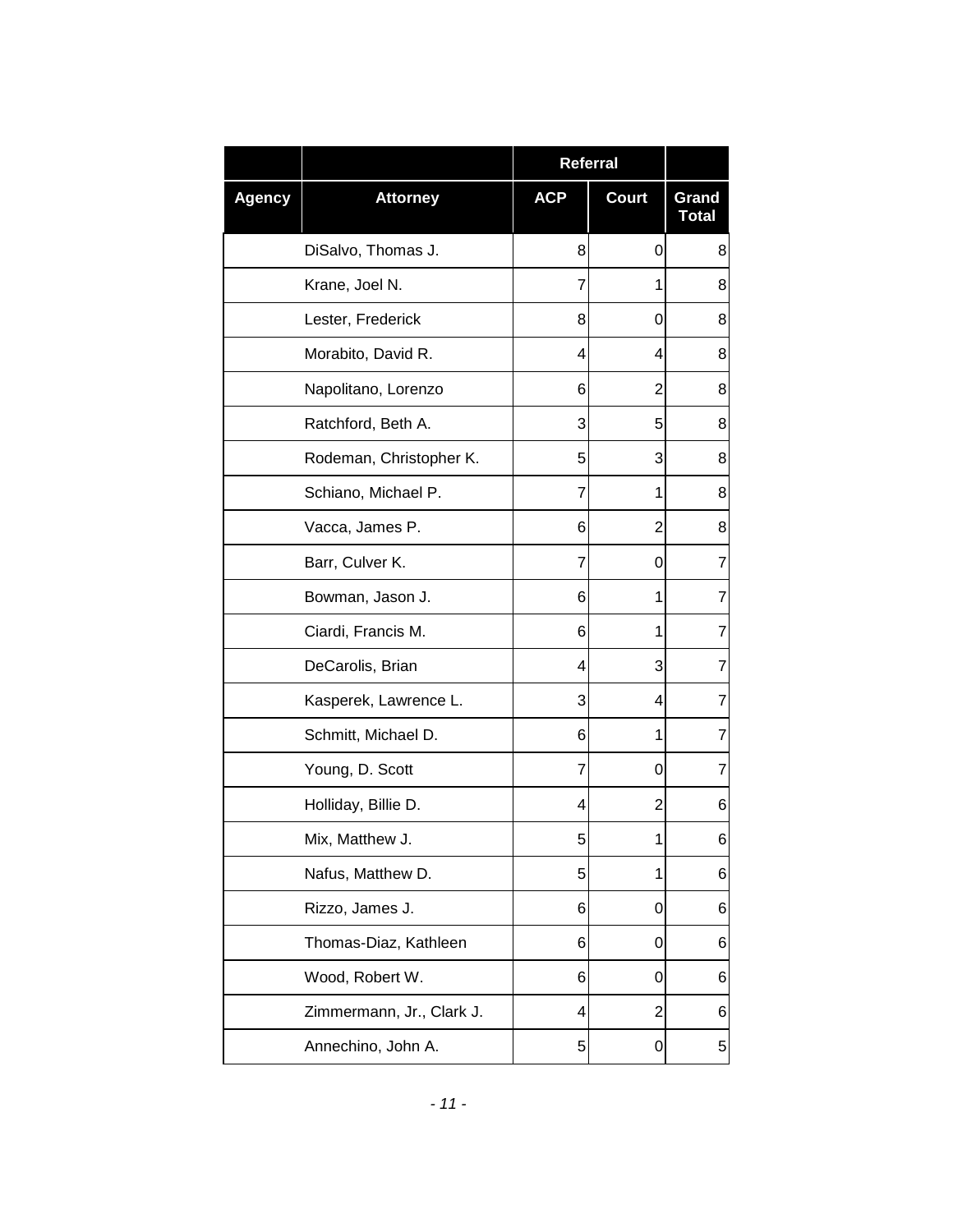|               |                          | Referral       |                |                       |
|---------------|--------------------------|----------------|----------------|-----------------------|
| <b>Agency</b> | <b>Attorney</b>          | <b>ACP</b>     | <b>Court</b>   | Grand<br><b>Total</b> |
|               | Bourtis, Eftihia         | 4              | 1              | 5                     |
|               | Cocuzzi, Thomas J.       | 2              | 3              | 5                     |
|               | Egger, Jan P.            | 4              | 1              | 5                     |
|               | Feindt, Mary E.          | 5              | 0              | 5                     |
|               | Hyland, Kenneth          | 5              | 0              | 5                     |
|               | Owens, David L.          | 4              | 1              | 5                     |
|               | Perez, Gilbert R.        | 4              | 1              | 5                     |
|               | Pilato, Charles M.       | 4              | 1              | 5                     |
|               | Rumi, Fares A.           | 5              | 0              | 5                     |
|               | Catalano, Christian A.   | 0              | 4              | 4                     |
|               | Damelio, Joseph S.       | 2              | 2              | 4                     |
|               | DeJohn, Timothy W.       | 4              | 0              | 4                     |
|               | Falk, Jr., Terrance A.   | 4              | 0              | 4                     |
|               | Gross, Richard R.        | 1              | 3              | 4                     |
|               | Infantino, Marc          | 4              | 0              | 4                     |
|               | Napier, James A.         | 4              | 0              | 4                     |
|               | Noce, Charles T.         | 3              | 1              | 4                     |
|               | O'Keefe, Shannon J.      | $\overline{2}$ | $\overline{2}$ | 4                     |
|               | Russell, Dianne C.       | 4              | 0              | 4                     |
|               | Schiano, Jr., Charles A. | 3              | 1              | 4                     |
|               | Shapiro, Robert A.       | 3              | 1              | 4                     |
|               | Thompson, Donald M.      | 4              | 0              | 4                     |
|               | Turner, Karen Bailey     | 3              | 1              | 4                     |
|               | Vacca, Jr., Paul J.      | 4              | 0              | 4                     |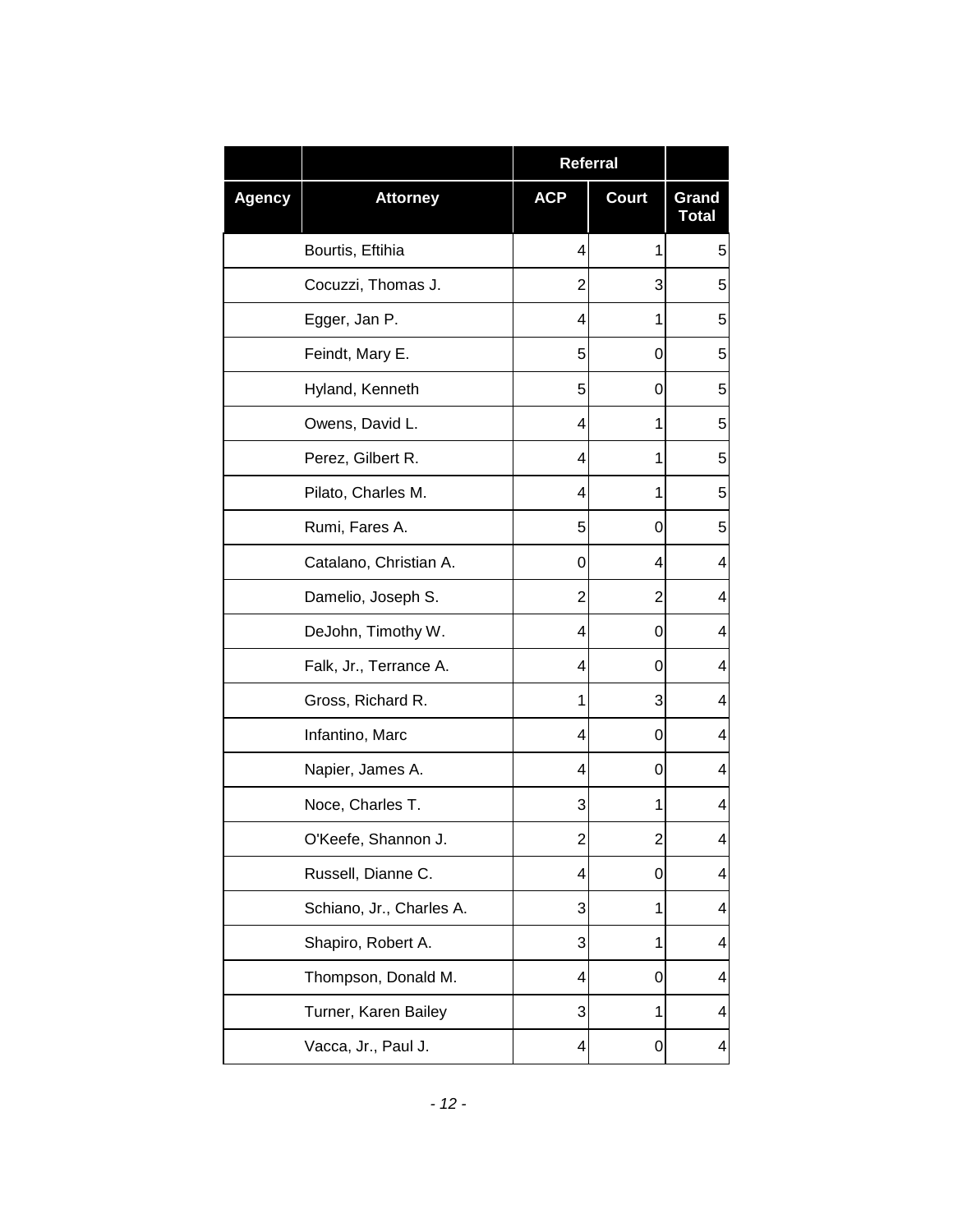|               |                              | <b>Referral</b> |                |                       |
|---------------|------------------------------|-----------------|----------------|-----------------------|
| <b>Agency</b> | <b>Attorney</b>              | <b>ACP</b>      | <b>Court</b>   | Grand<br><b>Total</b> |
|               | Zimberlin, John F.           | 4               | 0              | 4                     |
|               | Buettner, Brian C.           | 3               | 0              | 3                     |
|               | DiPrima, Michael T.          | 3               | 0              | 3                     |
|               | Easton, William T.           | 3               | 0              | 3                     |
|               | Hurwitz, Phillip R.          | 3               | 0              | 3                     |
|               | Muldoon, Gary                | 1               | $\overline{2}$ | 3                     |
|               | Napier, Robert A.            | 3               | 0              | 3                     |
|               | Nobles, Jamie Lee            | 1               | $\overline{2}$ | 3                     |
|               | Schiano, Christopher         | 0               | 3              | 3                     |
|               | Aureli, Daniel L.            | 1               | 1              | $\overline{2}$        |
|               | Burke, Adrian J.             | 2               | 0              | $\overline{2}$        |
|               | Johnson, Christopher G.      | $\overline{2}$  | 0              | $\overline{2}$        |
|               | McCarthy, II, Martin Patrick | 2               | 0              | $\mathbf 2$           |
|               | Oathout, Bryan               | 1               | 1              | $\boldsymbol{2}$      |
|               | Russi, Patrick K.            | 1               | 1              | $\overline{2}$        |
|               | Stowe, Eric W.               | $\overline{2}$  | 0              | $\overline{2}$        |
|               | Brown, J. Raymond            | 1               | 0              | 1                     |
|               | Byrne, Heather V.            | 1               | O              | 1                     |
|               | DiPalma, Jeffrey P.          | 1               | 0              | 1                     |
|               | Flowerday, Michael D.        | 1               | 0              | 1                     |
|               | Gangarosa, Edward, C.        | 0               | 1              | 1                     |
|               | Jones, Rhian Dudson          | 0               | 1              | 1                     |
|               | Khuns, Kevin M.              | 1               | 0              | 1                     |
|               | Lamb, III, Robert G.         | 0               | 1              | 1                     |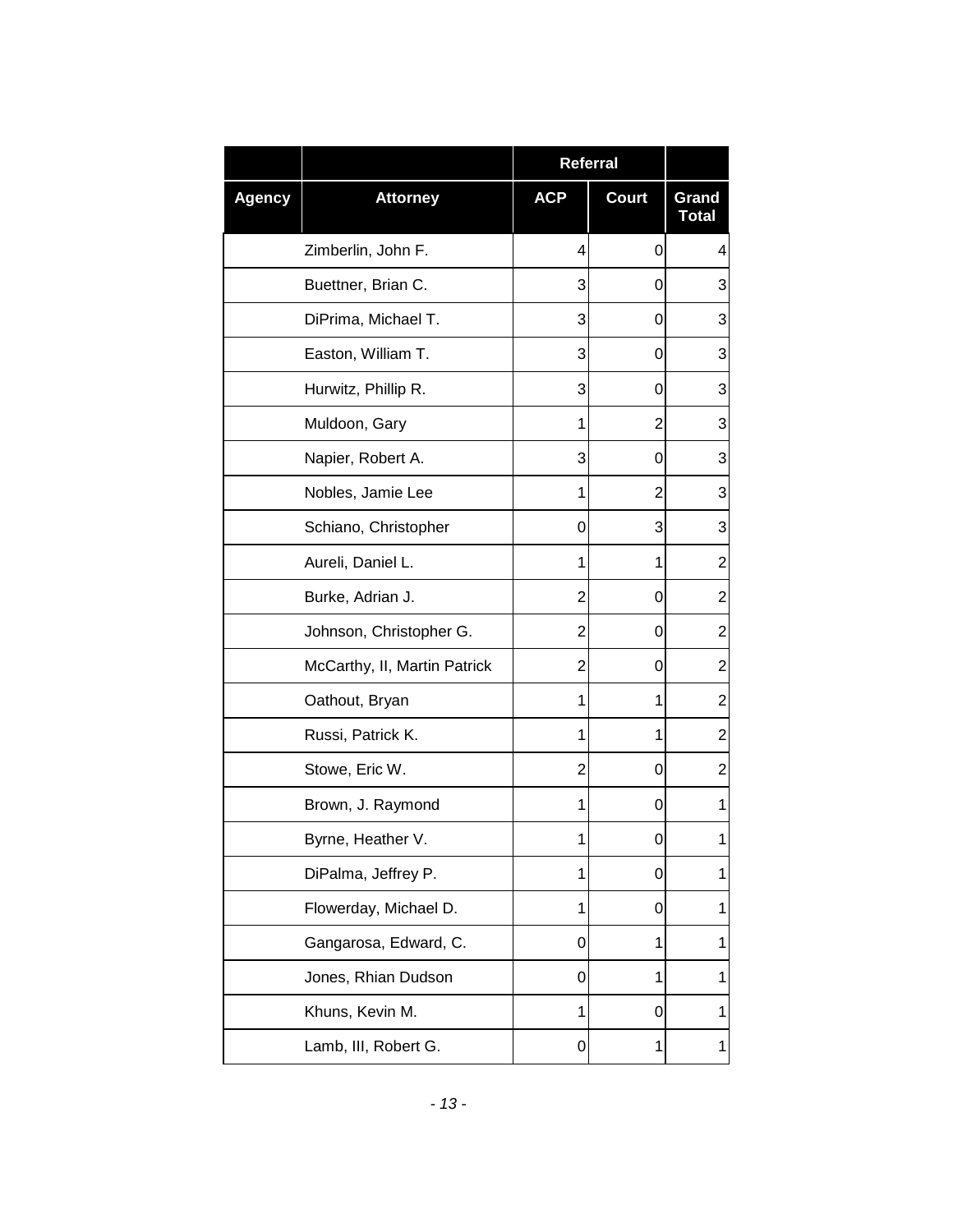|                  | <b>Referral</b>      |            |              |                       |
|------------------|----------------------|------------|--------------|-----------------------|
| <b>Agency</b>    | <b>Attorney</b>      | <b>ACP</b> | <b>Court</b> | Grand<br><b>Total</b> |
|                  | Mastrella, Daniel J. |            |              |                       |
|                  | Morabito, Kevin A.   |            |              | 1                     |
|                  | Rose, Angelo A.      |            | O            |                       |
| <b>ACP Total</b> |                      |            |              |                       |
| CDO Total        |                      | 0          | 0            | 0                     |
|                  | <b>Grand Total</b>   | 464        | 126          | 590                   |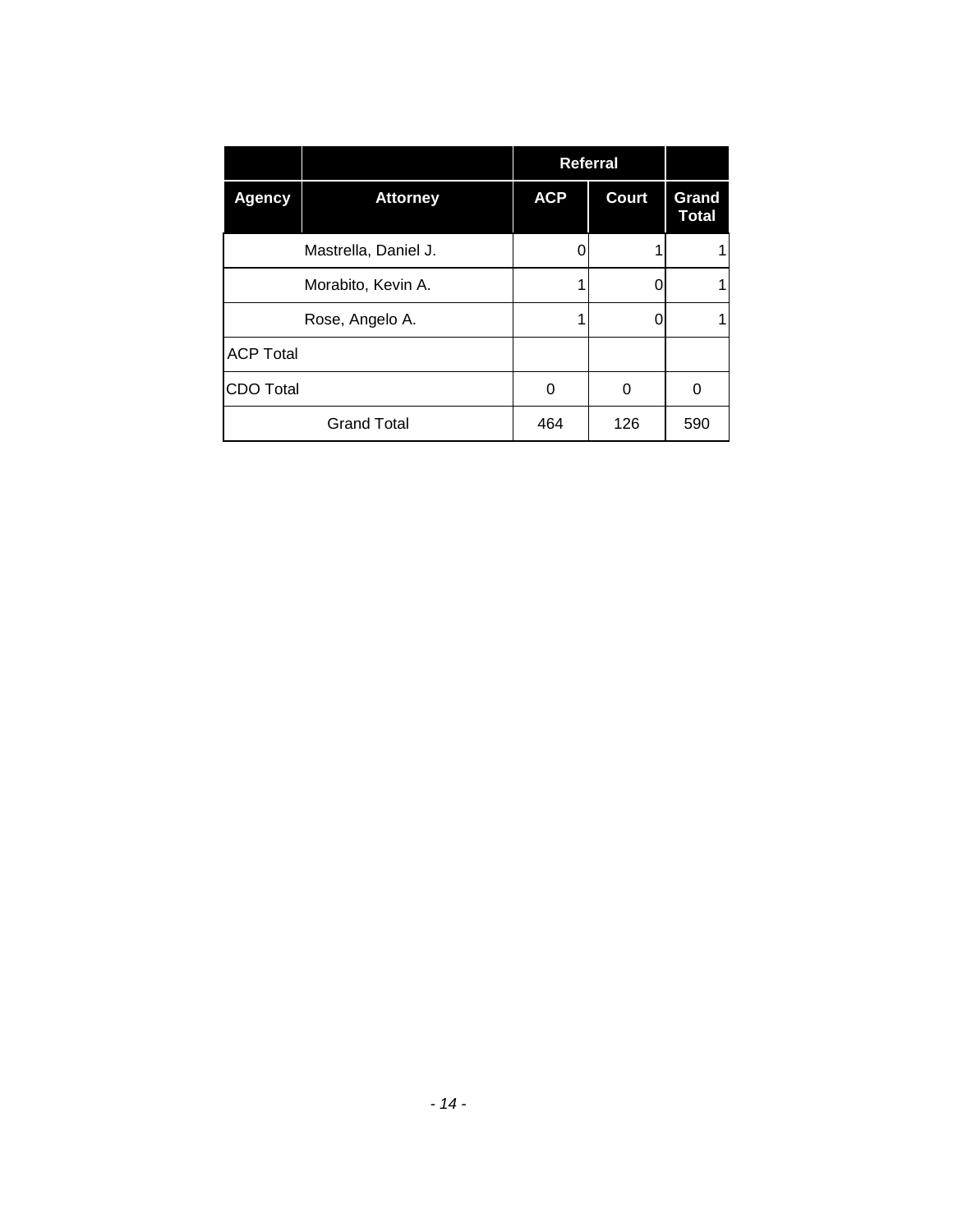|  |  |  | <b>2010 DE Felony Assignments</b> |
|--|--|--|-----------------------------------|
|--|--|--|-----------------------------------|

|               |                               | Referral       |              |                       |
|---------------|-------------------------------|----------------|--------------|-----------------------|
| <b>Agency</b> | <b>Attorney</b>               | <b>ACP</b>     | <b>Court</b> | Grand<br><b>Total</b> |
| <b>ACP</b>    | Murante, David A.             | 16             | 4            | 20                    |
|               | Farrell-Gallagher, Barbara E. | 11             | 6            | 17                    |
|               | Kennedy, Christian J.         | 8              | 7            | 15                    |
|               | Rodeman, Christopher K.       | 10             | 3            | 13                    |
|               | Bitetti, Gary                 | 3              | 9            | 12                    |
|               | Housel, Jason M.              | 12             | 0            | 12                    |
|               | Ratchford, Beth A.            | 6              | 6            | 12                    |
|               | Russi, Patrick K.             | 2              | 10           | 12                    |
|               | Scibetta, Michael P.          | 9              | 3            | 12                    |
|               | Vacca, James P.               | 8              | 3            | 11                    |
|               | DeCarolis, Brian              | 8              | 2            | 10                    |
|               | Hyland, Kenneth               | 6              | 4            | 10                    |
|               | Krane, Joel N.                | 8              | 2            | 10                    |
|               | Napolitano, Lorenzo           | 7              | 3            | 10                    |
|               | Sperano, Aaron J.             | 7              | 3            | 10                    |
|               | Catalano, Christian A.        | 0              | 9            | 9                     |
|               | DeJohn, Timothy W.            | 6              | 3            | 9                     |
|               | Funk, Mark D.                 | 8              | 1            | 9                     |
|               | Ganguly, Avik K.              | $\overline{2}$ | 7            | 9                     |
|               | McKain, Kevin                 | 9              | 0            | 9                     |
|               | Merante, Vincent E.           | 5              | 4            | 9                     |
|               | Wood, Robert W.               | 8              | 1            | 9                     |
|               | Ajaka, Maroun                 | 8              | 0            | 8                     |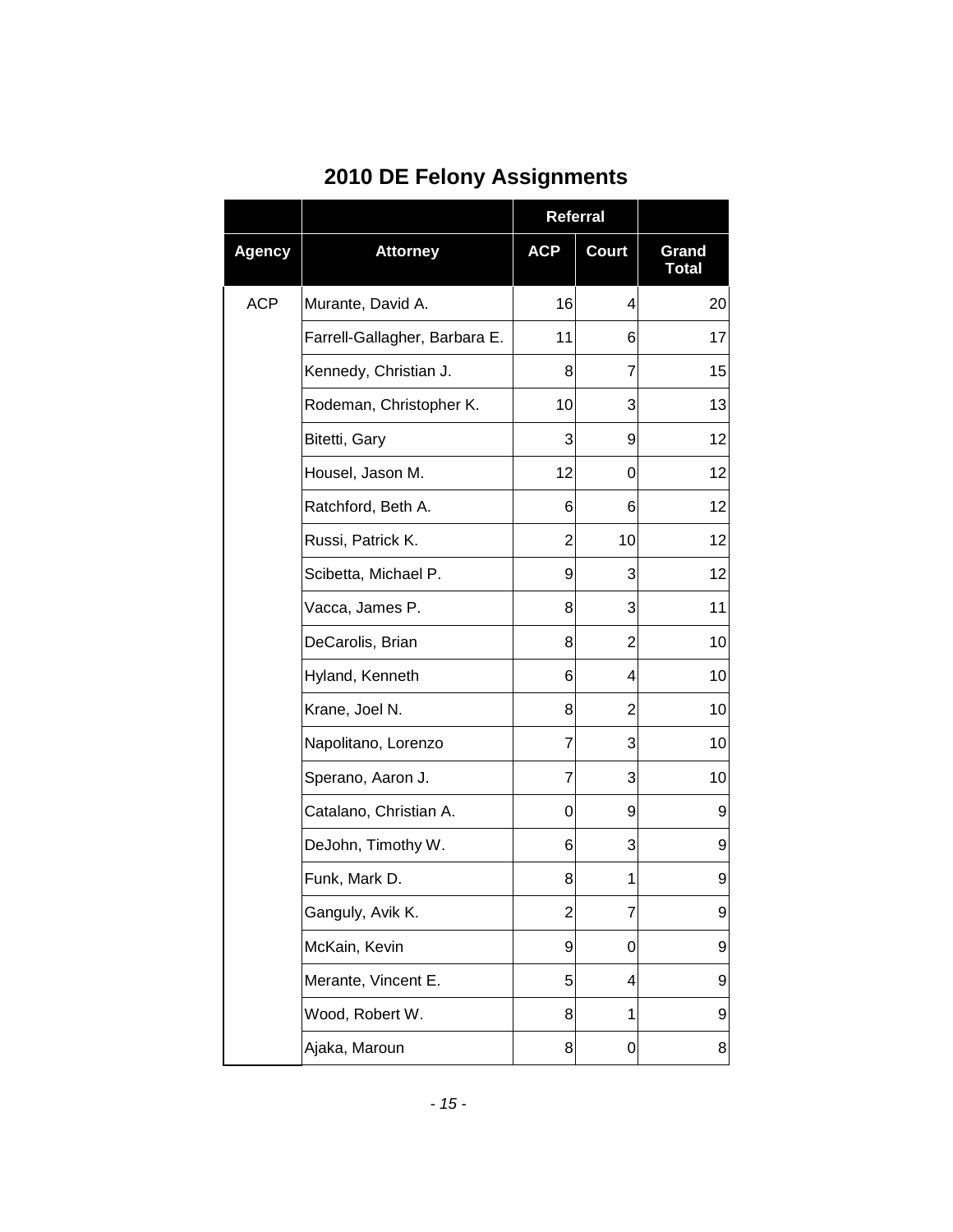|               |                           | Referral       |              |                       |
|---------------|---------------------------|----------------|--------------|-----------------------|
| <b>Agency</b> | <b>Attorney</b>           | <b>ACP</b>     | <b>Court</b> | Grand<br><b>Total</b> |
|               | Bowman, Jason J.          | 6              | 2            | 8                     |
|               | Ciardi, Francis M.        | 1              | 7            | 8                     |
|               | Fulmer, Daniel C.         | 5              | 3            | 8                     |
|               | Garretson, Scott A.       | 8              | 0            | 8                     |
|               | Hinman, James S.          | 4              | 4            | 8                     |
|               | Kristal, Peter L.         | 8              | 0            | 8                     |
|               | Perez, Gilbert R.         | 5              | 3            | 8                     |
|               | Shulman, Brian J.         | 4              | 4            | 8                     |
|               | Zimmermann, Jr., Clark J. | 1              | 7            | 8                     |
|               | Gross, Richard R.         | 6              | 1            | $\overline{7}$        |
|               | Hummel, Chad M.           | 6              | 1            | 7                     |
|               | Oathout, Bryan            | 3              | 4            | 7                     |
|               | Schmitt, Michael D.       | 5              | 2            | $\overline{7}$        |
|               | Aramini, Mary E.          | 5              | 1            | 6                     |
|               | Brown, James E.           | 6              | 0            | 6                     |
|               | Mix, Matthew J.           | 4              | 2            | 6                     |
|               | Pullano, Peter J.         | $\overline{2}$ | 4            | 6                     |
|               | Young, Mark A.            | $\overline{2}$ | 4            | 6                     |
|               | Buettner, Brian C.        | 5              | 0            | 5                     |
|               | Feindt, Mary E.           | 5              | 0            | 5                     |
|               | Lester, Frederick         | 4              | 1            | 5                     |
|               | O'Keefe, Shannon J.       | 0              | 5            | 5                     |
|               | Rizzo, James J.           | 5              | 0            | 5                     |
|               | Turner, Karen Bailey      | $\overline{2}$ | 3            | 5                     |
|               | Zimberlin, John F.        | 4              | 1            | 5                     |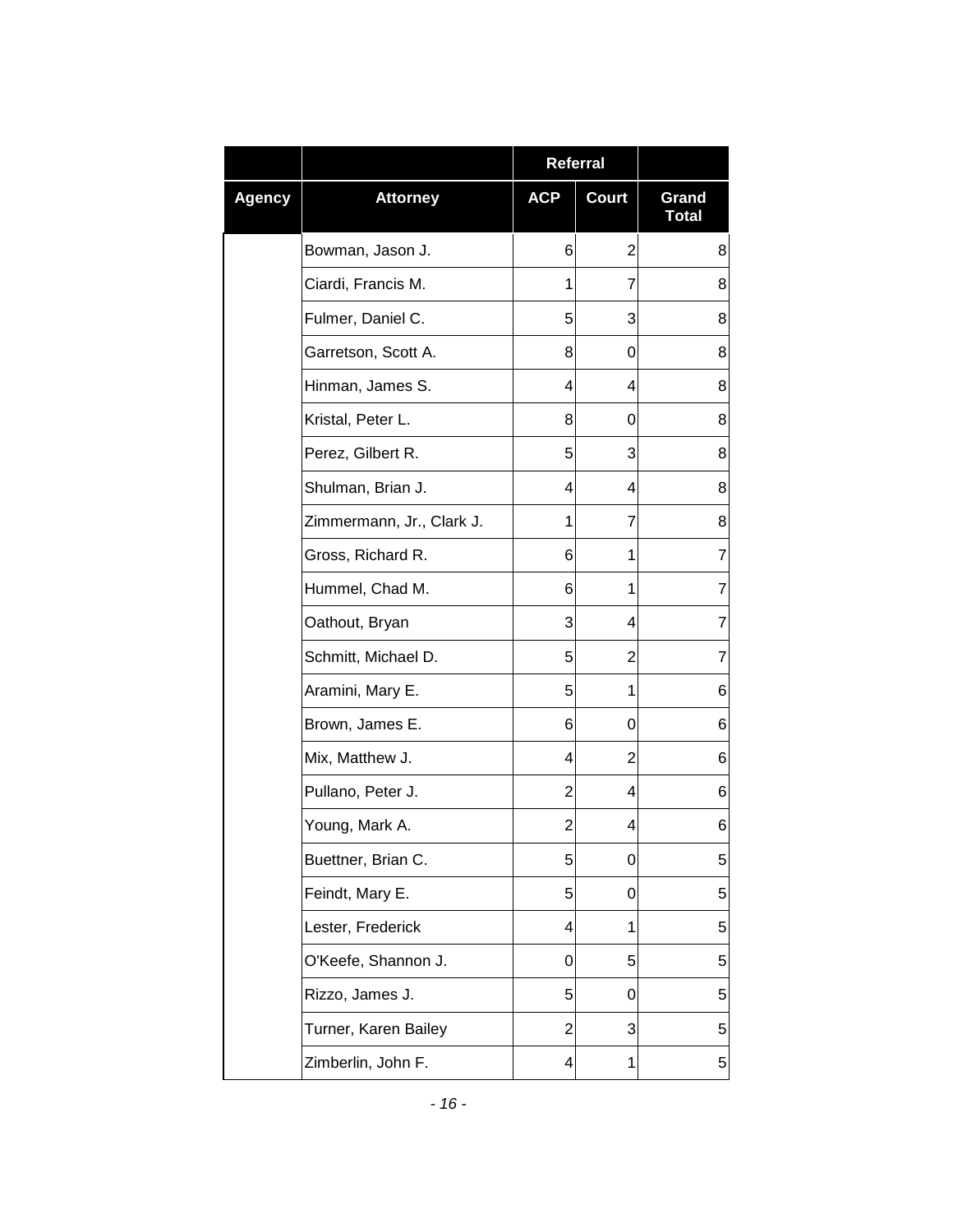|               |                         | Referral       |                |                       |
|---------------|-------------------------|----------------|----------------|-----------------------|
| <b>Agency</b> | <b>Attorney</b>         | <b>ACP</b>     | Court          | Grand<br><b>Total</b> |
|               | Barraco, Ted A.         | 3              | 1              | 4                     |
|               | Bourtis, Eftihia        | 4              | 0              | 4                     |
|               | Daniele, Anthony        | 1              | 3              | 4                     |
|               | DiSalvo, Thomas J.      | 3              | 1              | 4                     |
|               | Egger, Jan P.           | 3              | 1              | 4                     |
|               | Holliday, Billie D.     | 4              | 0              | 4                     |
|               | Hurwitz, Phillip R.     | 4              | 0              | 4                     |
|               | Infantino, Marc         | 3              | 1              | 4                     |
|               | Khuns, Kevin M.         | 3              | 1              | 4                     |
|               | Leegant, Jo Anne        | 3              | 1              | 4                     |
|               | MacAulay, Paul D.       | 4              | 0              | 4                     |
|               | Owens, David L.         | 4              | 0              | 4                     |
|               | Palmiere, David M.      | 3              | 1              | 4                     |
|               | Russell, Dianne C.      | 4              | 0              | 4                     |
|               | Annechino, John A.      | 3              | 0              | 3                     |
|               | Byrne, Heather V.       | 3              | 0              | 3                     |
|               | Cocuzzi, Thomas J.      | 1              | 2              | 3                     |
|               | Duclos, Marc A.         | 3              | 0              | 3                     |
|               | Johnson, Christopher G. | $\overline{2}$ | 1              | 3                     |
|               | Jones, Rhian Dudson     | 1              | 2              | 3                     |
|               | Josh, Sylvia W.         | $\overline{2}$ | 1              | 3                     |
|               | Kasperek, Lawrence L.   | $\overline{2}$ | 1              | 3                     |
|               | Monaghan, Lori Robb     | 3              | 0              | 3                     |
|               | Muldoon, Gary           | 1              | $\overline{2}$ | 3                     |
|               | Parks, Anthony          | 3              | 0              | $\frac{3}{2}$         |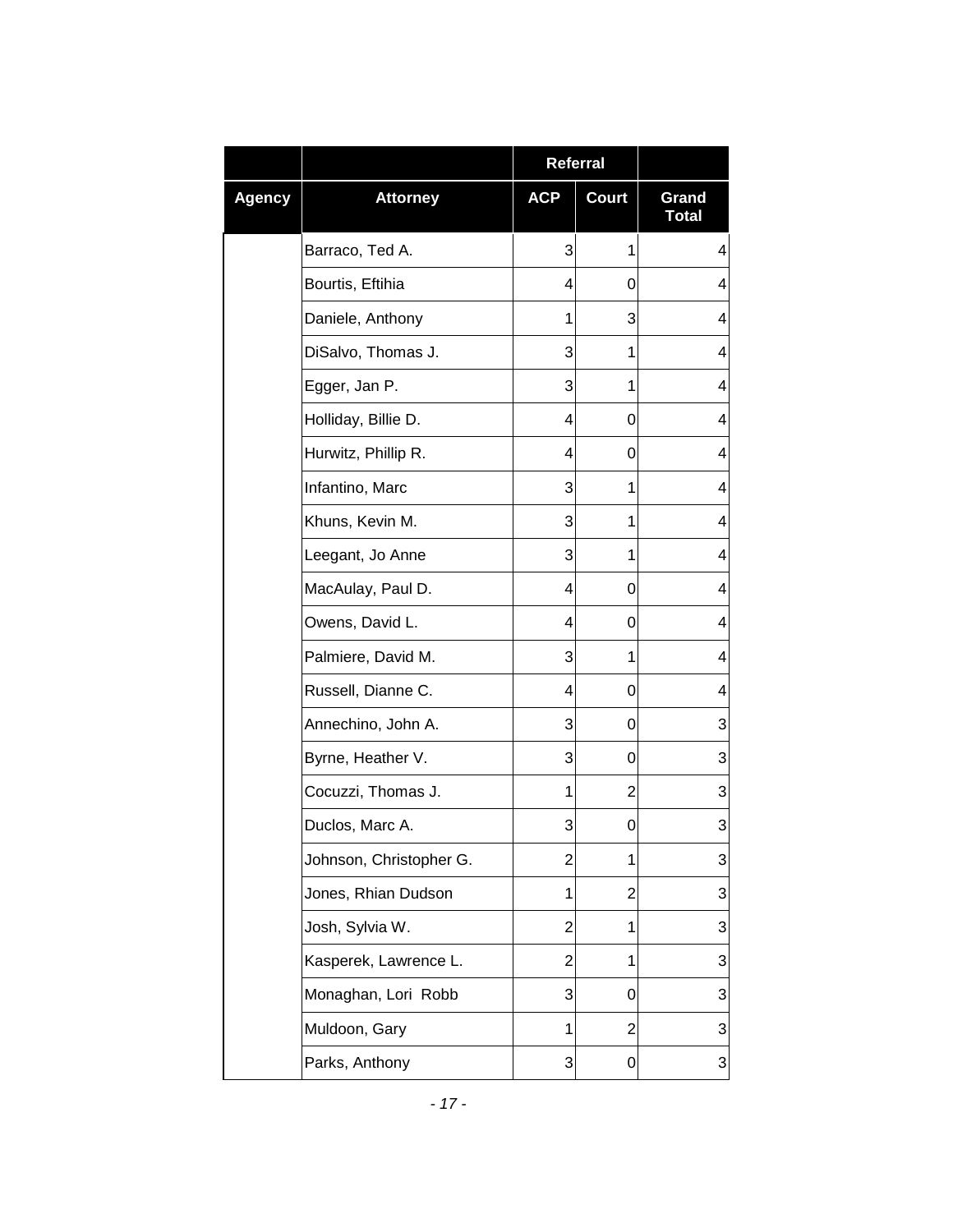|               |                              | <b>Referral</b> |                |                         |
|---------------|------------------------------|-----------------|----------------|-------------------------|
| <b>Agency</b> | <b>Attorney</b>              | <b>ACP</b>      | <b>Court</b>   | Grand<br><b>Total</b>   |
|               | Pennica, Kenneth L.          | 3               | 0              | 3                       |
|               | Schiano, Christopher         | 1               | 2              | 3                       |
|               | Schiano, Jr., Charles A.     | 3               | 0              | 3                       |
|               | Shapiro, Robert A.           | 2               | 1              | 3                       |
|               | Siragusa, Lisa Serio         | 0               | 3              | 3                       |
|               | Stowe, Eric W.               | 1               | 2              | 3                       |
|               | Vacca, Jr., Paul J.          | 1               | 2              | 3                       |
|               | Young, D. Scott              | 1               | 2              | 3                       |
|               | Barr, Culver K.              | 1               | 1              | $\overline{2}$          |
|               | Colombo, Jeanne M.           | $\overline{2}$  | 0              | $\overline{c}$          |
|               | Demo-Vazquez, Kristine M.    | 0               | $\overline{2}$ | $\overline{c}$          |
|               | Easton, William T.           | 2               | 0              | $\overline{c}$          |
|               | Falk, Jr., Terrance A.       | $\overline{2}$  | 0              | $\overline{2}$          |
|               | Ferlicca, John J.            | 0               | 2              | $\overline{c}$          |
|               | Flowerday, Michael D.        | 2               | 0              | $\overline{c}$          |
|               | Gianforti, Gary J.           | 2               | 0              | $\overline{c}$          |
|               | King, Jr., William H.        | 2               | 0              | $\overline{c}$          |
|               | Maggio, Frank G.             | 2               | 0              | 2                       |
|               | McCarthy, II, Martin Patrick | 1               | 1              | $\overline{\mathbf{c}}$ |
|               | Meyer, Melissa A.            | 2               | 0              | $\overline{c}$          |
|               | Morabito, Kevin A.           | 0               | $\overline{c}$ | $\overline{2}$          |
|               | Nafus, Matthew D.            | 2               | 0              | $\overline{c}$          |
|               | Napier, James A.             | 1               | 1              | $\overline{c}$          |
|               | Napier, Robert A.            | $\overline{2}$  | 0              | $\overline{c}$          |
|               | Paluch, Stephen James        | $\overline{2}$  | 0              | $\overline{\mathbf{c}}$ |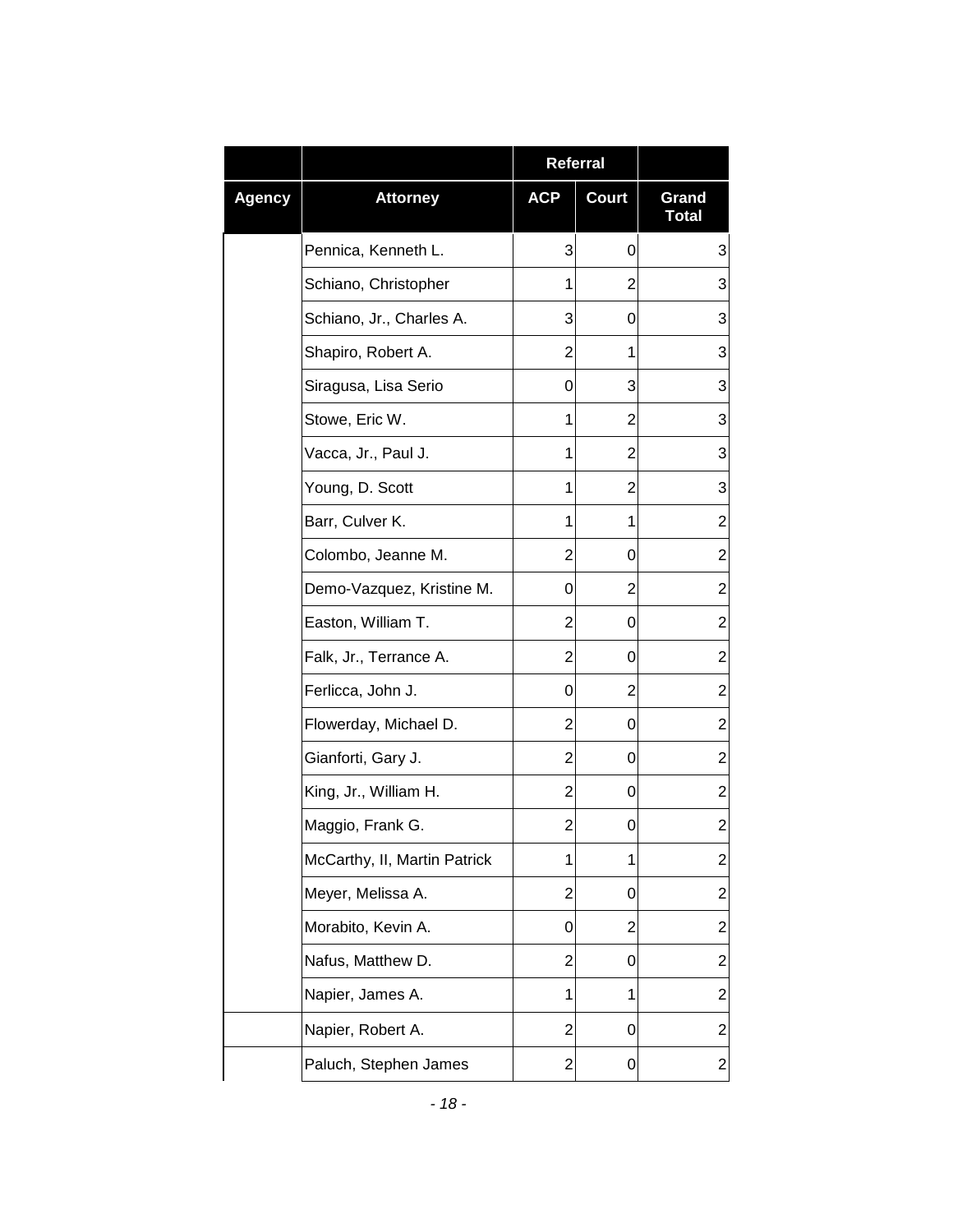|               |                          | Referral       |                |                       |
|---------------|--------------------------|----------------|----------------|-----------------------|
| <b>Agency</b> | <b>Attorney</b>          | <b>ACP</b>     | Court          | Grand<br><b>Total</b> |
|               | Pilato, Charles M.       | $\overline{2}$ | 0              | $\overline{c}$        |
|               | Ruby, William S.         | $\overline{2}$ | 0              | $\overline{2}$        |
|               | Rumi, Fares A.           | $\overline{2}$ | 0              | $\overline{2}$        |
|               | Schiano, Michael P.      | 1              | 1              | $\overline{2}$        |
|               | Thomas-Diaz, Kathleen    | $\overline{2}$ | 1              | $\overline{2}$        |
|               | Thompson, Donald M.      | 0              | $\overline{2}$ | $\overline{2}$        |
|               | Aureli, Daniel L.        | 0              | 1              | 1                     |
|               | Burke, Adrian J.         | 1              | 0              | 1                     |
|               | Cianca, Mark F.          | 1              | 0              | 1                     |
|               | Davison, Mary P.         | 1              | 0              | 1                     |
|               | DiPalma, Jeffrey P.      | 1              | 0              | 1                     |
|               | DiPrima, Michael T.      | 1              | 0              | 1                     |
|               | Farr, William H.         | 0              | 1              | 1                     |
|               | Jones, Jr., Michael A.   | 0              | 1              | 1                     |
|               | Lamb, III, Robert G.     | 0              | 1              | 1                     |
|               | Maslow, Lisa J.          | 0              | 1              | 1                     |
|               | Nobles, Jamie Lee        | 0              | 1              | 1                     |
|               | Parrinello, J. Matthew   | 0              | 1              | 1                     |
|               | Pixley, William G.       | 1              | 0              | 1                     |
|               | Rose, Angelo A.          | 0              | 1              | 1                     |
|               | Ryan, Scott A.           | 1              | 0              | 1                     |
|               | Schiano, Sr., Charles A. | 1              | 0              | 1                     |
|               | Spoto, David             | 0              | 1              | 1                     |
|               | Stacy, Michael P.        | 1              | 0              | 1                     |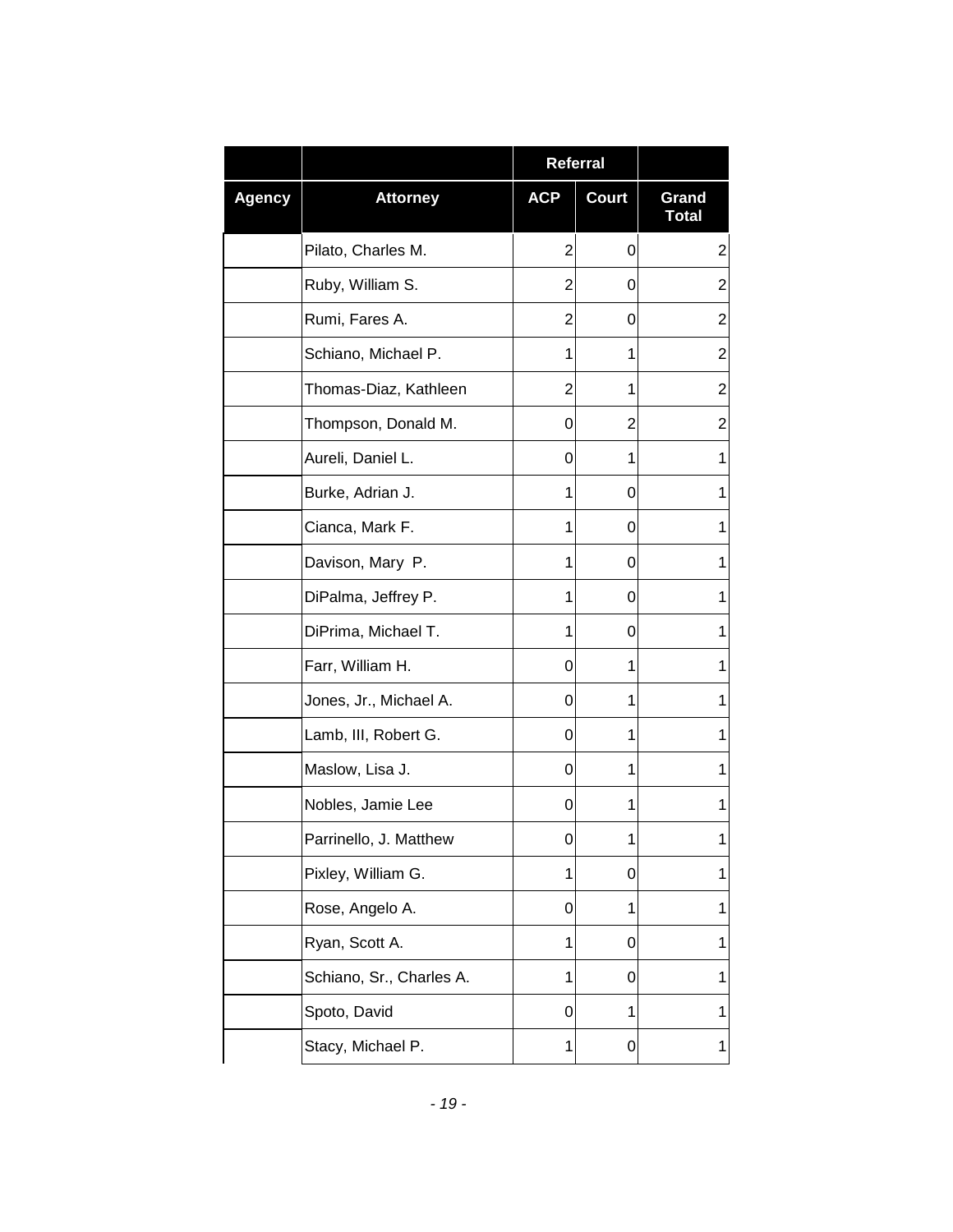|                  |                          | <b>Referral</b> |              |                       |
|------------------|--------------------------|-----------------|--------------|-----------------------|
| <b>Agency</b>    | <b>Attorney</b>          | <b>ACP</b>      | <b>Court</b> | Grand<br><b>Total</b> |
|                  | Turner, Robert P.        |                 | O            |                       |
|                  | Wisner, Todd J.W.        |                 | 0            |                       |
|                  | Zaretsky, Allen J.       |                 | 0            |                       |
| CDO              | Asamoah-Wade, Yolanda A. | $\overline{2}$  | 0            | 2                     |
|                  | Edwards, Tynise Y.       | $\overline{2}$  | 0            | 2                     |
|                  | Thomson, Derek A.        |                 | 0            |                       |
| <b>ACP Total</b> |                          | 401             | 202          | 603                   |
| <b>CDO Total</b> |                          | 5               | 0            | 5                     |
|                  | <b>Grand Total</b>       | 406             | 202          | 608                   |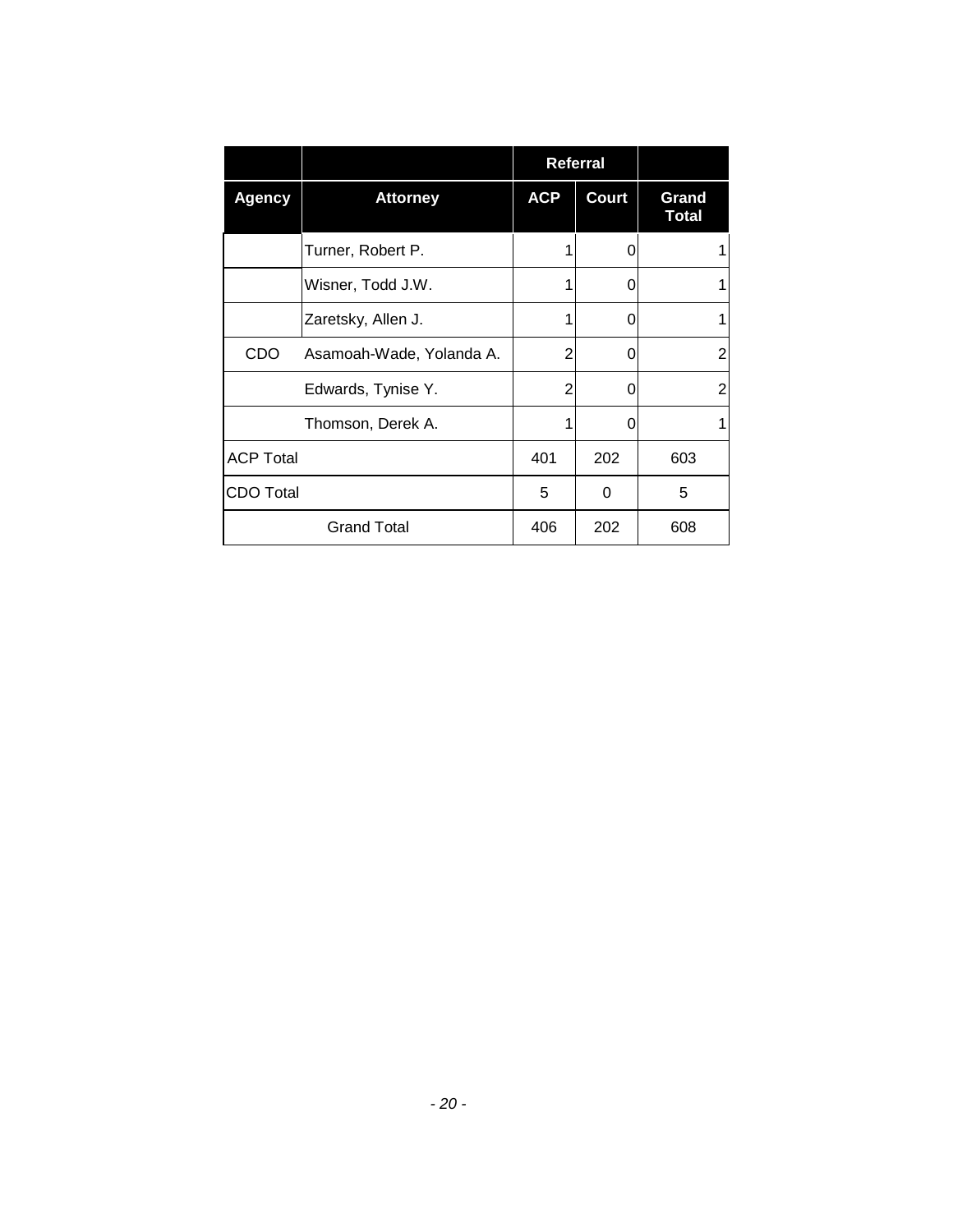|               |                               | Referral   |       |                       |
|---------------|-------------------------------|------------|-------|-----------------------|
| <b>Agency</b> | <b>Attorney</b>               | <b>ACP</b> | Court | Grand<br><b>Total</b> |
| <b>ACP</b>    | Murante, David A.             | 23         | 12    | 35                    |
|               | Catalano, Christian A.        | 6          | 23    | 29                    |
|               | Lester, Frederick             | 24         | 5     | 29                    |
|               | Shulman, Brian J.             | 13         | 16    | 29                    |
|               | Merante, Vincent E.           | 11         | 17    | 28                    |
|               | Garretson, Scott A.           | 22         | 3     | 25                    |
|               | Fulmer, Daniel C.             | 12         | 12    | 24                    |
|               | Gross, Richard R.             | 9          | 15    | 24                    |
|               | Farrell-Gallagher, Barbara E. | 18         | 4     | 22                    |
|               | Funk, Mark D.                 | 13         | 7     | 20                    |
|               | Ajaka, Maroun                 | 8          | 11    | 19                    |
|               | Buettner, Brian C.            | 16         | 3     | 19                    |
|               | Parks, Anthony                | 18         | 1     | 19                    |
|               | Ratchford, Beth A.            | 10         | 9     | 19                    |
|               | Rodeman, Christopher K.       | 10         | 9     | 19                    |
|               | Brown, James E.               | 11         | 7     | 18                    |
|               | Hinman, James S.              | 10         | 8     | 18                    |
|               | Housel, Jason M.              | 11         | 7     | 18                    |
|               | Kennedy, Christian J.         | 12         | 6     | 18                    |
|               | Krane, Joel N.                | 13         | 5     | 18                    |
|               | Bitetti, Gary                 | 8          | 9     | 17                    |
|               | Bowman, Jason J.              | 14         | 3     | 17                    |
|               | Russi, Patrick K.             | 6          | 11    | 17                    |
|               | Scibetta, Michael P.          | 8          | 9     | 17                    |

### **2010 Misdemeanor Assignments**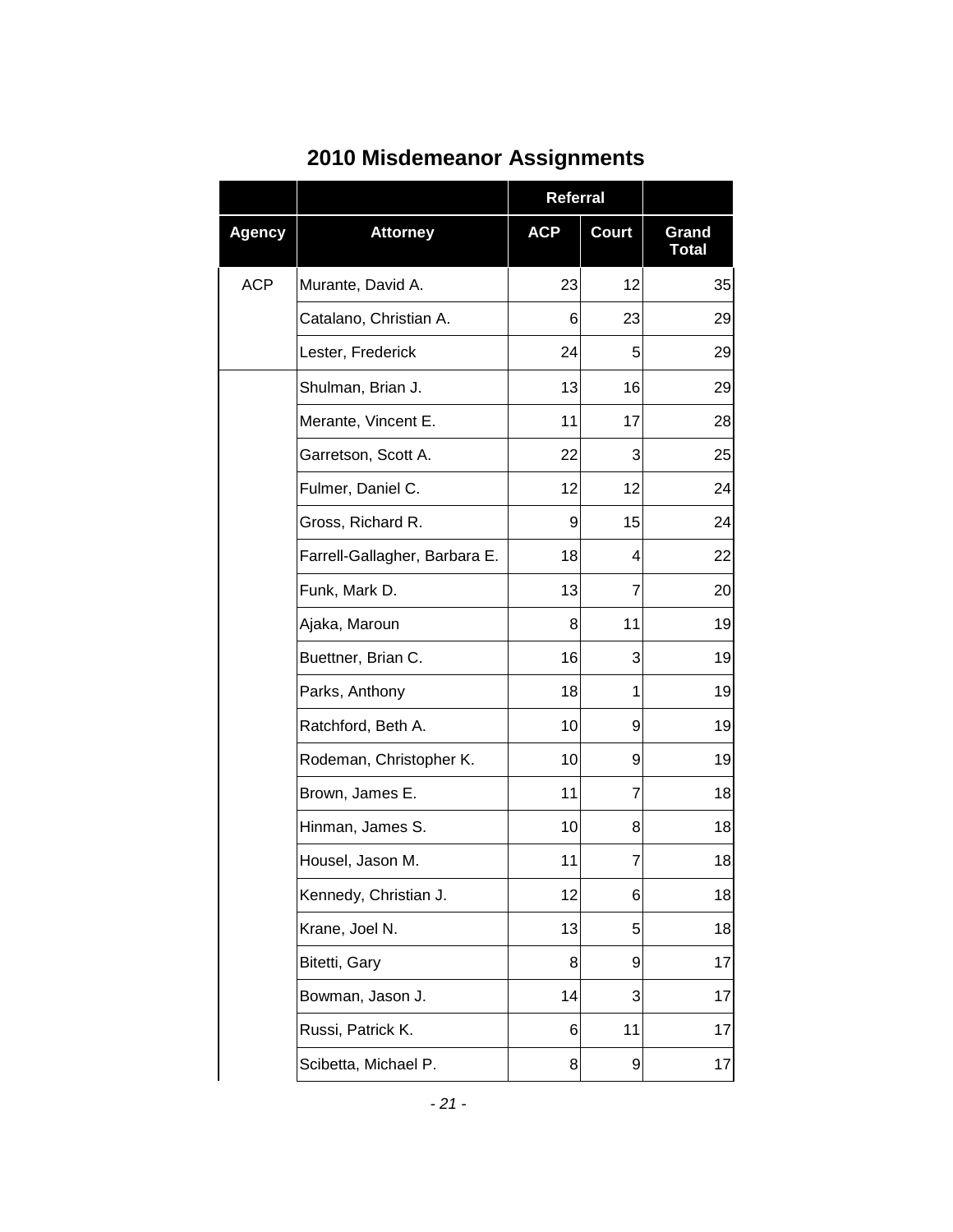|               |                              | Referral   |                |                       |
|---------------|------------------------------|------------|----------------|-----------------------|
| <b>Agency</b> | <b>Attorney</b>              | <b>ACP</b> | <b>Court</b>   | Grand<br><b>Total</b> |
|               | Thomas-Diaz, Kathleen        | 11         | 6              | 17                    |
|               | Vacca, James P.              | 14         | 3              | 17                    |
|               | Jain, Rekha                  | 11         | 5              | 16                    |
|               | McKain, Kevin                | 10         | 5              | 15                    |
|               | Perez, Gilbert R.            | 10         | 5              | 15                    |
|               | Feindt, Mary E.              | 11         | 3              | 14                    |
|               | Jones, Rhian Dudson          | 12         | $\overline{2}$ | 14                    |
|               | Napolitano, Lorenzo          | 10         | 4              | 14                    |
|               | Owens, David L.              | 10         | 4              | 14                    |
|               | Reardon, Kathleen P.         | 12         | $\overline{2}$ | 14                    |
|               | Maggio, Frank G.             | 10         | 3              | 13                    |
|               | Aramini, Mary E.             | 6          | 6              | 12                    |
|               | Ciardi, Francis M.           | 7          | 5              | 12                    |
|               | McCarthy, II, Martin Patrick | 9          | 3              | 12                    |
|               | Pullano, Peter J.            | 9          | 3              | 12                    |
|               | Sperano, Aaron J.            | 9          | 3              | 12                    |
|               | Wood, Robert W.              | 10         | 2              | 12                    |
|               | Zimmermann, Jr., Clark J.    | 1          | 11             | 12                    |
|               | Bourtis, Eftihia             | 11         | 0              | 11                    |
|               | Cocuzzi, Thomas J.           | 7          | 4              | 11                    |
|               | Ganguly, Avik K.             | 5          | 6              | 11                    |
|               | Josh, Sylvia W.              | 3          | 8              | 11                    |
|               | Lamb, III, Robert G.         | 9          | $\overline{c}$ | 11                    |
|               | Hyland, Kenneth              | 3          | 7              | 10                    |
|               | Mix, Matthew J.              | 7          | 3              | 10                    |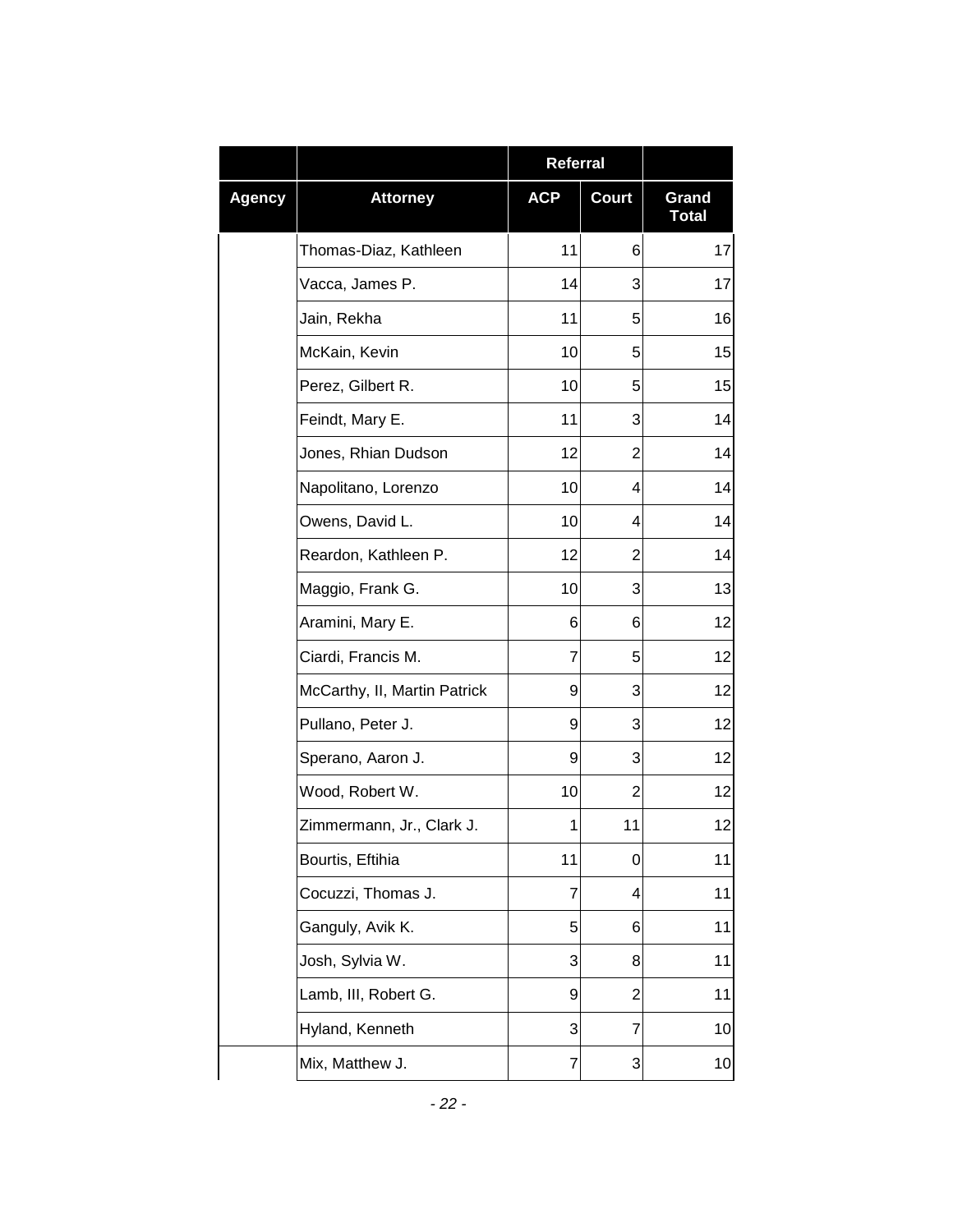|               |                         | <b>Referral</b>         |                |                       |
|---------------|-------------------------|-------------------------|----------------|-----------------------|
| <b>Agency</b> | <b>Attorney</b>         | <b>ACP</b>              | Court          | Grand<br><b>Total</b> |
|               | Chait, Mitchell A.      | 7                       | 2              | 9                     |
|               | Daniele, Anthony        | 5                       | 4              | 9                     |
|               | Holliday, Billie D.     | 6                       | 3              | 9                     |
|               | Hummel, Chad M.         | 7                       | 2              | 9                     |
|               | Infantino, Marc         | 6                       | 3              | 9                     |
|               | Khuns, Kevin M.         | 6                       | 3              | 9                     |
|               | Rizzo, James J.         | 7                       | $\overline{2}$ | 9                     |
|               | DeJohn, Timothy W.      | 6                       | 2              | 8                     |
|               | Dollinger, Alison       | 2                       | 6              | 8                     |
|               | Johnson, Christopher G. | 5                       | 3              | 8                     |
|               | Meyer, Melissa A.       | 8                       | 0              | 8                     |
|               | Oathout, Bryan          | 3                       | 5              | 8                     |
|               | Barraco, Ted A.         | 6                       | 1              | 7                     |
|               | Kristal, Peter L.       | 6                       | 1              | 7                     |
|               | Monaghan, Lori Robb     | 6                       | 1              | $\overline{7}$        |
|               | Napier, James A.        | 4                       | 3              | $\overline{7}$        |
|               | Palmiere, David M.      | 7                       | 0              | 7                     |
|               | Shapiro, Robert A.      | 4                       | 3              | 7                     |
|               | Burke, Adrian J.        | 4                       | $\overline{2}$ | 6                     |
|               | DeCarolis, Brian        | 1                       | 5              | 6                     |
|               | DiSalvo, Thomas J.      | 4                       | 2              | 6                     |
|               | Falk, Jr., Terrance A.  | 6                       | 0              | 6                     |
|               | Gibbons, Patricia Ann   | 6                       | 0              | 6                     |
|               | Lamb, Meredith M. B.    | 6                       | 0              | 6                     |
|               | O'Keefe, Shannon J.     | $\overline{\mathbf{c}}$ | 4              | 6                     |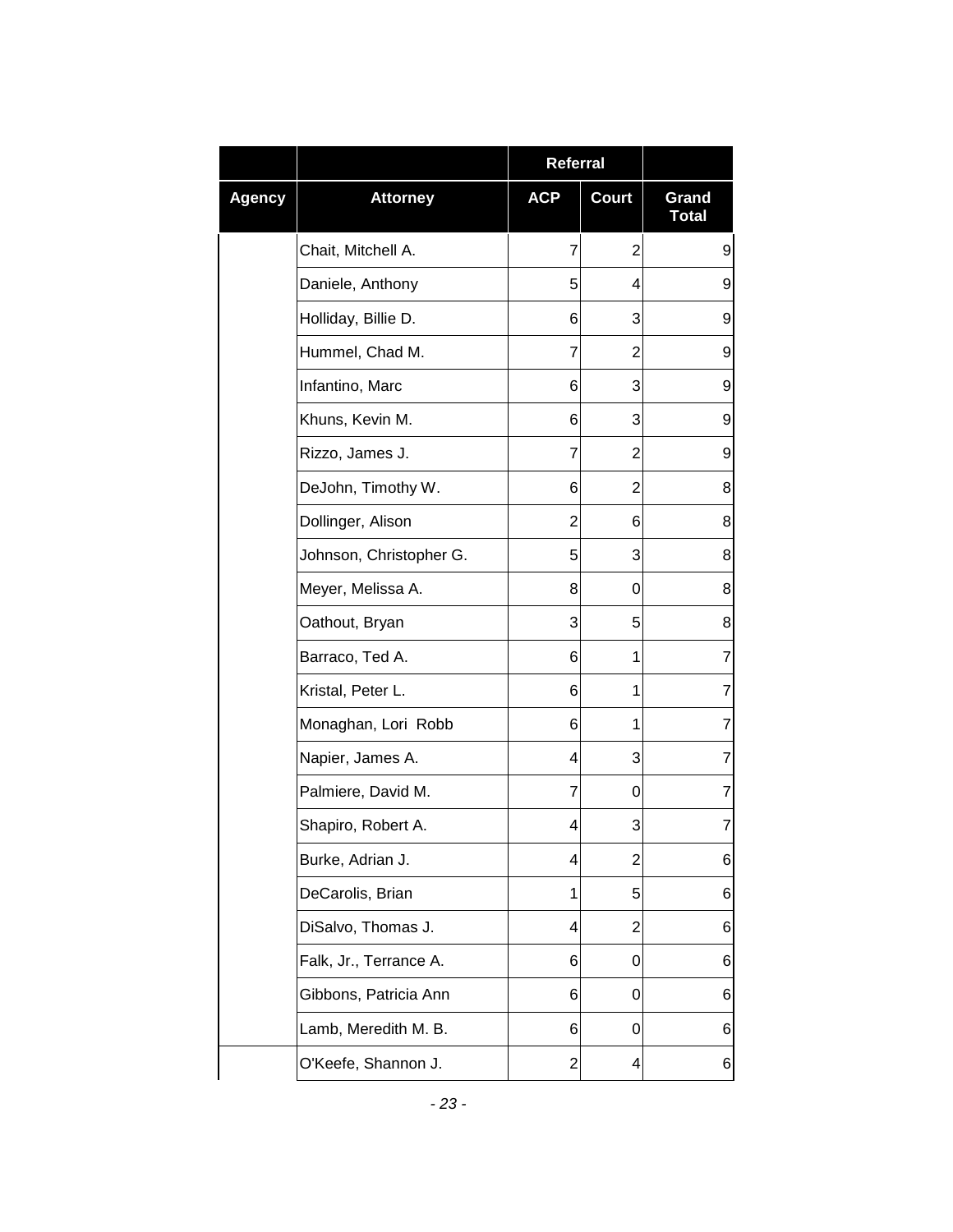|               |                           | Referral       |                |                       |
|---------------|---------------------------|----------------|----------------|-----------------------|
| <b>Agency</b> | <b>Attorney</b>           | <b>ACP</b>     | <b>Court</b>   | Grand<br><b>Total</b> |
|               | Ruby, William S.          | 5              | 1              | 6                     |
|               | Rumi, Fares A.            | 4              | $\overline{2}$ | 6                     |
|               | Schmitt, Michael D.       | 1              | 5              | 6                     |
|               | Siragusa, Lisa Serio      | 0              | 6              | 6                     |
|               | Young, Mark A.            | 1              | 5              | 6                     |
|               | Annechino, John A.        | 4              | 1              | 5                     |
|               | Byrne, Heather V.         | 3              | $\overline{2}$ | 5                     |
|               | Demo-Vazquez, Kristine M. | $\overline{2}$ | 3              | 5                     |
|               | Dolan, Eric               | 4              | 1              | 5                     |
|               | Hartt, James D.           | 5              | 0              | 5                     |
|               | Marianetti, Brian E.      | $\overline{2}$ | 3              | 5                     |
|               | Redmond, Gregg H.         | 5              | 0              | 5                     |
|               | Schiano, Christopher      | 1              | 4              | 5                     |
|               | Sercu, Stephen            | 0              | 5              | 5                     |
|               | Stacy, Michael P.         | 5              | 0              | 5                     |
|               | Turner, Robert P.         | $\overline{2}$ | 3              | 5                     |
|               | Welch, Jamie              | 5              | 0              | 5                     |
|               | Cianca, Mark F.           | 0              | 4              | 4                     |
|               | Duclos, Marc A.           | $\overline{c}$ | $\overline{c}$ | 4                     |
|               | Egger, Jan P.             | 0              | 4              | 4                     |
|               | Flowerday, Michael D.     | 3              | 1              | 4                     |
|               | Gangarosa, Edward, C.     | 1              | 3              | 4                     |
|               | Gladstone, Katherine      | 4              | 0              | 4                     |
|               | Handelman, Eric D.        | 3              | 1              | 4                     |
|               | Hardies, Robert M.        | 4              | 0              | 4                     |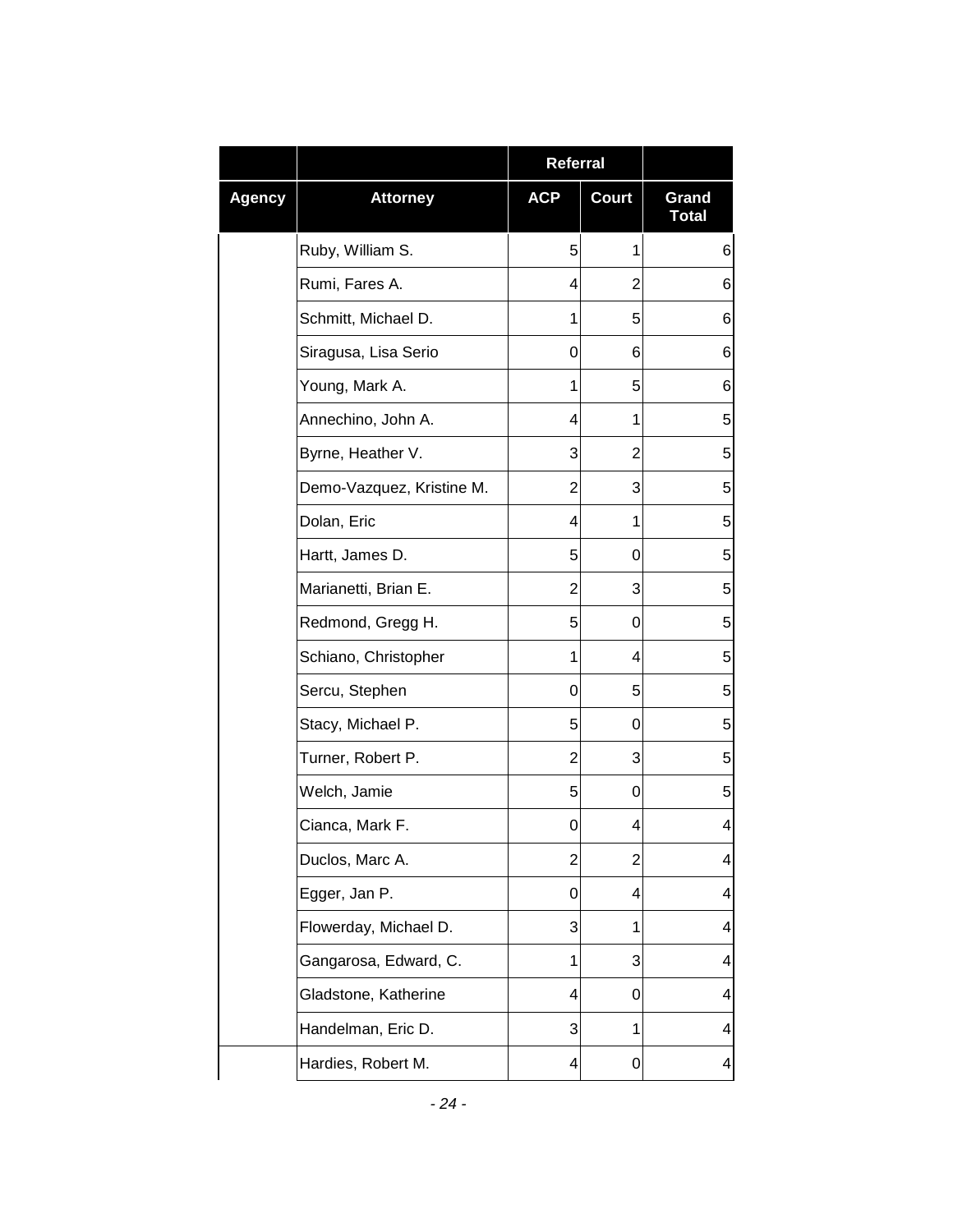|               |                            | <b>Referral</b> |                |                       |
|---------------|----------------------------|-----------------|----------------|-----------------------|
| <b>Agency</b> | <b>Attorney</b>            | <b>ACP</b>      | <b>Court</b>   | Grand<br><b>Total</b> |
|               | King, Jr., William H.      | $\overline{2}$  | $\overline{2}$ | 4                     |
|               | Kovalsky, Shaina           | 2               | $\overline{2}$ | 4                     |
|               | McCarty, Terence           | 3               | 1              | 4                     |
|               | Morabito, David R.         | 1               | 3              | 4                     |
|               | O'Toole, Keith             | 4               | 0              | 4                     |
|               | Pennica, Kenneth L.        | 3               | 1              | 4                     |
|               | Russell, Dianne C.         | 3               | 1              | 4                     |
|               | Stowe, Eric W.             | 1               | 3              | 4                     |
|               | Turner, Karen Bailey       | 1               | 3              | 4                     |
|               | Walsh, Jr., James E.       | 0               | 4              | 4                     |
|               | Asamoah-Wade, Yolanda A.   | 2               | 1              | 3                     |
|               | Bourne, Leah K.            | 1               | $\overline{2}$ | 3                     |
|               | Byrnes, James M.           | 1               | $\overline{c}$ | 3                     |
|               | D'Arpino, John Joseph      | 3               | 0              | 3                     |
|               | Goldman, Ronald S.         | 3               | 0              | 3                     |
|               | Hurwitz, Phillip R.        | 3               | 0              | 3                     |
|               | Karatas, Nigos             | 3               | 0              | 3                     |
|               | Kehoe, Jennifer J.         | 0               | 3              | 3                     |
|               | Lahman, Janice Allen       | 3               | 0              | 3                     |
|               | MacAulay, Paul D.          | 3               | 0              | 3                     |
|               | Marcera, Jr., Salvatore J. | 3               | 0              | 3                     |
|               | Morabito, Kevin A.         | 1               | $\overline{2}$ | 3                     |
|               | Nafus, Matthew D.          | $\overline{2}$  | 1              | 3                     |
|               | Ryan, Scott A.             | 3               | 0              | 3                     |
|               | Sadinsky, Lisa A.          | 2               | 1              | 3                     |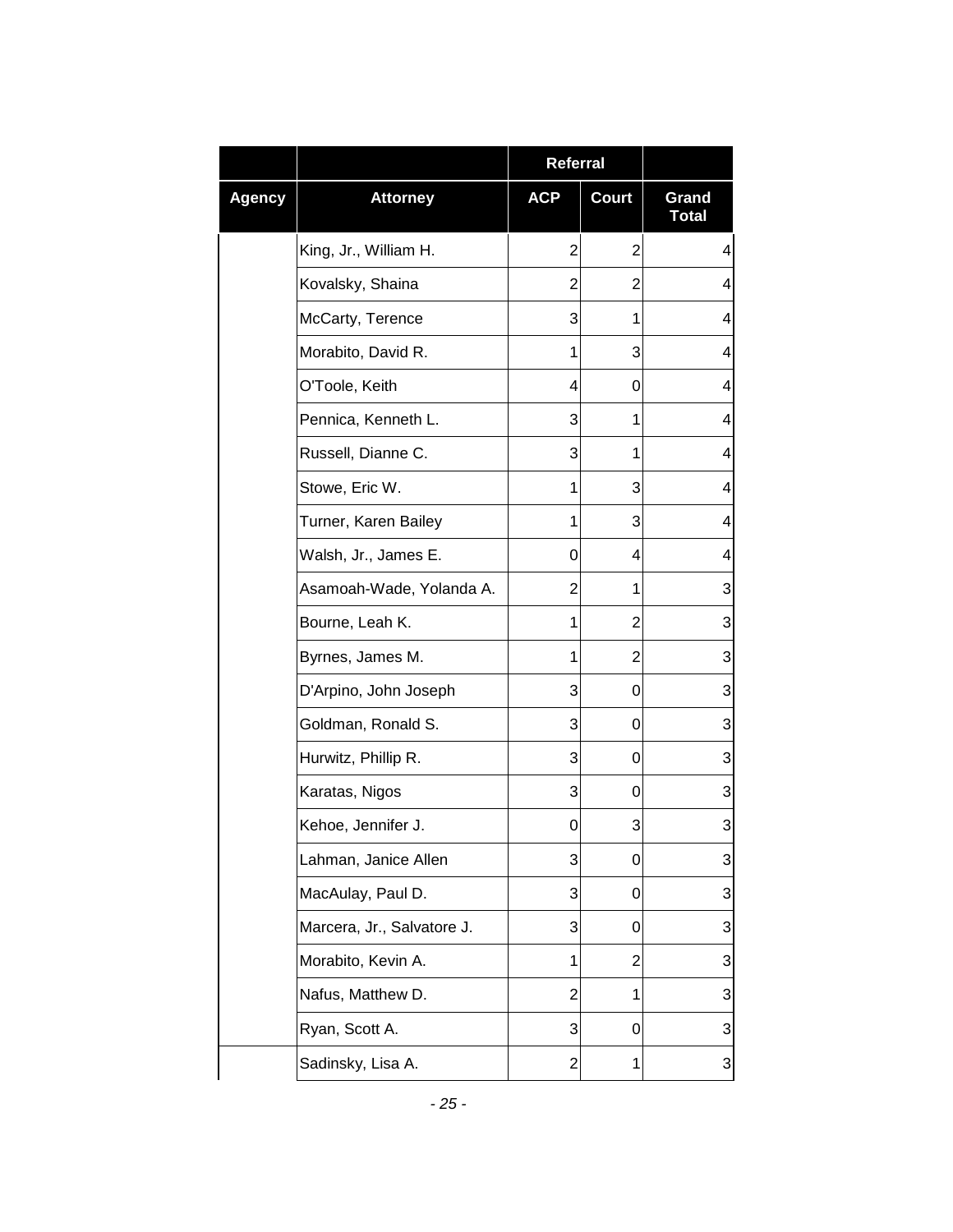|        |                          | <b>Referral</b> |       |                         |
|--------|--------------------------|-----------------|-------|-------------------------|
| Agency | <b>Attorney</b>          | <b>ACP</b>      | Court | Grand<br><b>Total</b>   |
|        | Schiano, Jr., Charles A. | 3               | 0     | 3                       |
|        | Sekharan, Raja N.        | $\overline{2}$  | 1     | 3                       |
|        | Shramek, William J.      | 1               | 2     | 3                       |
|        | Spoto, David             | 0               | 3     | 3                       |
|        | Stern, Jon M.            | 3               | 0     | 3                       |
|        | Young, D. Scott          | 3               | 0     | 3                       |
|        | Zaretsky, Allen J.       | 3               | 0     | 3                       |
|        | Aureli, Daniel L.        | 2               | 0     | $\overline{2}$          |
|        | Barr, Culver K.          | 0               | 2     | $\overline{2}$          |
|        | Boehler, James R.        | 0               | 2     | $\overline{2}$          |
|        | Connor, Ann Elizabeth    | 2               | 0     | $\overline{2}$          |
|        | Dedes, William C.        | 2               | 0     | $\overline{2}$          |
|        | Gianforti, Gary J.       | 2               | 0     | $\overline{2}$          |
|        | Hinkley, Kim A.          | $\overline{2}$  | 0     | $\overline{2}$          |
|        | Korotkin, Alexander      | 2               | 0     | $\overline{2}$          |
|        | Muldoon, Gary            | 1               | 1     | $\overline{2}$          |
|        | Nadler, Christian M.     | 1               | 1     | $\overline{2}$          |
|        | Noce, Charles T.         | 1               | 1     | $\overline{\mathbf{c}}$ |
|        | O'Neill, Jr., Raymond B. | $\overline{2}$  | 0     | $\overline{2}$          |
|        | Paluch, Stephen James    | 2               | 0     | $\overline{2}$          |
|        | Pilato, Charles M.       | 0               | 2     | $\overline{2}$          |
|        | Schiano, Michael P.      | 1               | 1     | $\overline{2}$          |
|        | Splain, Thomas M.        | 0               | 2     | $\overline{2}$          |
|        | Tuohey, Michael J.       | $\overline{2}$  | 0     | $\overline{2}$          |
|        | Zimberlin, John F.       | 2               | 0     | 2                       |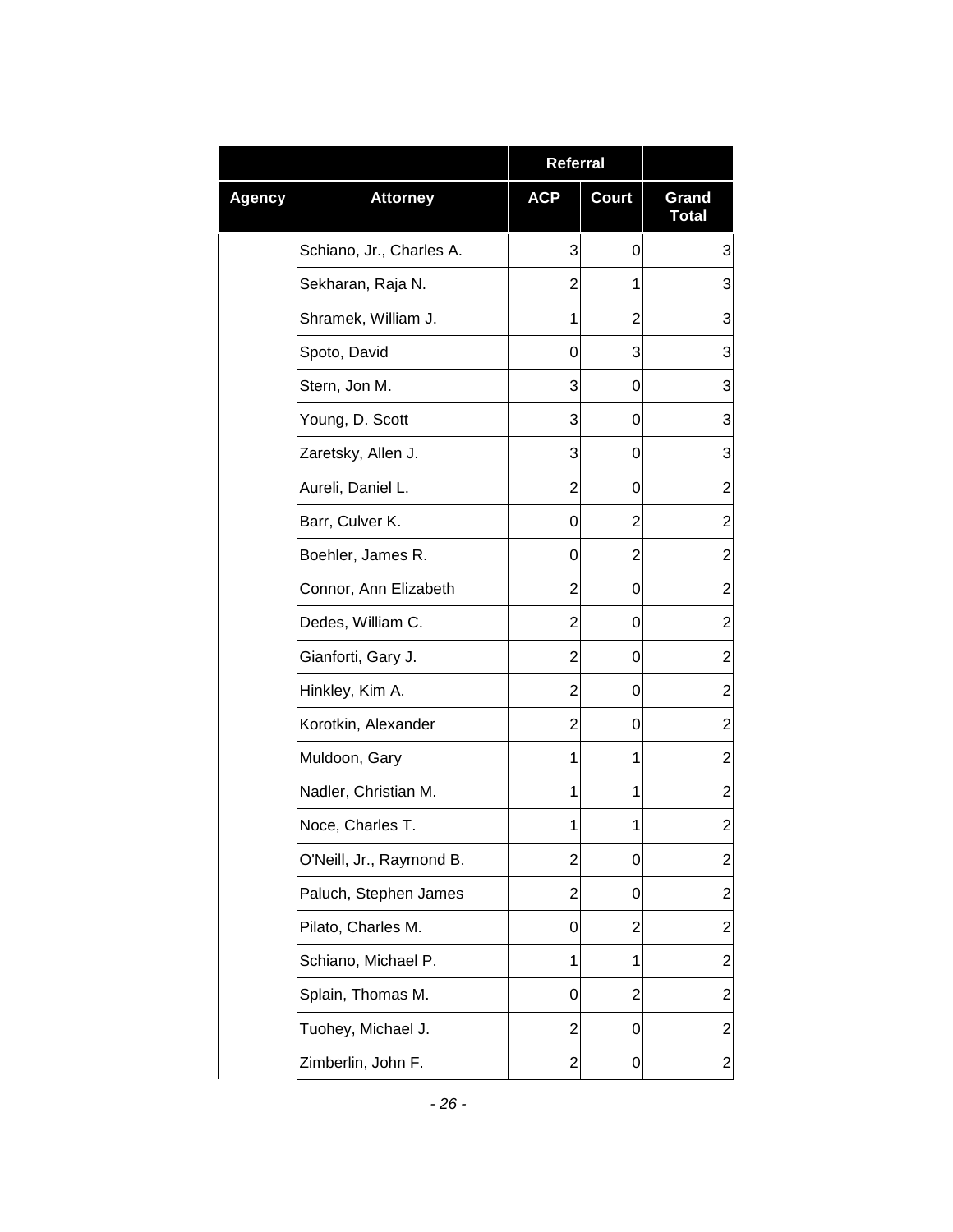|        |                        | <b>Referral</b> |              |                       |
|--------|------------------------|-----------------|--------------|-----------------------|
| Agency | <b>Attorney</b>        | <b>ACP</b>      | <b>Court</b> | Grand<br><b>Total</b> |
|        | Bernacki, Jr., John E. | 1               | 0            | 1                     |
|        | Bristol, William H.    | 0               | 1            | 1                     |
|        | Brooker, James G.      | 1               | 0            | 1                     |
|        | Chamblee, J. Michael   | 1               | 0            | 1                     |
|        | Colombo, Jeanne M.     | 1               | 0            | 1                     |
|        | Cooper, Jennie M.      | 1               | 0            | 1                     |
|        | Crowder, Debra A.      | 1               | 0            | 1                     |
|        | Dinolfo, Joseph F.     | 1               | 0            | 1                     |
|        | Easton, William T.     | 1               | 0            | 1                     |
|        | Ferlicca, John J.      | 0               | 1            | 1                     |
|        | Harris, John T.        | 0               | 1            | 1                     |
|        | Heyman, Sidney         | 1               | 0            | 1                     |
|        | Keller, Kenneth C.     | 0               | 1            | 1                     |
|        | LaBue, Eugene P.       | 1               | 0            | 1                     |
|        | LaDuca, John J.        | 1               | 0            | 1                     |
|        | Leegant, Jo Anne       | 0               | 1            | 1                     |
|        | Mastrella, Daniel J.   | 0               | 1            | 1                     |
|        | Militello, P. Adam     | 0               | 1            | 1                     |
|        | Murante, Kathleen      | 1               | 0            | 1                     |
|        | Napier, Robert A.      | 1               | 0            | 1                     |
|        | Nobles, Jamie Lee      | 1               | 0            | 1                     |
|        | Parrinello, J. Matthew | 0               | 1            | 1                     |
|        | Paulino, James M.      | 0               | 1            | 1                     |
|        | Plukas, Richard A.     | 0               | 1            | 1                     |
|        | Romeo, Stacey Martha   | 0               | 1            | 1                     |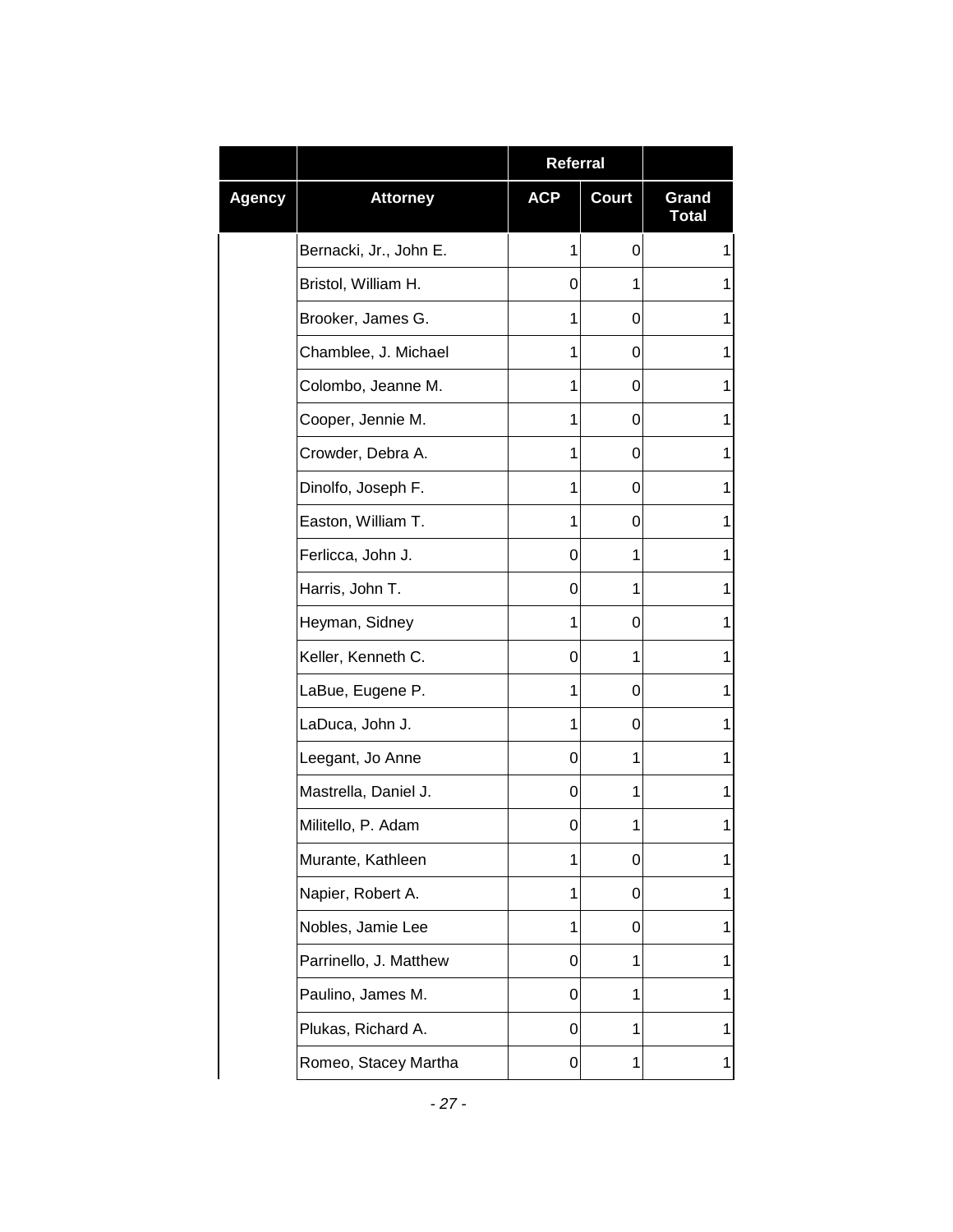|                  |                          |            | Referral     |                       |
|------------------|--------------------------|------------|--------------|-----------------------|
| <b>Agency</b>    | <b>Attorney</b>          | <b>ACP</b> | <b>Court</b> | Grand<br><b>Total</b> |
|                  | Scatigno, John M.        | 0          |              | 1                     |
|                  | Schiano, Sr., Charles A. | 1          | O            |                       |
|                  | Thompson, Donald M.      | 0          |              |                       |
|                  | Vacca, Jr., Paul J.      | 1          | O            |                       |
|                  | White, Van Henri         | 0          |              | 1                     |
|                  | Wisner, Todd J.W.        | 1          | 0            | 1                     |
| <b>ACP Total</b> |                          | 828        | 494          | 1322                  |
| CDO              | Crimi, Joseph P.         |            |              | 524                   |
|                  | Milliken, David          |            |              | 442                   |
|                  | Solomon, R. Adrian       |            |              | 416                   |
| <b>CDO Total</b> |                          |            |              | 1382                  |
|                  | <b>Grand Total</b>       | 828        | 494          | 2704                  |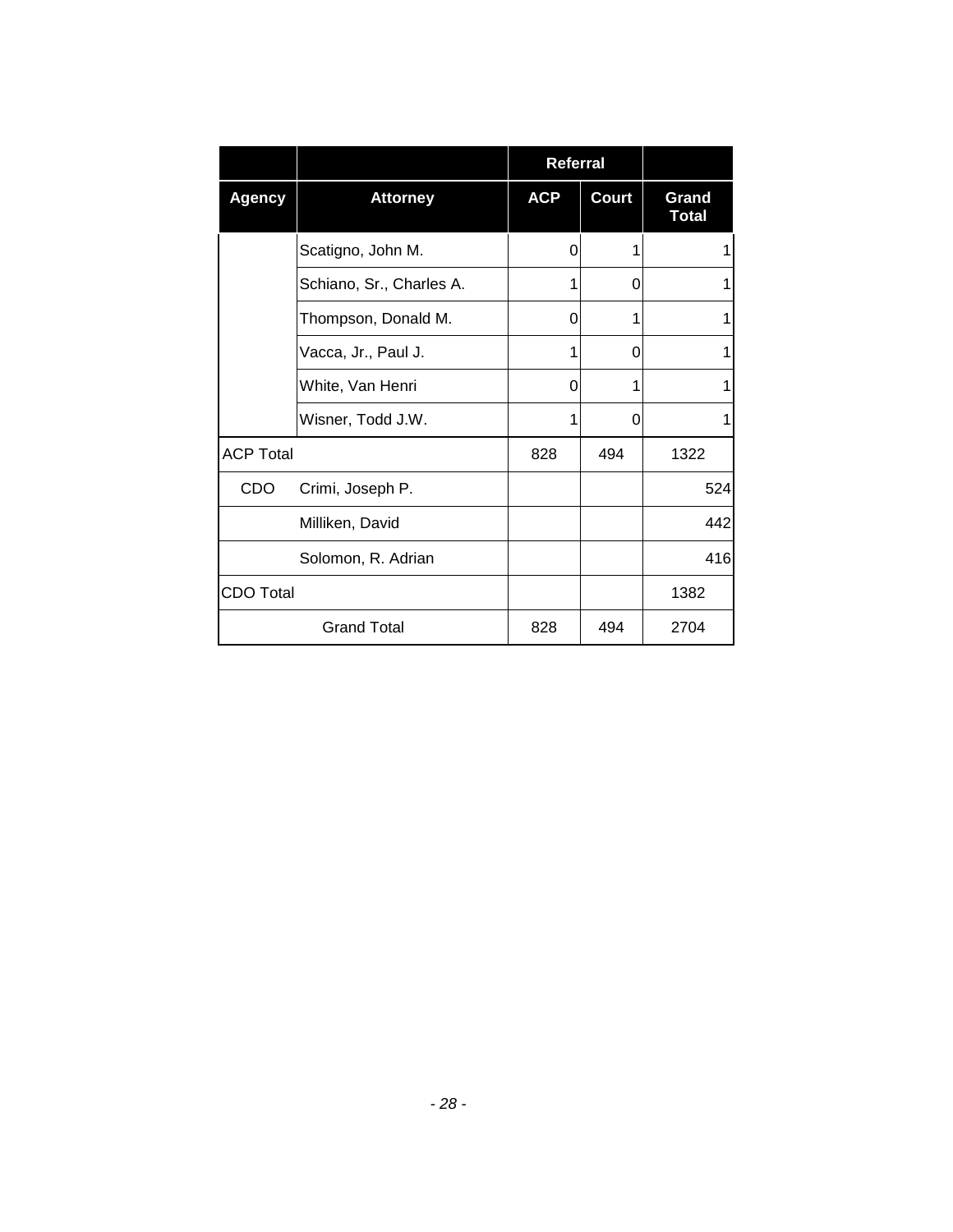### **2010 Family Court Assignments**

|               |                        | Referral       |              |                       |
|---------------|------------------------|----------------|--------------|-----------------------|
| <b>Agency</b> | <b>Attorney</b>        | <b>ACP</b>     | <b>Court</b> | Grand<br><b>Total</b> |
|               | Turner, Robert P.      | 7              | 64           | 71                    |
|               | Perez, Gilbert R.      | 6              | 51           | 57                    |
|               | Maslow, Lisa J.        | 3              | 53           | 56                    |
|               | Jones, Rhian Dudson    | 19             | 31           | 50                    |
|               | Ratchford, Beth A.     | 5              | 35           | 40                    |
|               | Khuns, Kevin M.        | 23             | 8            | 31                    |
|               | Wade, Yolanda          | 29             | 0            | 29                    |
|               | Feindt, Mary E.        | 2              | 25           | 27                    |
|               | Stern, Jon M.          | $\overline{2}$ | 24           | 26                    |
|               | Dollinger, Alison      | 2              | 23           | 25                    |
|               | Ajaka, Maroun          | 8              | 15           | 23                    |
|               | Gladstone, Katherine   | 7              | 14           | 21                    |
|               | Callanan, Karen Smith  | 5              | 15           | 20                    |
|               | Jain, Rekha            | 10             | 5            | 20                    |
|               | Buettner, Brian C.     | 9              | 10           | 19                    |
|               | Bowman, Jason J.       | 12             | 6            | 18                    |
|               | Shulman, Brian J.      | 2              | 16           | 18                    |
|               | Lester, Frederick      | 7              | 10           | 17                    |
|               | Monaghan, Lori Robb    | 5              | 12           | 17                    |
|               | Schmitt, Michael D.    | 3              | 14           | 17                    |
|               | Van Loon, Nathan Allen | 0              | 17           | 17                    |
|               | King, Jr., William H.  | 0              | 16           | 16                    |
|               | Romeo, Stacey Martha   | 6              | 9            | 15                    |
|               | Aramini, Mary E.       | 0              | 14           | 14                    |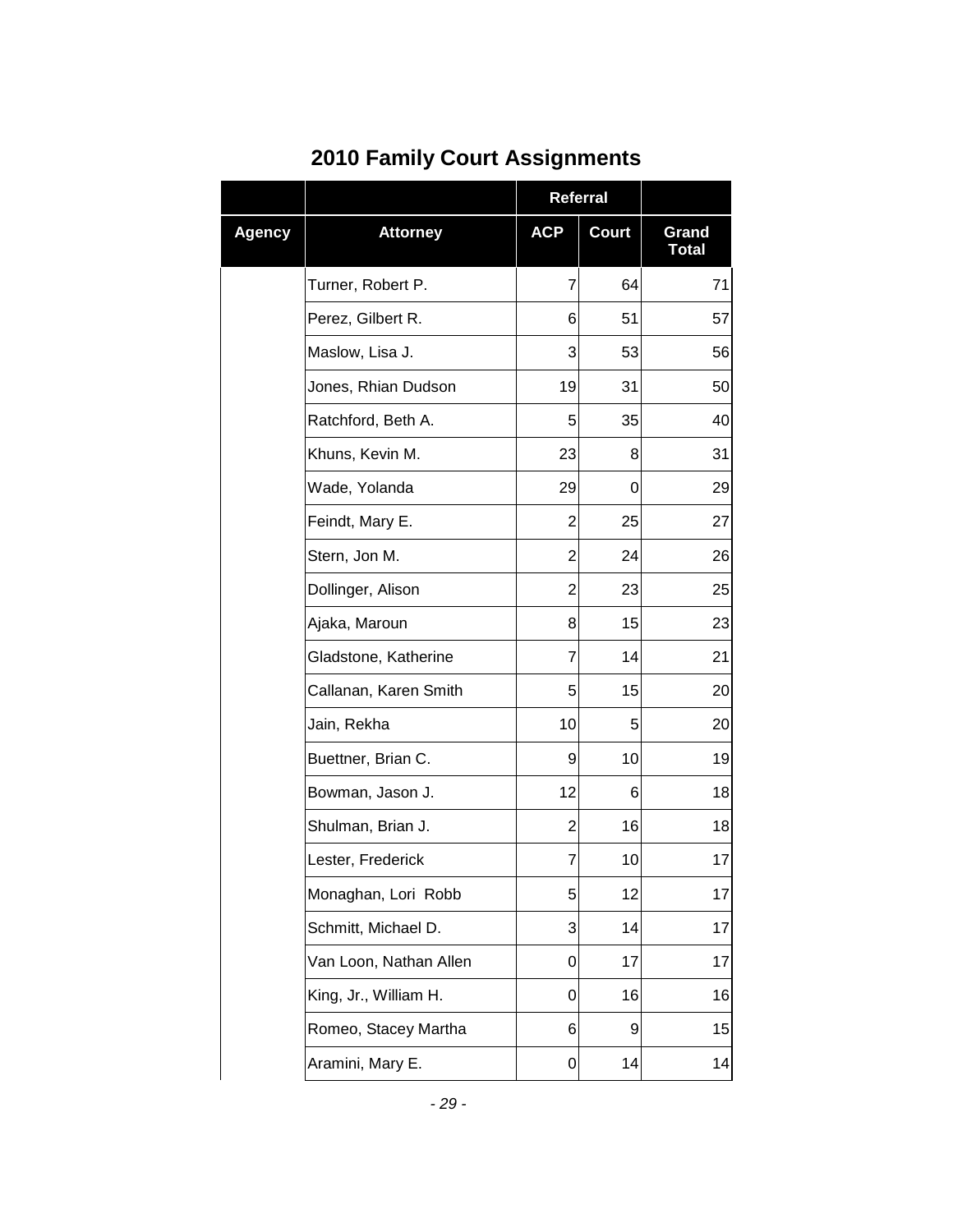|        |                               | <b>Referral</b> |                |                       |
|--------|-------------------------------|-----------------|----------------|-----------------------|
| Agency | <b>Attorney</b>               | <b>ACP</b>      | <b>Court</b>   | Grand<br><b>Total</b> |
|        | Leavy, Anthony                | 1               | 13             | 14                    |
|        | Merante, RoseMaria            | 0               | 14             | 14                    |
|        | Oathout, Bryan                | 4               | 10             | 14                    |
|        | Brown, James E.               | 3               | 9              | 12                    |
|        | Chait, Mitchell A.            | 6               | 5              | 11                    |
|        | Bourne, Leah K.               | 7               | 3              | 10                    |
|        | Farrell-Gallagher, Barbara E. | 8               | $\overline{2}$ | 10                    |
|        | Hinman, James S.              | 2               | 8              | 10                    |
|        | Napolitano, Lorenzo           | 8               | 2              | 10                    |
|        | Vacca, James P.               | 6               | 4              | 10                    |
|        | Handelman, Eric D.            | 1               | 8              | 9                     |
|        | Martin, Thomas N.             | 0               | 9              | 9                     |
|        | Demo-Vazquez, Kristine M.     | 7               | 1              | 8                     |
|        | Fero, Matthew John            | 1               | 7              | 8                     |
|        | Kristal, Peter L.             | 6               | 2              | 8                     |
|        | O'Keefe, Shannon J.           | 0               | 8              | 8                     |
|        | Rumi, Fares A.                | 6               | 2              | 8                     |
|        | Funk, Mark D.                 | 4               | 3              | $\overline{7}$        |
|        | Gibbons, Patricia Ann         | 4               | 3              | 7                     |
|        | Laragy, Susan                 | 0               | 7              | 7                     |
|        | Watkins, Paul B.              | 2               | 5              | 7                     |
|        | Weisbeck, Kimberly W.         | 0               | 7              | 7                     |
|        | Infantino, Marc               | 6               | 0              | 6                     |
|        | Lamb, Meredith M. B.          | 3               | 3              | 6                     |
|        | Sadinsky, Lisa A.             | 3               | 3              | 6                     |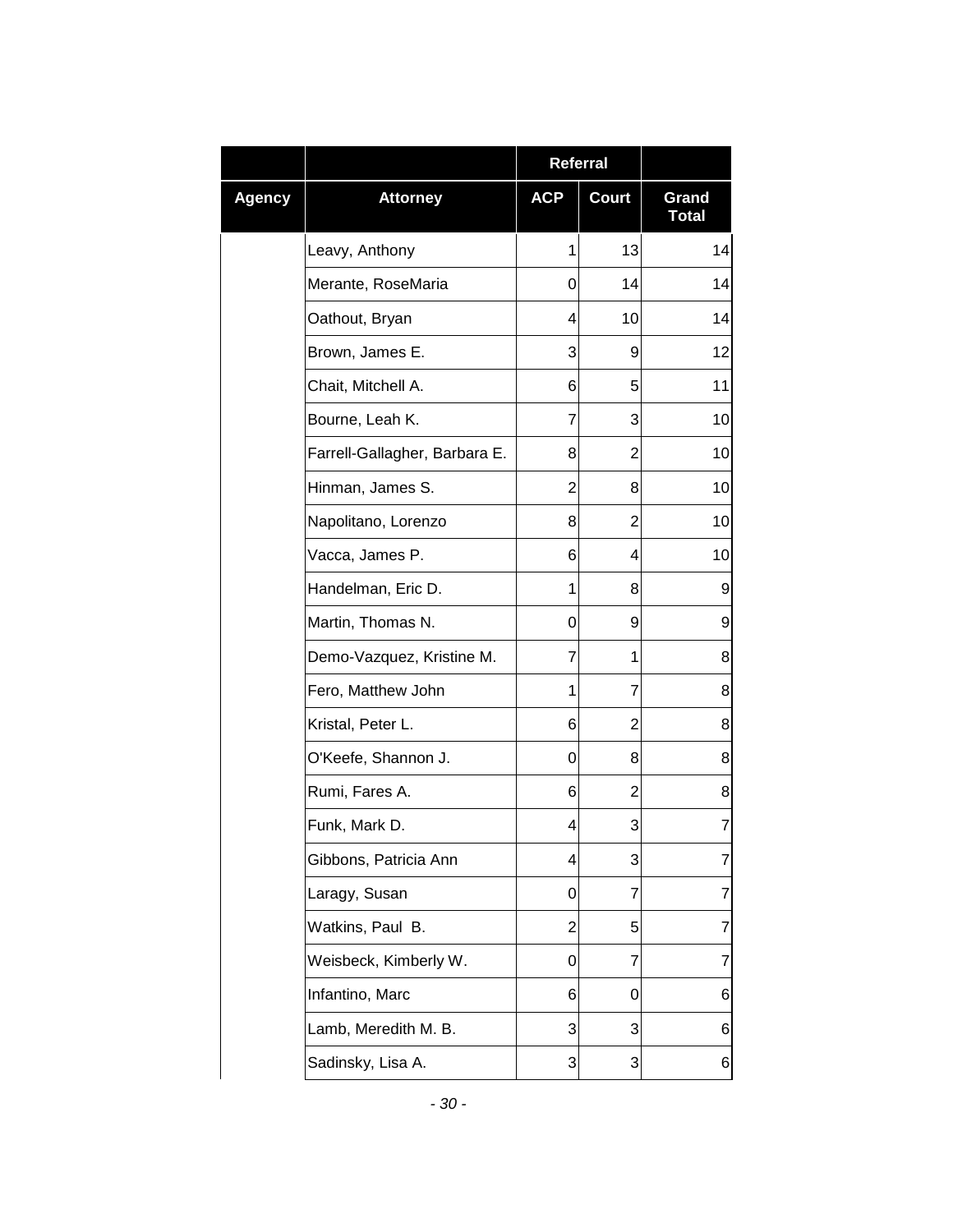|        |                       | Referral   |                |                       |
|--------|-----------------------|------------|----------------|-----------------------|
| Agency | <b>Attorney</b>       | <b>ACP</b> | <b>Court</b>   | Grand<br><b>Total</b> |
|        | Chase, Carolyn L.     | 0          | 5              | 5                     |
|        | Ciardi, Francis M.    | 2          | 3              | 5                     |
|        | Flowerday, Michael D. | 0          | 5              | 5                     |
|        | Gross, Richard R.     | 0          | 5              | 5                     |
|        | Holliday, Billie D.   | 4          | 1              | 5                     |
|        | Kennedy, Christian J. | 4          | 1              | 5                     |
|        | Owens, David L.       | 3          | $\overline{2}$ | 5                     |
|        | Pappalardo, Fauna M.  | 1          | 4              | 5                     |
|        | Zaretsky, Allen J.    | 0          | 5              | 5                     |
|        | Davison, Mary P.      | 1          | 3              | 4                     |
|        | Goeltz, Erin M.       | 1          | 3              | 4                     |
|        | McKain, Kevin         | 4          | 0              | 4                     |
|        | McMullen, Margaret    | 0          | 4              | 4                     |
|        | Ryan, Scott A.        | 1          | 3              | 4                     |
|        | Scibetta, Michael P.  | 0          | 4              | 4                     |
|        | Sperano, Aaron J.     | 3          | 1              | 4                     |
|        | Daniele, Anthony      | 0          | 3              | 3                     |
|        | DeJohn, Timothy W.    | 3          | 0              | 3                     |
|        | Indivino, Deborah A.  | 0          | 3              | 3                     |
|        | Ruby, William S.      | 3          | 0              | 3                     |
|        | Welch, Jamie          | 3          | 0              | 3                     |
|        | Young, Mark A.        | 0          | 3              | 3                     |
|        | Badain, Lara R.       | 0          | 2              | $\overline{2}$        |
|        | Best, LLC, Joanne L.  | 0          | $\overline{2}$ | 2                     |
|        | Cimino, Michelle Y.   | 2          | 0              | 2                     |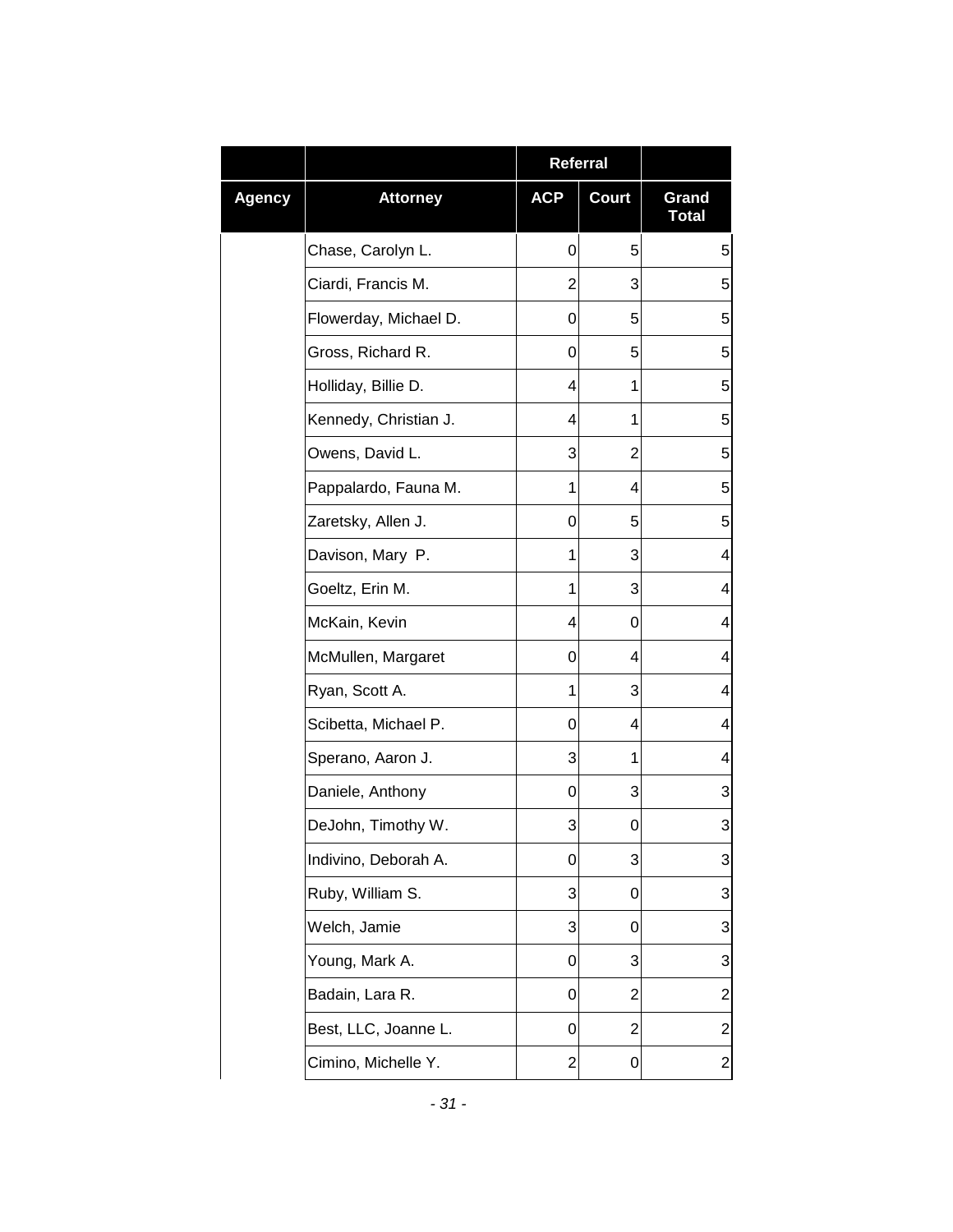|               |                          | <b>Referral</b> |                |                       |
|---------------|--------------------------|-----------------|----------------|-----------------------|
| <b>Agency</b> | <b>Attorney</b>          | <b>ACP</b>      | <b>Court</b>   | Grand<br><b>Total</b> |
|               | Hinkley, Kim A.          | 2               | 0              | $\overline{2}$        |
|               | Hummel, Chad M.          | 2               | 0              | $\overline{2}$        |
|               | Josh, Sylvia W.          | 2               | 0              | $\overline{2}$        |
|               | Kaplan, David M.         | 1               | 1              | $\overline{2}$        |
|               | Karatas, Nigos           | 0               | 2              | $\overline{2}$        |
|               | Kehoe, Jennifer J.       | 1               | 1              | $\overline{2}$        |
|               | Lamb, III, Robert G.     | 1               | 1              | $\overline{2}$        |
|               | Offen, Alan L.           | 0               | $\overline{2}$ | $\overline{2}$        |
|               | Rossow, Nicole A.        | 0               | 2              | $\overline{c}$        |
|               | Thomas-Diaz, Kathleen    | 1               | 1              | $\overline{2}$        |
|               | Turner, Karen Bailey     | 0               | 2              | $\mathbf{2}$          |
|               | Vacca, Jr., Paul J.      | 0               | 2              | $\overline{2}$        |
|               | Walsh, Jr., James E.     | 0               | 2              | $\overline{2}$        |
|               | Annechino, John A.       | 0               | 1              | 1                     |
|               | Barraco, Ted A.          | 1               | 0              | 1                     |
|               | Dentino, Anthony A.      | 1               | 0              | 1                     |
|               | DiSalvo, Thomas J.       | 1               | 0              | 1                     |
|               | Farr, William H.         | 0               | 1              | 1                     |
|               | Gangarosa, Edward, C.    | 0               | 1              | 1                     |
|               | Giuliano, Michael        | 1               | 0              | 1                     |
|               | Hartzell, Jr., Thomas C. | 0               | 1              | 1                     |
|               | Houde, Ardeth L.         | 1               | 0              | 1                     |
|               | Johnson, Christopher G.  | 1               | 0              | 1                     |
|               | Korotkin, Alexander      | 1               | 0              | 1                     |
|               | Lahman, Janice Allen     | 0               | 1              | 1                     |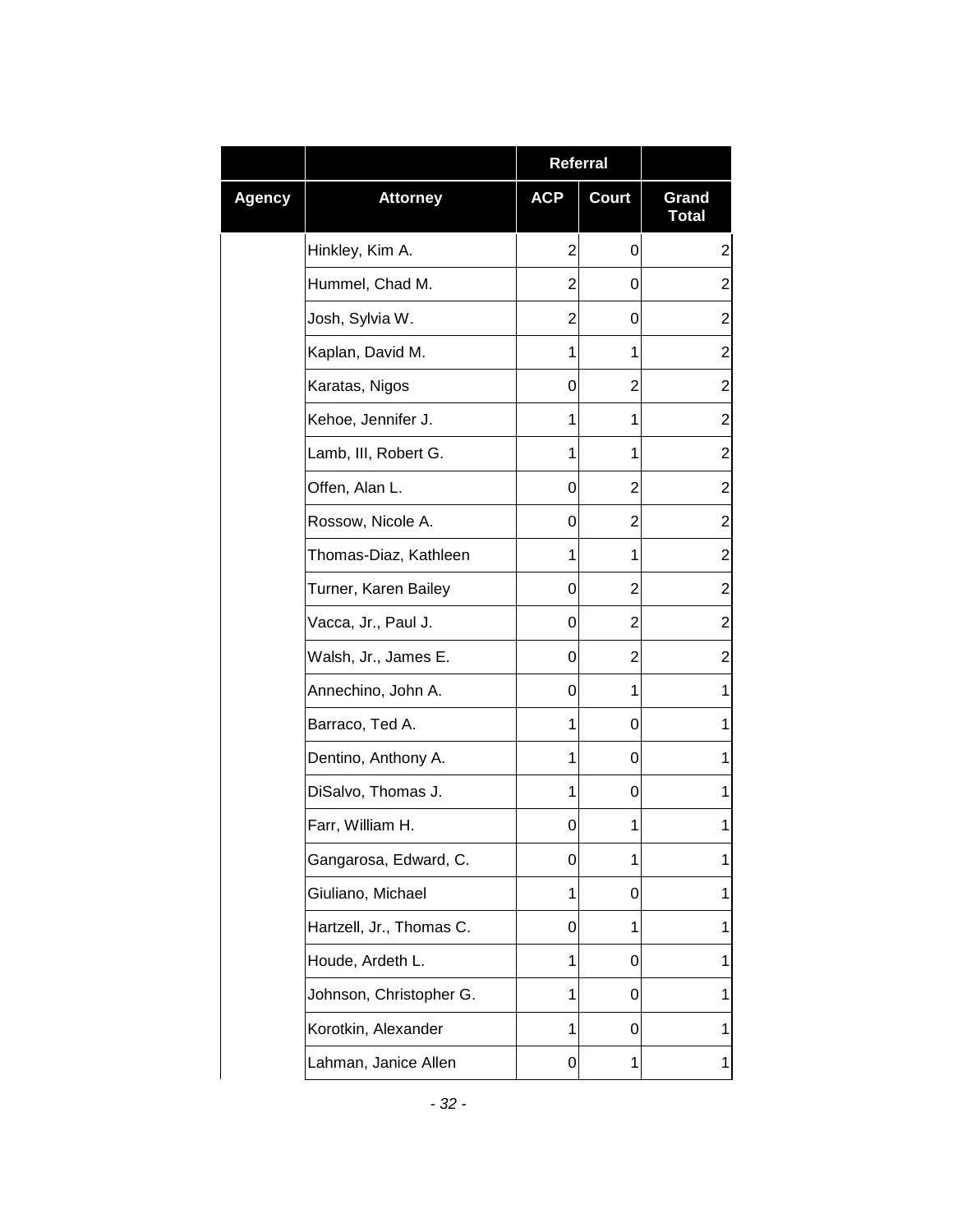|                  |                           | Referral   |              |                       |
|------------------|---------------------------|------------|--------------|-----------------------|
| <b>Agency</b>    | <b>Attorney</b>           | <b>ACP</b> | <b>Court</b> | Grand<br><b>Total</b> |
|                  | Leonardo, Stephen M.      | 1          | 0            | 1                     |
|                  | McCarty, Terence          | 1          | 0            | 1                     |
|                  | Morabito, David R.        | 0          | 1            | 1                     |
|                  | Nevarez, Juan A.          | 0          | 1            | 1                     |
|                  | Randall, Mary W.          | 0          | 1            | 1                     |
|                  | Russi, Patrick K.         | 0          | 1            | $\mathbf{1}$          |
|                  | Seidman, Steven J.        | 0          | 1            | 1                     |
|                  | Taylor, Laura J.          | 0          | 1            | 1                     |
|                  | Wishengrad, Marcia H.     | 0          | 1            | 1                     |
|                  | Zimmermann, Jr., Clark J. | 0          | 1            | 1                     |
| <b>ACP Total</b> |                           | 314        | 716          | 1035                  |
| CDO              | Palmisano, Chelsea        |            |              | 499                   |
|                  | Edwards, Tynise Y.        |            |              | 419                   |
|                  | Asamoah-Wade, Yolanda A.  |            |              | 379                   |
|                  | Thomson, Derek A.         |            |              | 303                   |
|                  | Khuns, Kevin              |            |              | 200                   |
|                  | Leonardo, Stephanie N.    |            |              | 94                    |
| <b>CDO Total</b> |                           |            |              | 1894                  |
|                  | <b>Grand Total</b>        | 314        | 716          | 2929                  |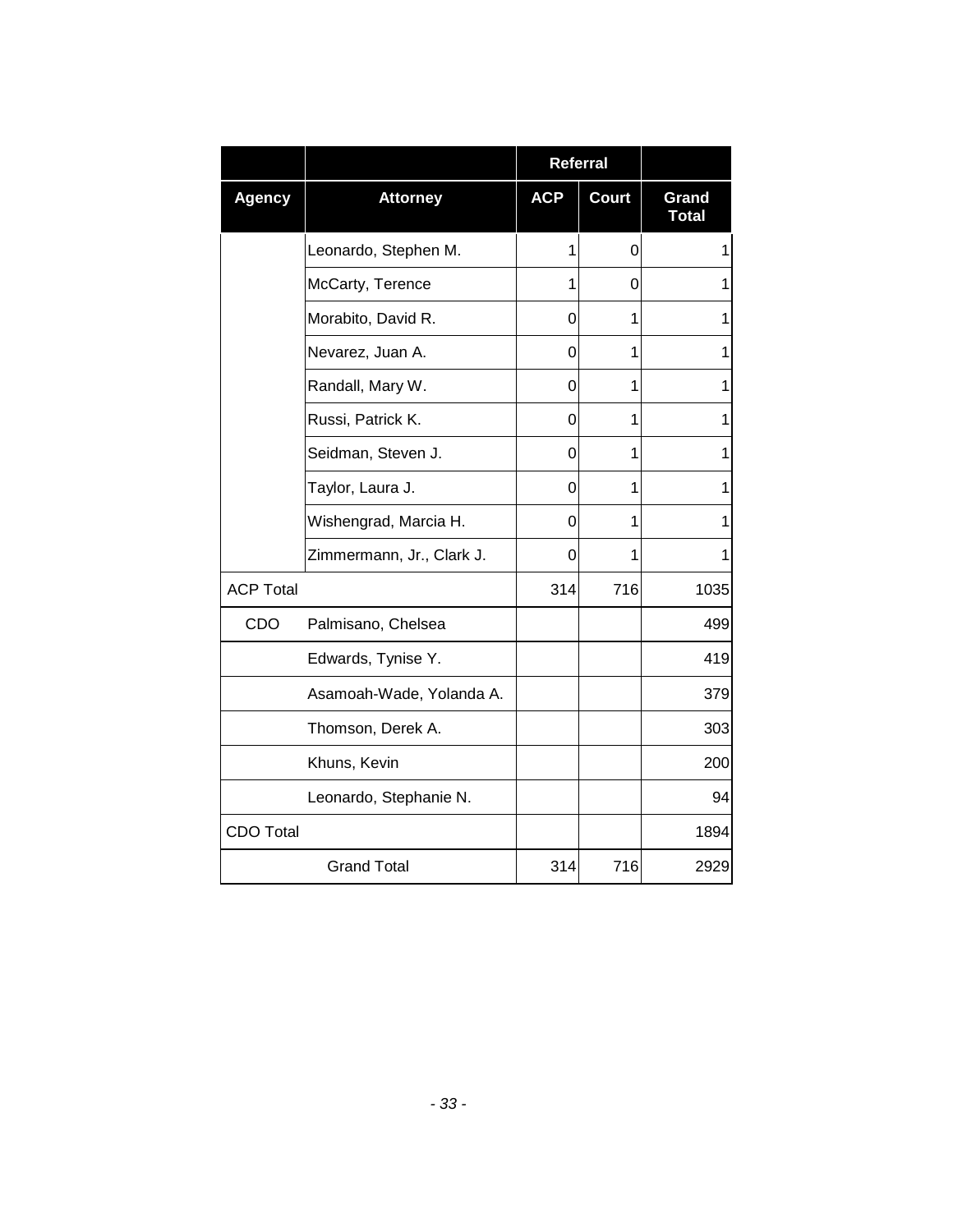|               |                         | Referral   |              |                       |
|---------------|-------------------------|------------|--------------|-----------------------|
| <b>Agency</b> | <b>Attorney</b>         | <b>ACP</b> | <b>Court</b> | Grand<br><b>Total</b> |
| <b>ACP</b>    | Bourtis, Eftihia        | 6          | 0            | 6                     |
|               | Nafus, Matthew D.       | 3          | 0            | 3                     |
|               | Gorman, Shirley A.      | 2          | 0            | $\overline{2}$        |
|               | Reardon, Kathleen P.    | 2          | 0            | $\overline{2}$        |
|               | Bowman, Jason J.        | 1          | 0            | 1                     |
|               | Capanna, Paloma A.      | 1          | 0            | 1                     |
|               | Ganguly, Anjan K.       | 1          | 0            | 1                     |
|               | Hurwitz, Phillip R.     | 1          | 0            | 1                     |
|               | Pixley, William G.      | 1          | 0            | 1                     |
|               | Ratchford, Beth A.      | 1          | 0            | 1                     |
| CDO           | Czapranski, Kimberly J. | 10         | 0            | 10                    |
|               | Splain, Kristin F.      | 6          | 0            | 6                     |
|               | Provo, Kelley           | 6          | 0            | 6                     |
|               | Dils, Anne M.           | 3          | 0            | 3                     |

### **2010 Appellate Assignments**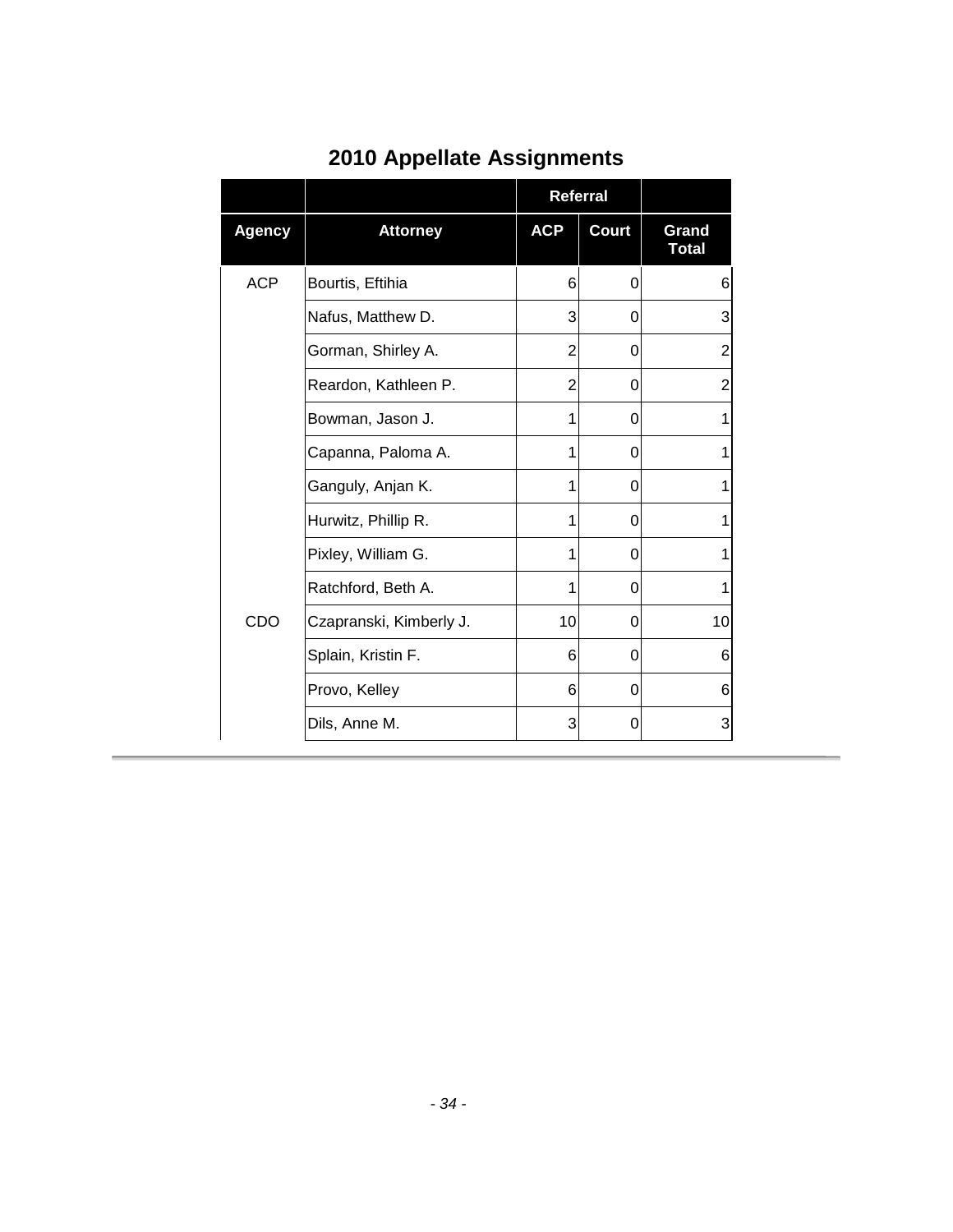### **2010 Costs by Quarter<sup>4</sup>**

|                          | 1 <sup>st</sup> Quarter | 2 <sup>nd</sup> Quarter | 3 <sup>rd</sup> Quarter | 4 <sup>th</sup> Quarter | <b>Grand Total</b> |
|--------------------------|-------------------------|-------------------------|-------------------------|-------------------------|--------------------|
| <b>Attorney Expenses</b> | \$3,088                 | \$3,348                 | \$4,168                 | \$4,572                 | \$15,176           |
| <b>Attorney Time</b>     | \$682,844               | \$769,293               | \$804,159               | \$884,161               | \$3,140,457        |
| <b>Vendor Expenses</b>   | \$78,822                | \$44,559                | \$69,466                | \$63,500                | \$256,347          |
| Grand Total              | \$764,754               | \$817,200               | \$877,793               | \$952,233               | \$3,411,980        |

### **2010 Costs by Panel<sup>5</sup>**

| <b>PANEL</b>           | <b>AMOUNT</b>    | # OF CASES |
|------------------------|------------------|------------|
| Homicide               | \$<br>191,248.54 | 26         |
| All other ABC Felonies | \$<br>914,478.42 | 500        |
| <b>DE Felonies</b>     | 506,677.73<br>\$ | 489        |
| Misdemeanor            | \$<br>467,563.00 | 1119       |
| <b>Family Court</b>    | 658,823.82<br>\$ | 852        |
| Appellate              | \$<br>65,132.15  | 16         |
| Parole/Probation       | \$<br>95,105.85  | 167        |
| Other                  | \$<br>12,421.34  | 29         |
| <b>Grand Total</b>     | \$2,911,450.85   | 3198       |

 $<sup>4</sup>$  Includes cases closed and paid in 2010 even if assigned in a prior year. Excludes administrative costs.</sup>

 $<sup>5</sup>$  Includes cases closed and paid in 2010 even if assigned in a prior year. Excludes administrative costs.</sup>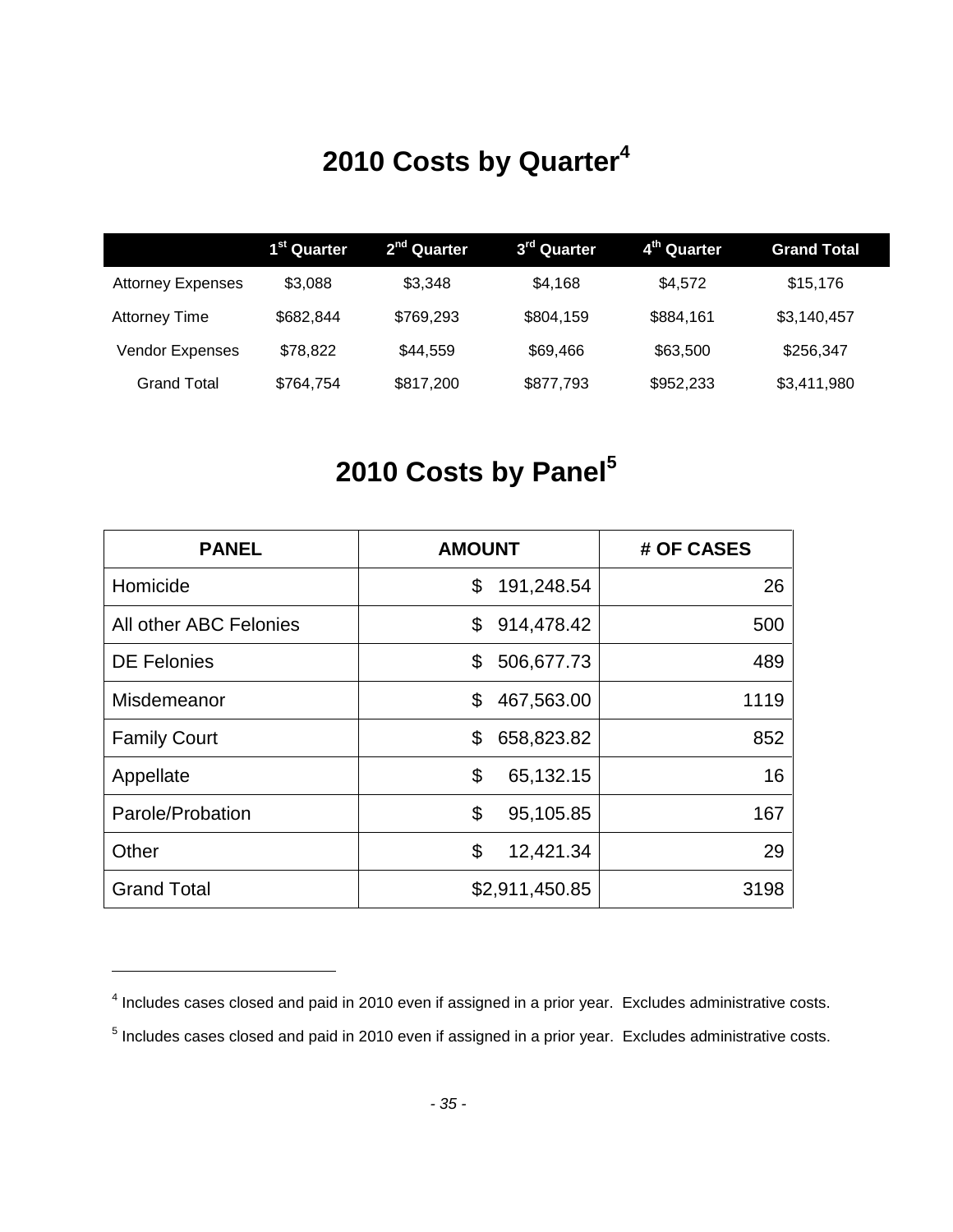## **2010 Costs by Attorney<sup>6</sup>**

| <b>AttorneyFullName</b> | <b>COST</b> | # of<br>cases  |
|-------------------------|-------------|----------------|
| Ajaka, Maroun I         | \$29,396.25 | 50             |
| Annechino, John A.      | \$15,712.50 | 13             |
| Aramini, Mary E.        | \$26,685.94 | 33             |
| Aureli, Daniel L.       | \$27,387.00 | 11             |
| Badain, Lara R.         | \$307.50    | 1              |
| Barr, Culver K.         | \$19,283.00 | 9              |
| Barraco, Ted A.         | \$5,748.26  | 12             |
| Best, Joanne L.         | \$431.25    | 2              |
| Bitetti, Gary           | \$19,557    | 39             |
| Blue, Tyson             | \$2,752.50  | 1              |
| Boehler, James R.       | \$138.00    | 1              |
| Bourne, Leah K.         | \$5,002.48  | $\overline{7}$ |
| Bourtis, Eftihia        | \$18,072.10 | 27             |
| Bowman, Jason J.        | \$59,269.88 | 63             |
| Bristol, William H.     | \$75.00     | 1              |
| Brown, J. Raymond       | \$7,135.65  | 4              |
| Brown, James E.         | \$43,549.02 | 25             |
| Buettner, Brian C.      | \$11,397.16 | 39             |
| Byrnes, James M.        | \$984.00    | 2              |

 $^6$  Includes cases closed and paid in 2010 even if assigned in a prior year. Excludes administrative costs.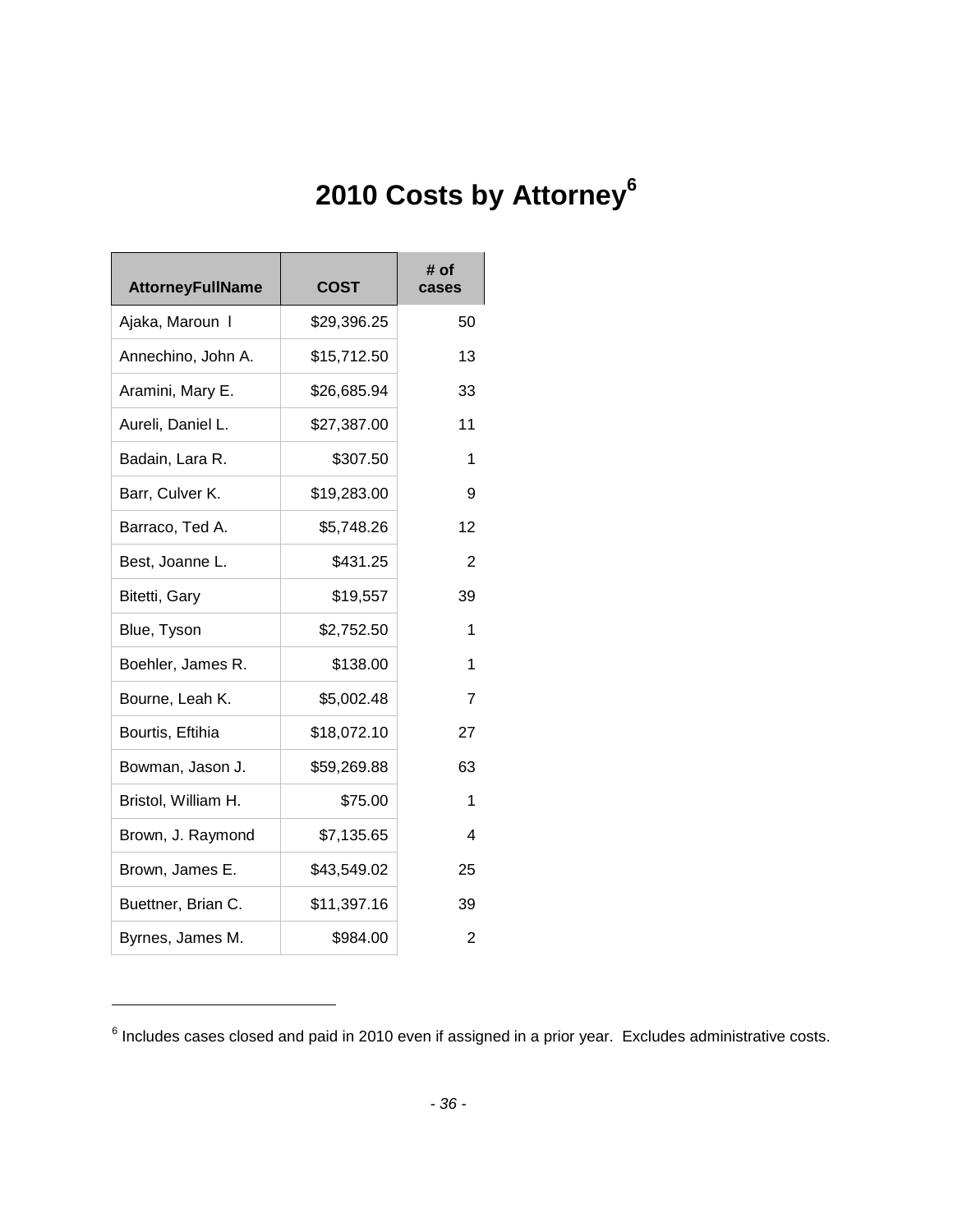| Callanan, Karen              |             |                |
|------------------------------|-------------|----------------|
| Smith                        | \$5,517.50  | 13             |
| Catalano, Christian A.       | \$35,940.00 | 37             |
| Chait, Mitchell A.           | \$5,547.50  | 14             |
| Chamblee, J. Michael         | \$2,733.00  | $\overline{7}$ |
| Chase, Carolyn L.            | \$7,410.00  | 5              |
| Cianca, Mark F.              | \$2,556.00  | 4              |
| Ciardi, Francis M.           | \$3,826.35  | 9              |
| Cimino, Michelle Y.          | \$240.00    | $\overline{c}$ |
| Cocuzzi, Thomas J.           | \$23,701.50 | 20             |
| Colombo, Jeanne M.           | \$3,518.23  | 8              |
| Connor, Ann<br>Elizabeth     | \$150.00    | 1              |
| Cooper, Jennie M.            | \$224.40    | 1              |
| Crowder, Debra A.            | \$1,470.00  | $\overline{c}$ |
| Damelio, Joseph S.           | \$5,190.00  | 3              |
| Daniele, Anthony             | \$13,083.00 | 31             |
| Davison, Mary P.             | \$12,863.26 | 9              |
| DeCarolis, Brian             | \$1,180.50  | 5              |
| Dedes, William C.            | \$120.00    | 1              |
| DeJohn, Timothy W.           | \$19,313.50 | 25             |
| Demo-Vazquez,<br>Kristine M. | \$8,648.52  | 15             |
| Dentino, Anthony A.          | \$1,218.75  | 1              |
| DiPrima, Michael T.          | \$37,727.48 | 7              |
| DiSalvo, Thomas J.           | \$15,577.70 | 21             |
| Dolan, Eric                  | \$588.00    | 4              |
| Dollinger, Alison            | \$9,769.80  | 24             |
|                              |             |                |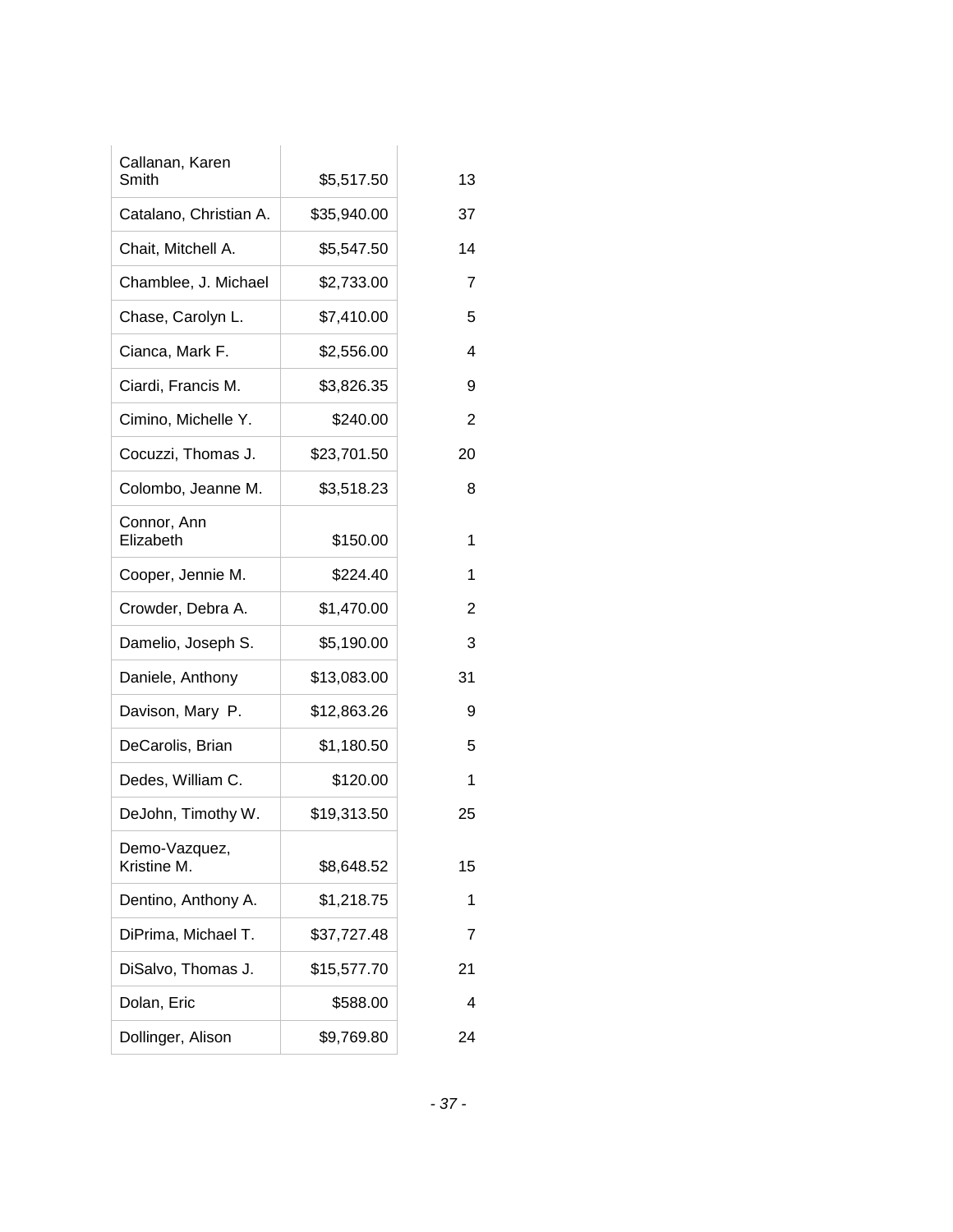| Duclos, Marc A.                  | \$2,891.55  | 8  |
|----------------------------------|-------------|----|
| Easton, William T.               | \$25,896.00 | 9  |
| Egger, Jan P.                    | \$26,895.32 | 17 |
| Elsner, Erin M.                  | \$3,915.00  | 4  |
| Falk, Jr., Terrance A.           | \$1,636.03  | 6  |
| Farr, William H.                 | \$802.50    | 2  |
| Farrell-Gallagher,<br>Barbara E. | \$31,389.18 | 47 |
| Feindt, Mary E.                  | \$45,345.00 | 56 |
| Ferlicca, John J.                | \$556.33    | 2  |
| Fero, Matthew John               | \$8,662.50  | 11 |
| Fulmer, Daniel C.                | \$12,280.50 | 42 |
| Funk, Mark D.                    | \$48,301.50 | 56 |
| Gangarosa, Edward,<br>С.         | \$5,715.00  | 11 |
| Ganguly, Avik K.                 | \$5,245.20  | 12 |
| Garretson, Scott A.              | \$54,630.89 | 45 |
| Gianforti, Gary J.               | \$2,193.00  | 4  |
| Gibbons, Patricia Ann            | \$3,593.25  | 7  |
| Giuliano, Michael                | \$855.00    | 1  |
| Gladstone, Katherine             | \$14,752.57 | 16 |
| Goldman, Ronald S.               | \$259.32    | 3  |
| Gross, Richard R.                | \$13,035.00 | 23 |
| Handelman, Eric D.               | \$5,656.50  | 12 |
| Hardies, Robert M.               | \$1,368.00  | 4  |
| Hartt, James D.                  | \$3,420.00  | 4  |
| Hartzell, Melinda                | \$2,535.00  | 1  |
| Heyman, Sidney                   | \$270.00    | 1  |
|                                  |             |    |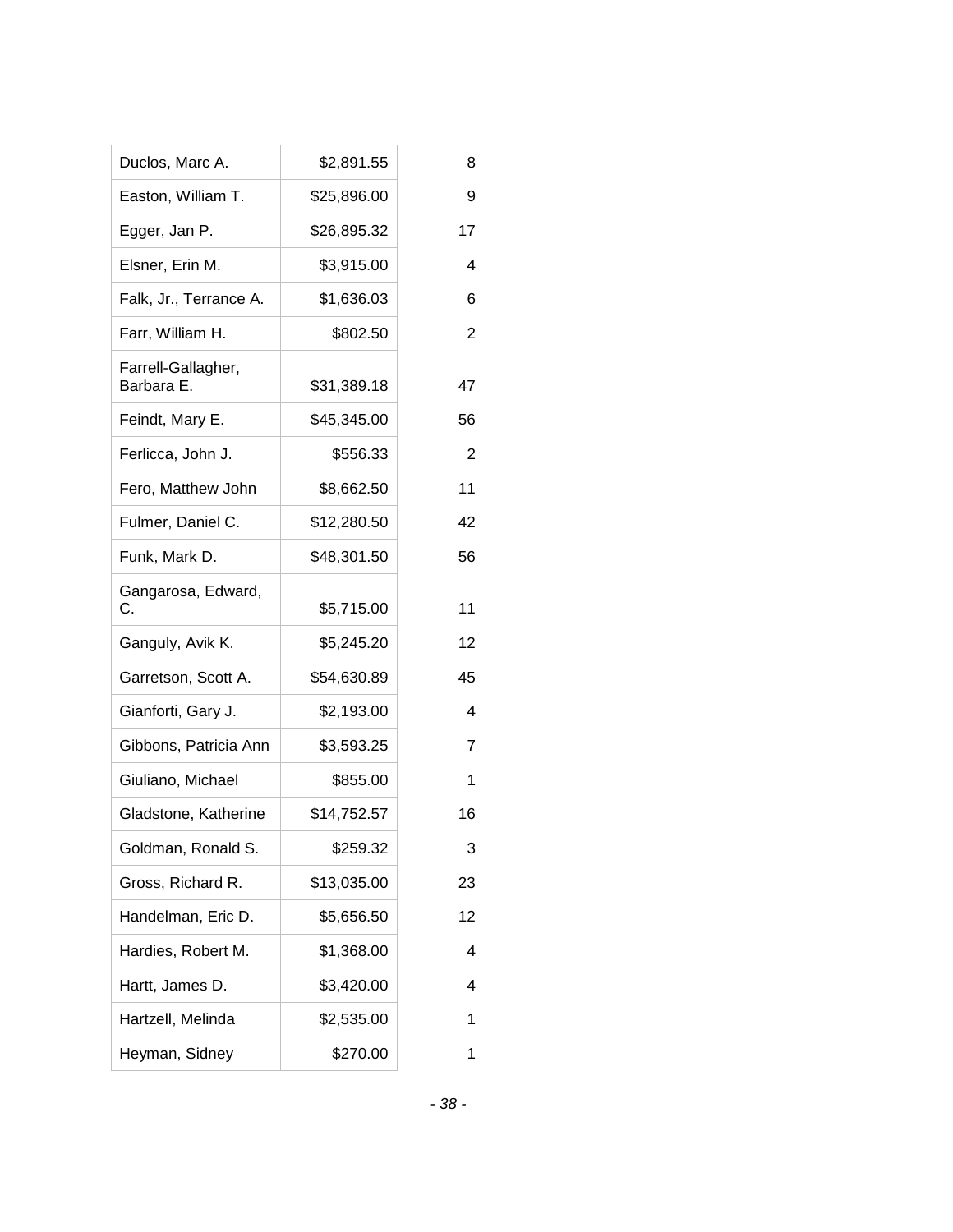| Hinkley, Kim A.            | \$702.00    | $\overline{2}$ |
|----------------------------|-------------|----------------|
| Hinman, James S.           | \$16,107.00 | 19             |
| Holliday, Billie D.        | \$28,852.50 | 28             |
| Housel, Jason M.           | \$20,221.50 | 30             |
| Hummel, Chad M.            | \$6,774.00  | 14             |
| Hurwitz, Phillip R.        | \$12,279.77 | 10             |
| Hyland, Kenneth            | \$26,161.20 | 28             |
| Indivino, Deborah A.       | \$6,972.42  | 5              |
| Infantino, Marc            | \$21,676.50 | 28             |
| Jain, Rekha                | \$15,446.12 | 29             |
| Johnson, Christopher<br>G. | \$11,571.00 | 11             |
| Jones, Jr., Michael A.     | \$1,393.64  | 1              |
| Jones, Rhian Dudson        | \$62,163.00 | 55             |
| Josh, Sylvia W.            | \$3,552.55  | 11             |
| Kaplan, David M.           | \$1,177.50  | 3              |
| Karatas, Nigos             | \$1,846.55  | 4              |
| Kasperek, Lawrence<br>L.   | \$50,670.25 | 17             |
| Kehoe, Jennifer J.         | \$15,477.16 | 16             |
| Kennedy, Christian J.      | \$57,877.76 | 51             |
| Khuns, Kevin M.            | \$40,379.81 | 36             |
| Kovalsky, Shaina           | \$600.88    | 2              |
| Krane, Joel N.             | \$40,801.50 | 36             |
| Kristal, Peter L.          | \$17,294.23 | 38             |
| Lahman, Janice Allen       | \$5,702.87  | 3              |
| Lamb, III, Robert G.       | \$8,025.75  | 13             |
| Lamb, Meredith M. B.       | \$4,143.47  | 11             |
|                            |             |                |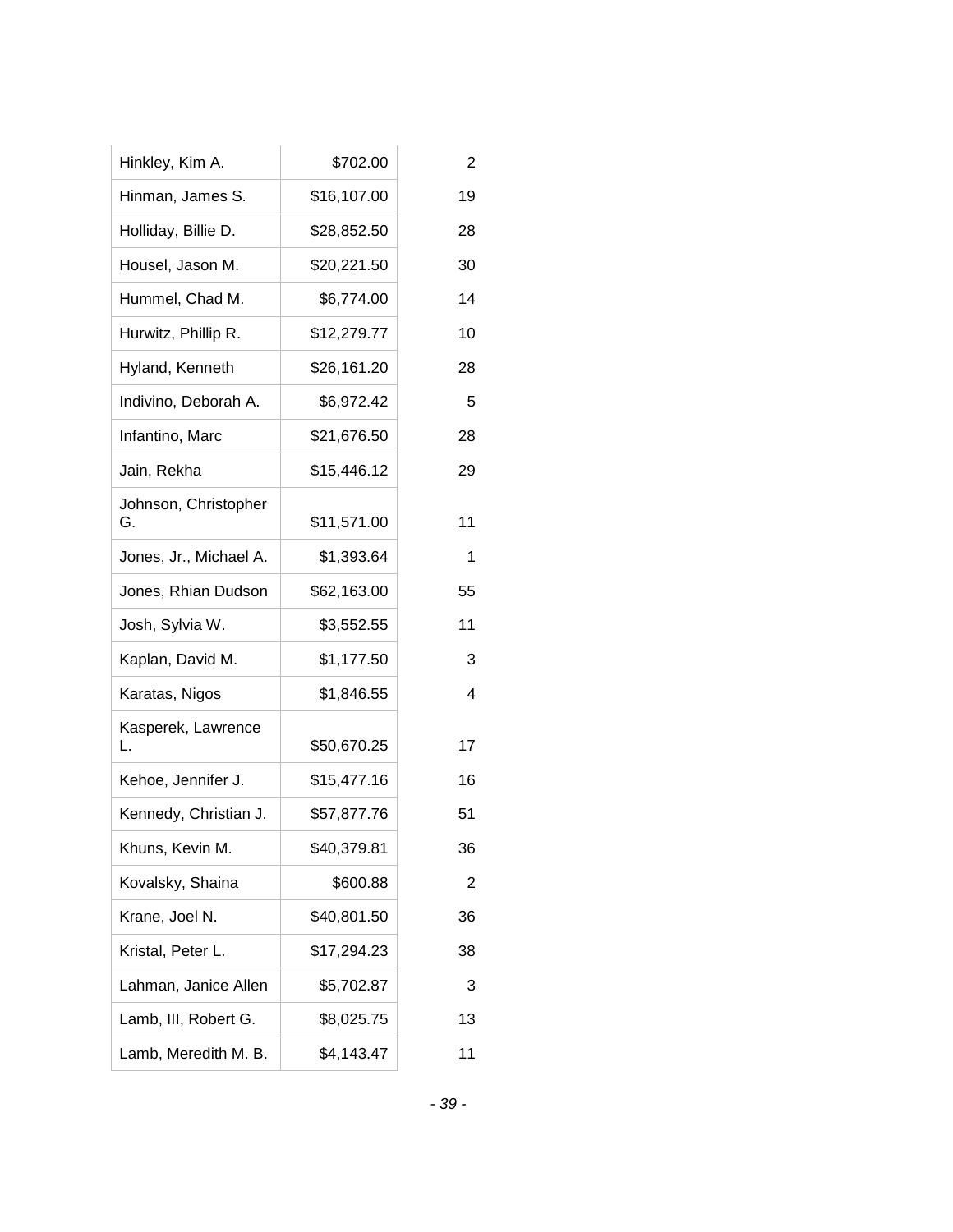| Laragy, Susan                   | \$4,422.24  | 5  |
|---------------------------------|-------------|----|
| Leavy, Anthony                  | \$35,265.95 | 18 |
| Leegant, Jo Anne                | \$14,582.09 | 20 |
| Lembke, Matthew R.              | \$1,342.50  | 1  |
| Lester, Frederick               | \$49,023.75 | 78 |
| MacAulay, Paul D.               | \$32,588.36 | 15 |
| Maggio, Frank G.                | \$13,234.50 | 12 |
| Marcera, Jr.,<br>Salvatore J.   | \$1,080.00  | 2  |
| Marianetti, Brian E.            | \$1,074.00  | 5  |
| Martin, Thomas N.               | \$7,882.50  | 10 |
| Maslow, Lisa J.                 | \$17,048.28 | 50 |
| Mastrella, Daniel J.            | \$4,400.00  | 1  |
| McCarthy, II, Martin<br>Patrick | \$6,853.50  | 18 |
| McCarty, Terence                | \$826.50    | 4  |
| McKain, Kevin                   | \$30,525.00 | 26 |
| McMullen, Margaret              | \$375.00    | 1  |
| Merante, RoseMaria              | \$25,050.00 | 21 |
| Merante, Vincent E.             | \$15,066.00 | 26 |
| Militello, P. Adam              | \$1,942.75  | 1  |
| Mix, Matthew J.                 | \$9,532.09  | 21 |
| Monaghan, Lori<br>Robb          | \$24,937.15 | 26 |
| Morabito, David R.              | \$52,350.22 | 14 |
| Muldoon, Gary                   | \$5,157.30  | 3  |
| Murante, David A.               | \$76,358.29 | 74 |
| Nafus, Matthew D.               | \$43,022.70 | 16 |
|                                 |             |    |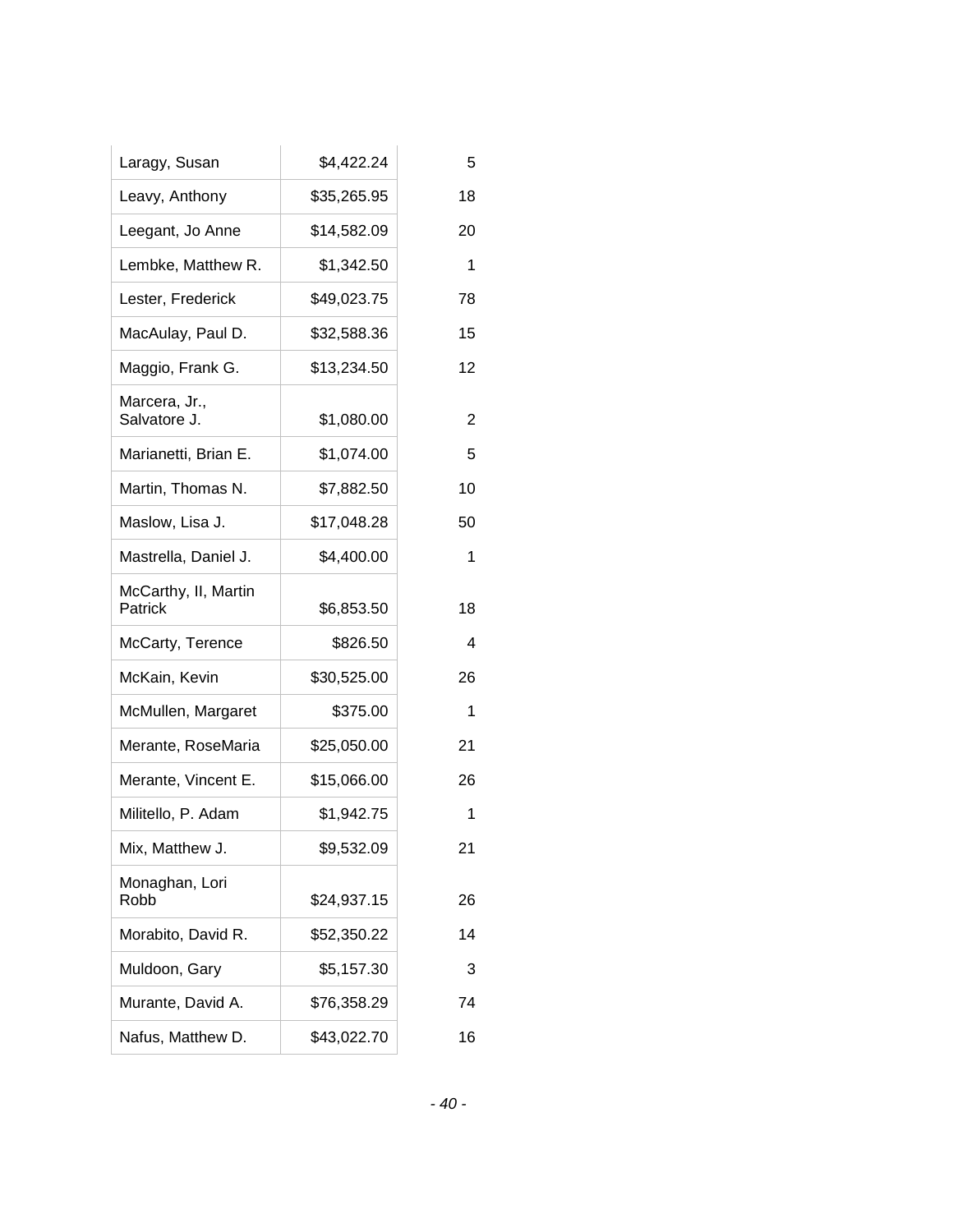| Napier, James A.            | \$12,844.89 | 19 |
|-----------------------------|-------------|----|
| Napier, Robert A.           | \$9,741.40  | 5  |
| Napolitano, Lorenzo         | \$23,220.15 | 46 |
| Nobles, James L.            | \$10,479.00 | 12 |
| Noce, Charles T.            | \$20,305.50 | 11 |
| Oathout, Bryan              | \$5,097.00  | 14 |
| O'Keefe, Shannon J.         | \$11,239.50 | 23 |
| O'Neill, Jr., Raymond<br>В. | \$990.00    | 2  |
| O'Toole, Keith              | \$1,116.00  | 3  |
| Owens, David L.             | \$11,856.75 | 22 |
| Palmiere, David M.          | \$8,380.50  | 9  |
| Paluch, Stephen<br>James    | \$442.36    | 1  |
| Parks, Anthony              | \$11,606.99 | 17 |
| Paulino, James M.           | \$522.00    | 2  |
| Pennica, Kenneth L.         | \$5,808.00  | 7  |
| Perez, Gilbert R.           | \$66,070.80 | 80 |
| Pilato, Charles M.          | \$9,277.50  | 8  |
| Pixley, William G.          | \$20,067.50 | 4  |
| Plukas, Richard A.          | \$186.00    | 1  |
| Pullano, Peter J.           | \$78,556.78 | 28 |
| Randall, Mary W.            | \$630.00    | 1  |
| Ratchford, Beth A.          | \$48,589.46 | 78 |
| Reardon, Kathleen P.        | \$14,238.48 | 12 |
| Redmond, Gregg H.           | \$3,726.00  | 7  |
| Reinstein, Natalia          | \$4,132.63  | 1  |
| Rizzo, James J.             | \$5,466.00  | 8  |
|                             |             |    |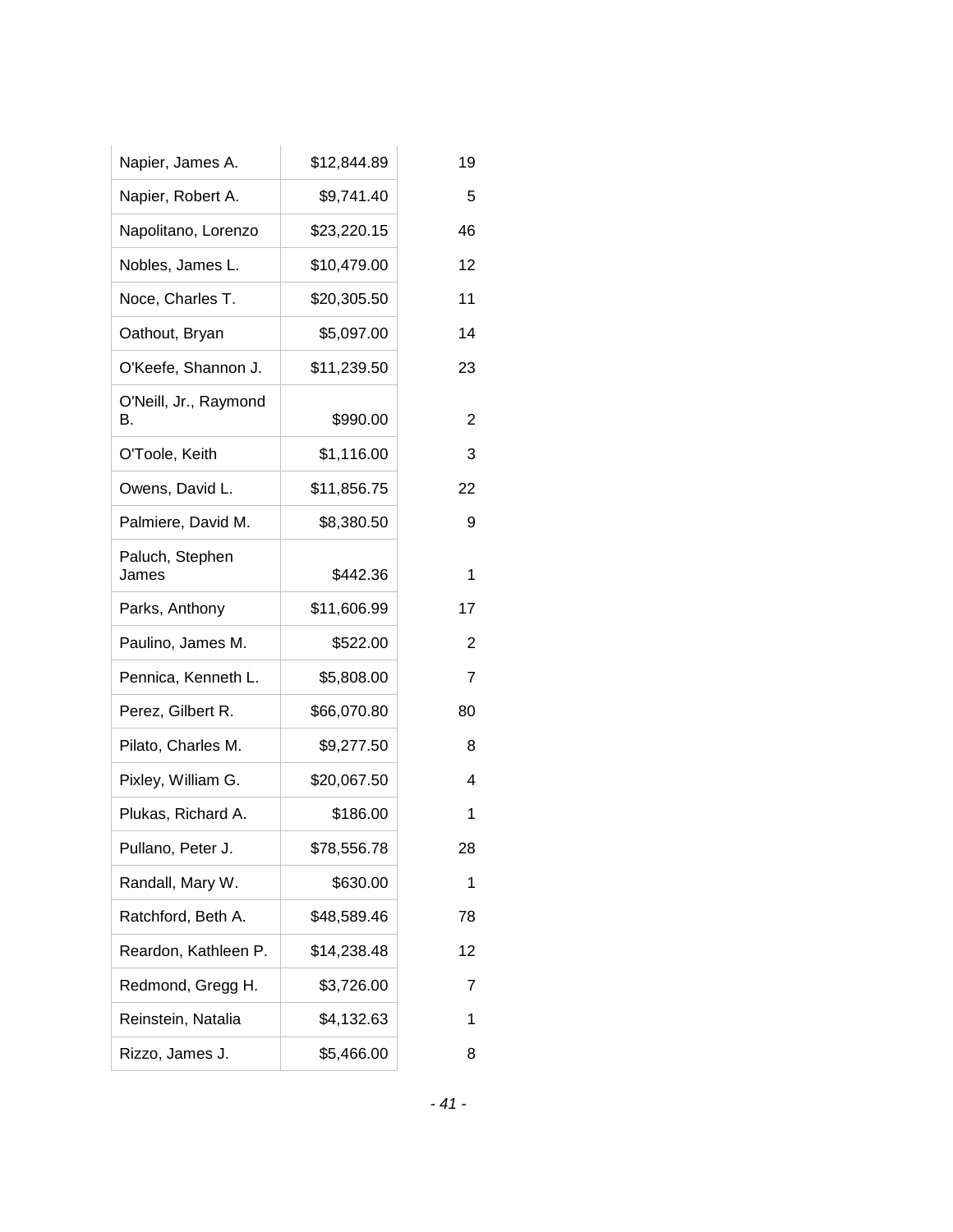| Rodeman,<br>Christopher K.  | \$21,090.00 | 40                       |
|-----------------------------|-------------|--------------------------|
| Romeo, Stacey<br>Martha     | \$7,272.00  | 15                       |
| Rose, Angelo A.             | \$6,110.25  | $\overline{\mathcal{L}}$ |
| Rosenhouse, Michael<br>А.   | \$2,328.00  | $\overline{c}$           |
| Rossow, Nicole A.           | \$2,475.00  | 3                        |
| Ruby, William S.            | \$3,288.75  | 5                        |
| Rumi, Fares A.              | \$15,380.54 | 24                       |
| Russell, Dianne C.          | \$20,526.60 | 15                       |
| Russi, Patrick K.           | \$22,423.50 | 35                       |
| Ryan, Scott A.              | \$5,722.50  | 11                       |
| Sadinsky, Lisa A.           | \$2,375.92  | 12                       |
| Scatigno, John M.           | \$591.00    | 1                        |
| Schiano, Christopher        | \$1,675.50  | $\overline{7}$           |
| Schiano, Jr., Charles<br>А. | \$25,968.50 | 9                        |
| Schiano, Michael P.         | \$5,973.00  | 6                        |
| Schiano, Sr., Charles<br>А. | \$16,735.41 | 8                        |
| Schmitt, Michael D.         | \$44,717.32 | 43                       |
| Scibetta, Michael P.        | \$19,139.87 | 38                       |
| Sekharan, Raja N.           | \$2,521.26  | $\overline{2}$           |
| Sercu, Stephen              | \$1,302.00  | 4                        |
| Shapiro, Robert A.          | \$71,072.37 | 42                       |
| Shramek, William J.         | \$2,364.00  | 4                        |
| Shulman, Brian J.           | \$56,971.50 | 69                       |
| Siragusa, Lisa Serio        | \$6,133.50  | 7                        |
|                             |             |                          |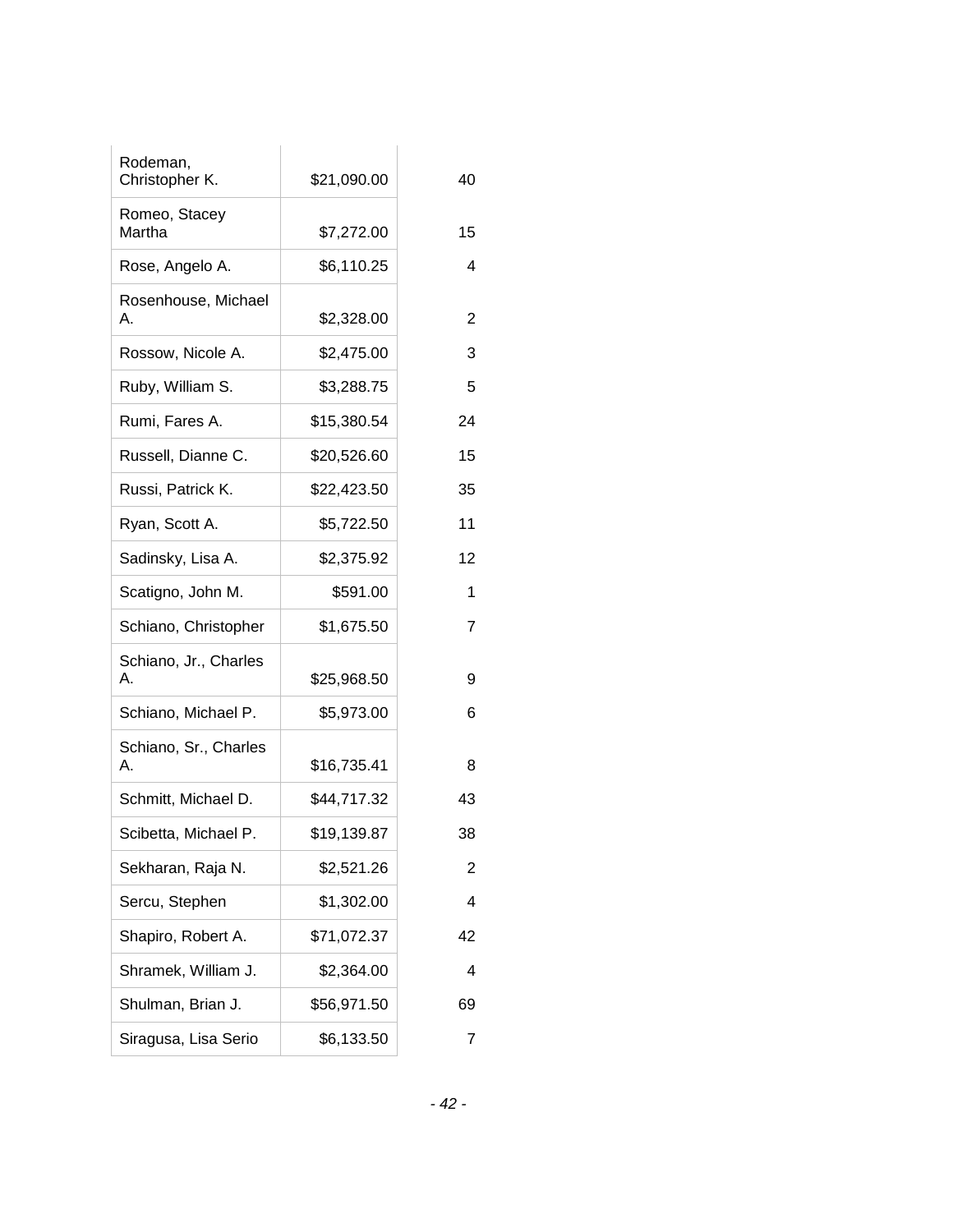| Sperano, Aaron J.         | \$27,333.00 | 21 |
|---------------------------|-------------|----|
| Stacy, Michael P.         | \$654.44    | 4  |
| Stern, Jon M.             | \$29,182.60 | 31 |
| Thomas-Diaz,<br>Kathleen  | \$8,683.50  | 23 |
| Thompson, Donald<br>М.    | \$37,759.80 | 6  |
| Tuohey, Michael J.        | \$1,670.56  | 3  |
| Turner, Karen Bailey      | \$18,745.50 | 17 |
| Turner, Robert P.         | \$22,092.00 | 46 |
| Unwin, Robin              | \$1,435.00  | 1  |
| Vacca, James P.           | \$36,165.00 | 47 |
| Vacca, Jr., Paul J.       | \$8,062.50  | 7  |
| Van Loon, Nathan<br>Allen | \$10,587.50 | 8  |
| Walsh, Jr., James E.      | \$1,911.00  | 7  |
| Watkins, Paul B.          | \$3,810.00  | 5  |
| Weisbeck, Kimberly<br>W.  | \$7,061.25  | 7  |
| Welch, Jamie              | \$3,005.38  | 8  |
| West, John R.             | \$1,631.25  | 2  |
| Wicks, Jeffrey            | \$2,070.00  | 2  |
| Wishengrad, Marcia<br>Н.  | \$4,586.82  | 1  |
| Wisner, Todd J.W.         | \$2,376.00  | 2  |
| Wood, Robert W.           | \$23,206.54 | 28 |
| Young, D. Scott           | \$7,798.50  | 10 |
| Young, Mark A.            | \$51,003.89 | 38 |
| Youngman, Richard<br>W.   | \$2,925.00  | 1  |
|                           |             |    |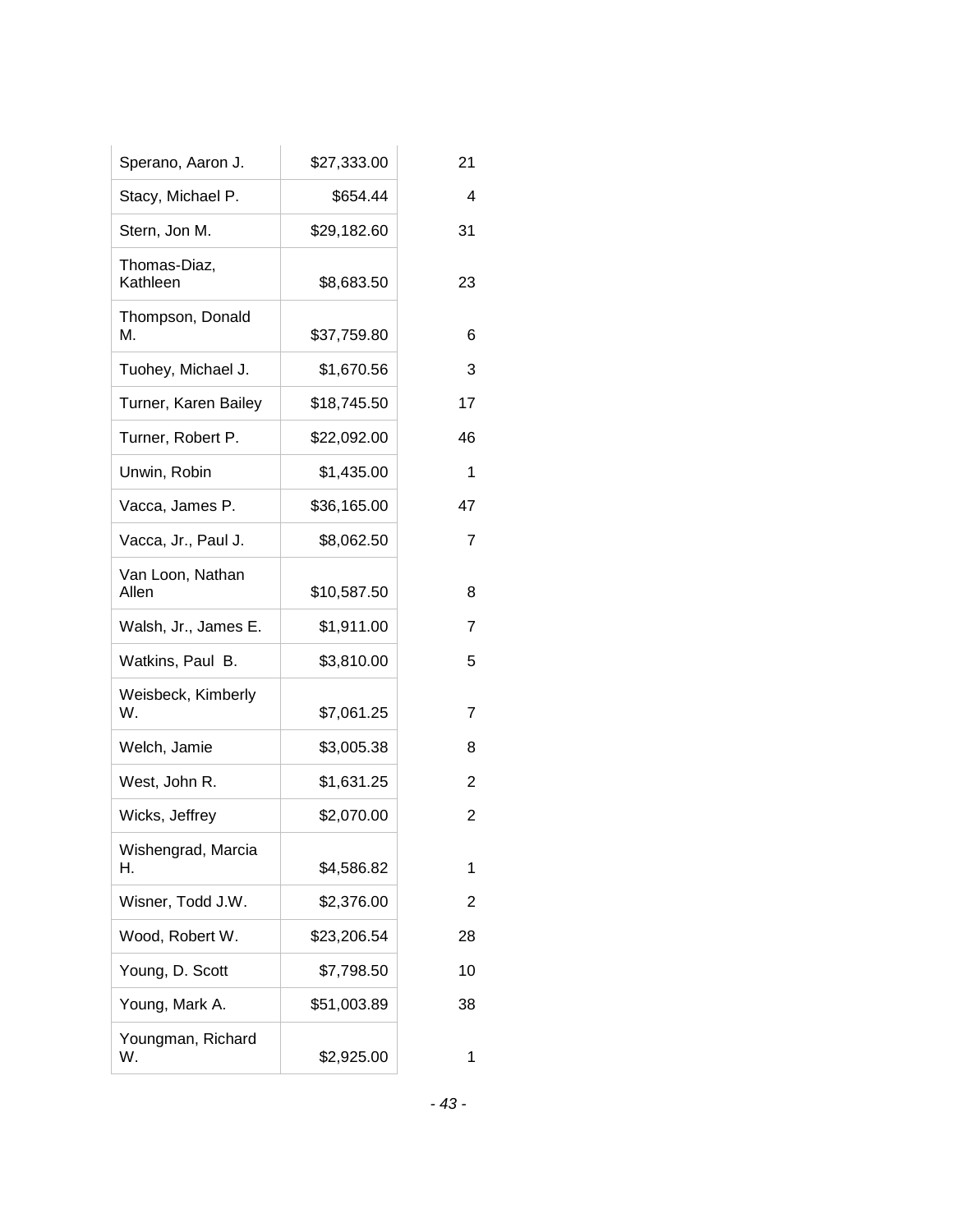| Zimberlin, John F.           | \$10,368.00    | g  |
|------------------------------|----------------|----|
| Zimmerman, Robert<br>W.      | \$1,612.50     |    |
| Zimmermann, Jr.,<br>Clark J. | \$31,833.97    | 20 |
| Grand Total                  | \$2,911,450.85 |    |

l

## **2010 Costs by Type of Case<sup>7</sup>**

| CrimeDescription             | COST        |
|------------------------------|-------------|
| Adoption                     | \$262.94    |
| Agg DWI with Child 1st       | \$691.65    |
| Agg. Harassment 2            | \$19,318.42 |
| Agg. Unlicensed Operation 1  | \$7,958.08  |
| Agg. Unlicensed Operation 2  | \$9,264.99  |
| Agg. Unlicensed Operation 3  | \$5,479.52  |
| Alcoholic Beverage Control   | \$174.00    |
| Appeal - Court of Appeals    | \$967.50    |
| Appeal-Criminal Court (Fel.) | \$64,079.53 |
| <b>Appeal-Family Court</b>   | \$2,752.50  |
| Arson 1                      | \$9,896.42  |
| Arson 1, Att.                | \$195.00    |
| Arson 2                      | \$2,767.50  |
| Arson 3                      | \$3,060.44  |
| Arson 4                      | \$2,242.50  |

 $^7$  Includes cases closed and paid in 2010 even if assigned in a prior year. Excludes administrative costs.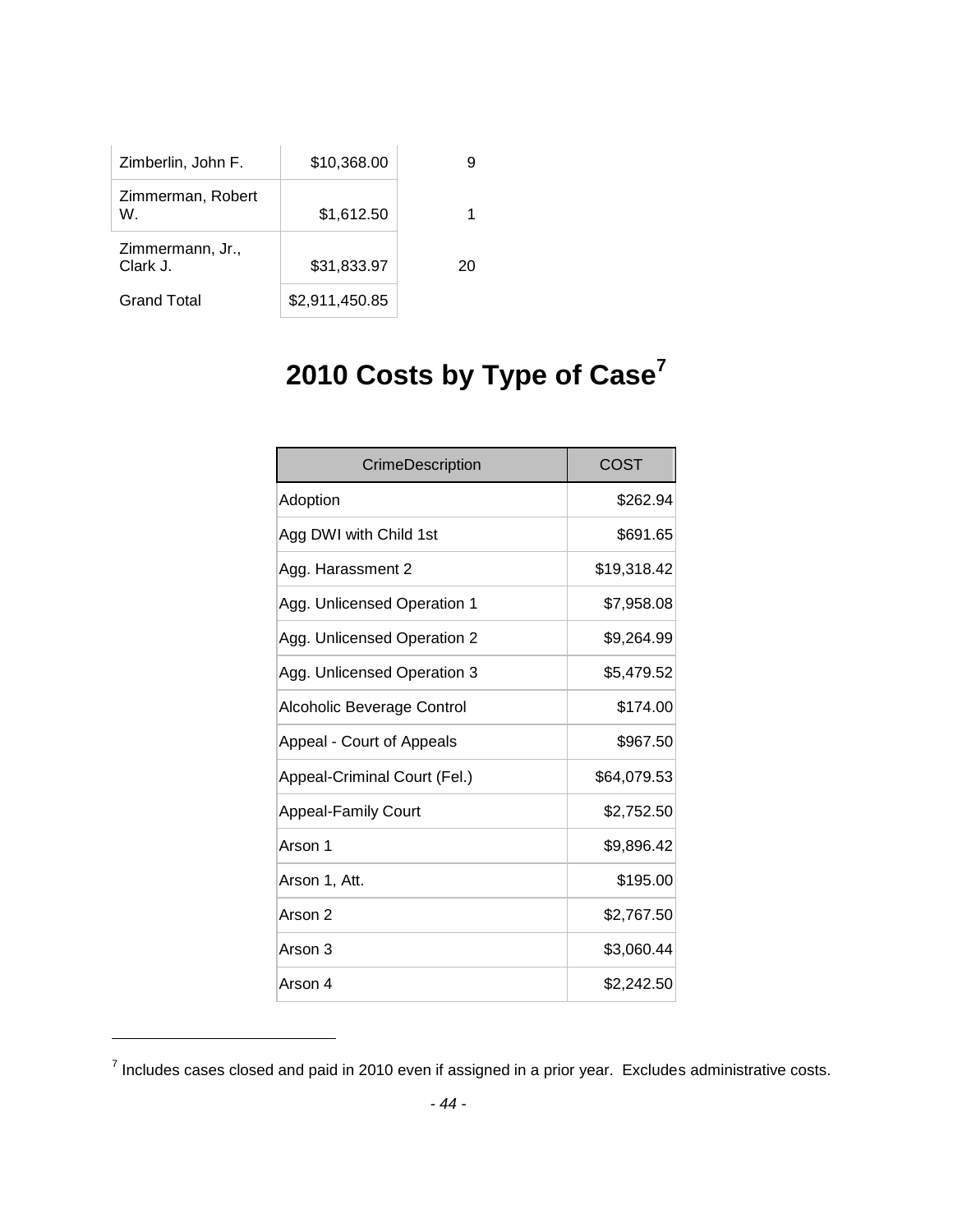| Assault 1                          | \$68,201.42  |
|------------------------------------|--------------|
| Assault 2                          | \$106,503.29 |
| Assault 2, Att.                    | \$1,590.00   |
| Assault 3                          | \$31,157.05  |
| Attempt Criminal sex Act 1         | \$5,802.00   |
| <b>Bribing a Witness</b>           | \$525.00     |
| <b>Burglary 1</b>                  | \$70,919.97  |
| Burglary 1, Att.                   | \$735.00     |
| <b>Burglary 2</b>                  | \$135,478.50 |
| Burglary 2, Att.                   | \$7,635.16   |
| <b>Burglary 3</b>                  | \$53,835.81  |
| Burglary 3, Att.                   | \$3,857.25   |
| <b>Child Protective Proceeding</b> | \$226,464.41 |
| Conspiracy 2                       | \$4,642.50   |
| Conspiracy 4                       | \$2,752.50   |
| CPFI <sub>1</sub>                  | \$7,505.28   |
| CPFI <sub>2</sub>                  | \$17,431.96  |
| Crim. Poss. Controlled Substance 1 | \$10,879.69  |
| Crim. Poss. Controlled Substance 2 | \$12,663.58  |
| Crim. Poss. Controlled Substance 3 | \$91,499.78  |
| Crim. Poss. Controlled Substance 4 | \$899.19     |
| Crim. Poss. Controlled Substance 5 | \$2,250.00   |
| Crim. Poss. Controlled Substance 7 | \$25,799.77  |
| Crim. Poss. Marihuana 1            | \$5,298.75   |
| Crim. Poss. Marihuana 2            | \$8,605.06   |
| Crim. Poss. Marihuana 4            | \$2538.00    |
| Crim. Poss. Marihuana 5            | \$9,044.09   |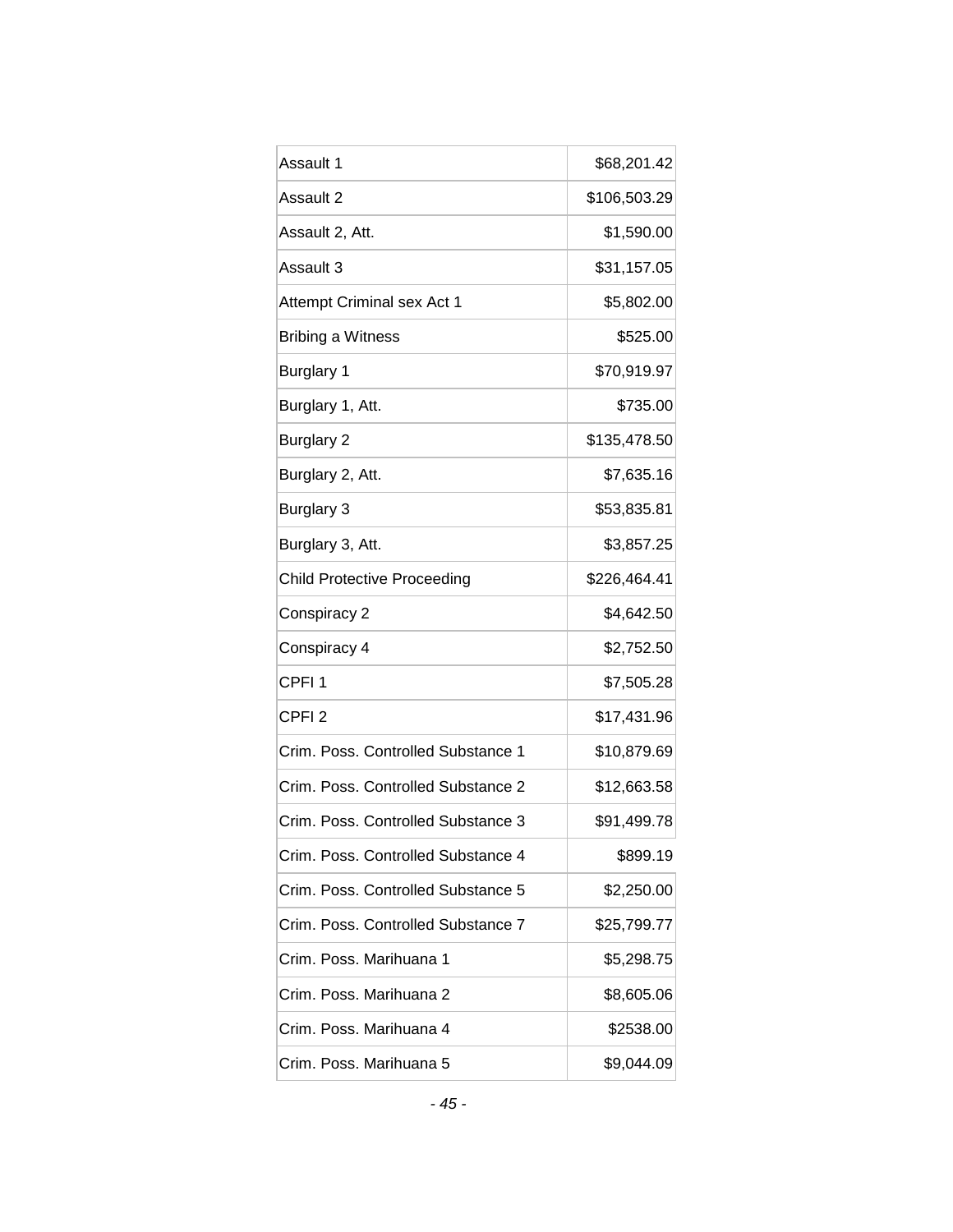| Crim. Poss. Stolen Property 3           | \$8,531.74   |
|-----------------------------------------|--------------|
| Crim. Poss. Stolen Property 4           | \$31,081.40  |
| Crim. Poss. Stolen Property 5           | \$14,141.65  |
| Crim. Poss. Weapon 2                    | \$116,163.69 |
| Crim. Poss. Weapon 3                    | \$9,855.88   |
| Crim. Poss. Weapon 4                    | \$5,814.24   |
| Crim. Sale Marihuana 4                  | \$702.00     |
| Crim. Sale Marihuana 5                  | \$1,542.44   |
| Crim. Sale of Controlled Substance 3    | \$7,799.91   |
| Crim. Sale of Controlled Substance 5    | \$765.00     |
| Crim. Trespass 2                        | \$4,621.32   |
| Crim. Trespass 3                        | \$2,484.00   |
| Crim. Use Drug Paraphernalia 2          | \$1,866.53   |
| <b>Criminal Contempt 1</b>              | \$65,232.60  |
| Criminal Contempt 1, Aggravated         | \$6,744.30   |
| <b>Criminal Contempt 2</b>              | \$27,725.31  |
| Criminal Facilitation 2                 | \$4,476.23   |
| Criminal Facilitation 4                 | \$660.00     |
| Criminal Impersonation 2                | \$2,904.00   |
| <b>Criminal Mischief 2</b>              | \$6,585.00   |
| <b>Criminal Mischief 3</b>              | \$10,515.67  |
| <b>Criminal Mischief 4</b>              | \$28,358.22  |
| Criminal Mischief 4, Att.               | \$570.00     |
| Criminal Nuisance 2                     | \$384.00     |
| Criminal Sexual Act 1                   | \$22,504.98  |
| Criminal Sexual Act 2                   | \$1,413.75   |
| Criminal Sexual Act in the Third Degree | \$1,327.50   |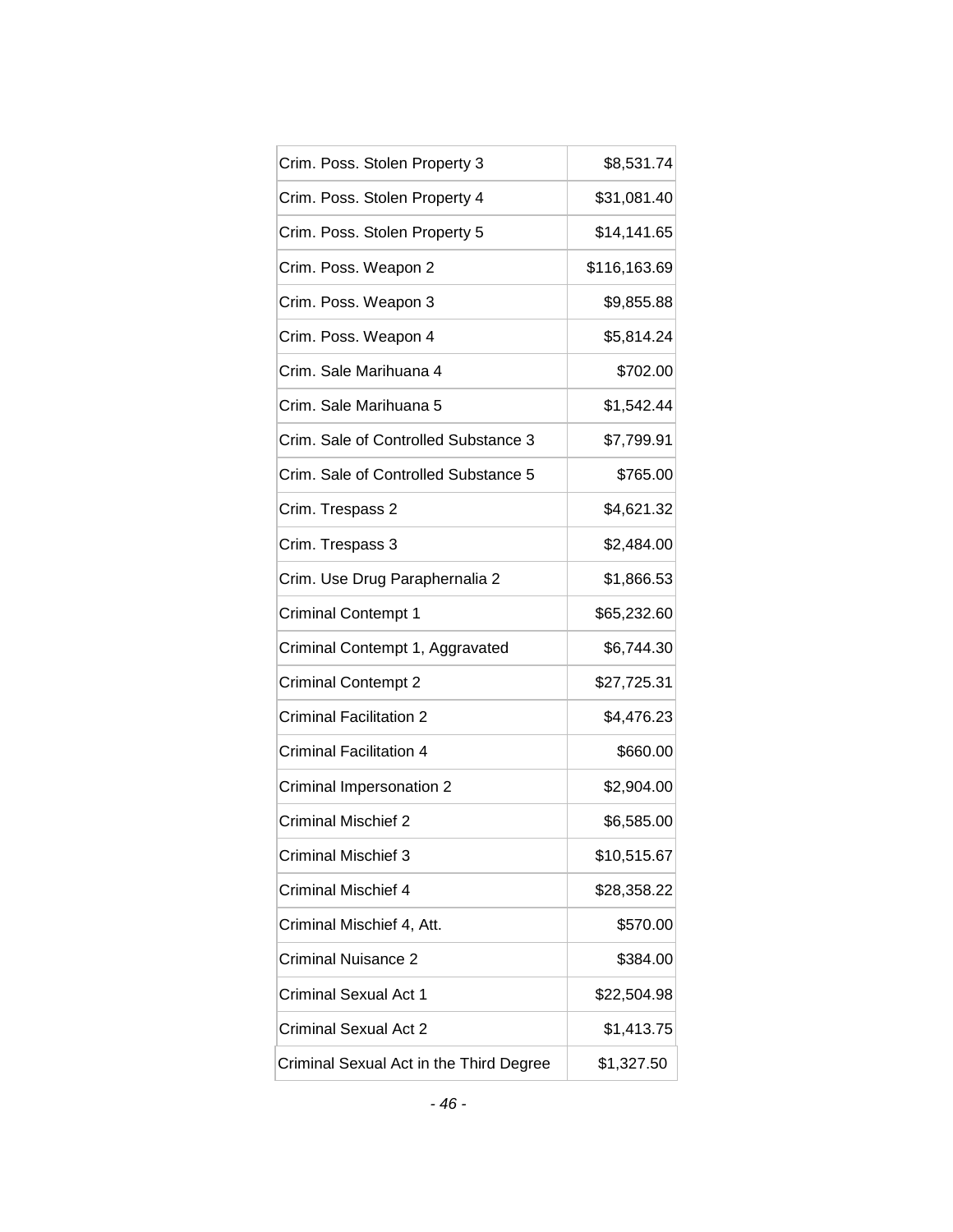| Custodial Interference 1             | 0            |
|--------------------------------------|--------------|
| Custodial Interference 2             | \$210        |
| Custody/Visitation                   | \$325,976.23 |
| <b>Disorderly Conduct</b>            | \$7,243.36   |
| Driving While Intoxicated            | \$9,693.47   |
| Driving While Intoxicated (Fel.)     | \$3,837.57   |
| End. Welfare Child                   | \$9,156.57   |
| Escape 2                             | \$652.50     |
| Fail to Reg: Sex Off 2nd O           | \$911.90     |
| <b>False Personation</b>             | \$60.60      |
| <b>Falsely Reporting Incident 3</b>  | \$2,335.48   |
| <b>Falsifying Business Records 1</b> | \$1,848.52   |
| <b>Family Offense</b>                | \$73,893.54  |
| Forcible Touching                    | \$1,380.00   |
| Forgery 2                            | \$7,657.50   |
| <b>Foster Care</b>                   | \$5,187.14   |
| Fugitive                             | \$1410.00    |
| Gang Assault 1                       | \$3,457.50   |
| Gang Assault 1, Att.                 | \$870.00     |
| Gang Assault 2                       | \$3,870.00   |
| <b>Grand Larceny 2</b>               | \$1,486.77   |
| Grand Larceny 3                      | \$15,941.53  |
| Grand Larceny 4                      | \$48,765.70  |
| Grand Larceny 4, Att.                | \$870.00     |
| Guardianship                         | \$6,318.09   |
| Harassment                           | \$0          |
| Harassment 2                         | \$36,720.65  |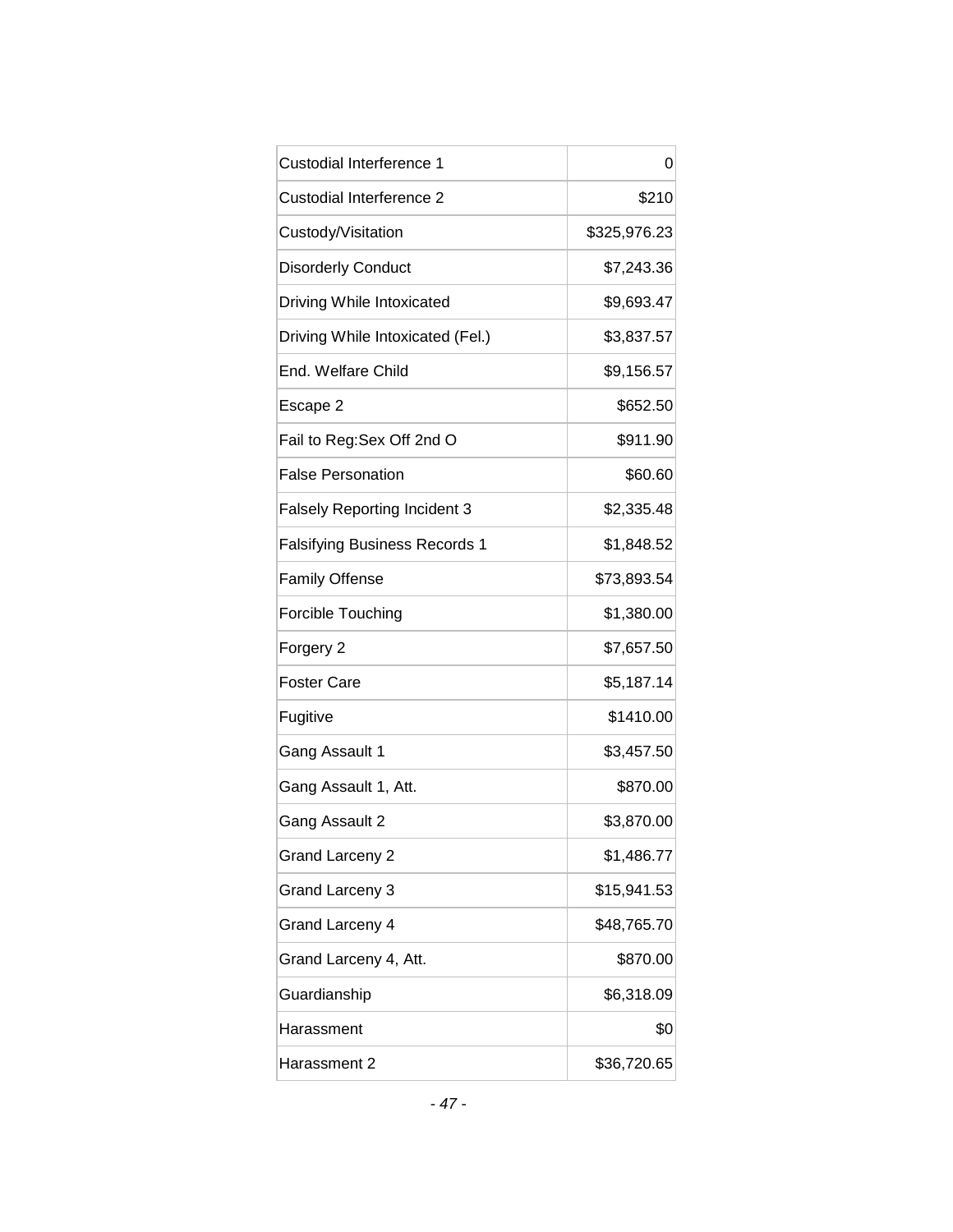| <b>Hindering Prosecution 2</b>                         | \$3,637.50   |
|--------------------------------------------------------|--------------|
| <b>Identity Theft 1</b>                                | \$0          |
| Identity Theft 1, Att.                                 | \$345.00     |
| <b>Identity Theft 2</b>                                | \$975.00     |
| <b>Identity Theft 3</b>                                | \$1,758.00   |
| Imit Control Subs (M)                                  | \$2,771.42   |
| Insurance Fraud 3                                      | \$1,537.50   |
| Insurance Fraud 5                                      | \$612.00     |
| Intimidating Victim/Witness 3                          | \$2,970.00   |
| <b>Issuing False Vehicle Inspection</b><br>Certificate | \$108.00     |
| Loitering                                              | \$2,601.87   |
| Loitering 1                                            | \$7,132.10   |
| Manslaughter 1                                         | \$2,937.58   |
| Manslaughter 2                                         | \$11,175.00  |
| Menacing 2                                             | \$22,012.88  |
| <b>Menacing Police Officer</b>                         | \$4,024.03   |
| Murder <sub>2</sub>                                    | \$190,788.31 |
| Murder 2, Att.                                         | \$1,687.50   |
| <b>Obstructing Govt'l Administration 2</b>             | \$11,418.04  |
| Parole Violation                                       | \$36,349.96  |
| Participate Animal Fight                               | \$180.00     |
| Paternity                                              | \$8,223.12   |
| Petit Larceny                                          | \$98,305.57  |
| Pins-Intervenor/FC                                     | \$2,134.77   |
| Poss. Burglar's Tools                                  | \$1,110.00   |
| <b>Post-Conviction Motion</b>                          | \$2,235.00   |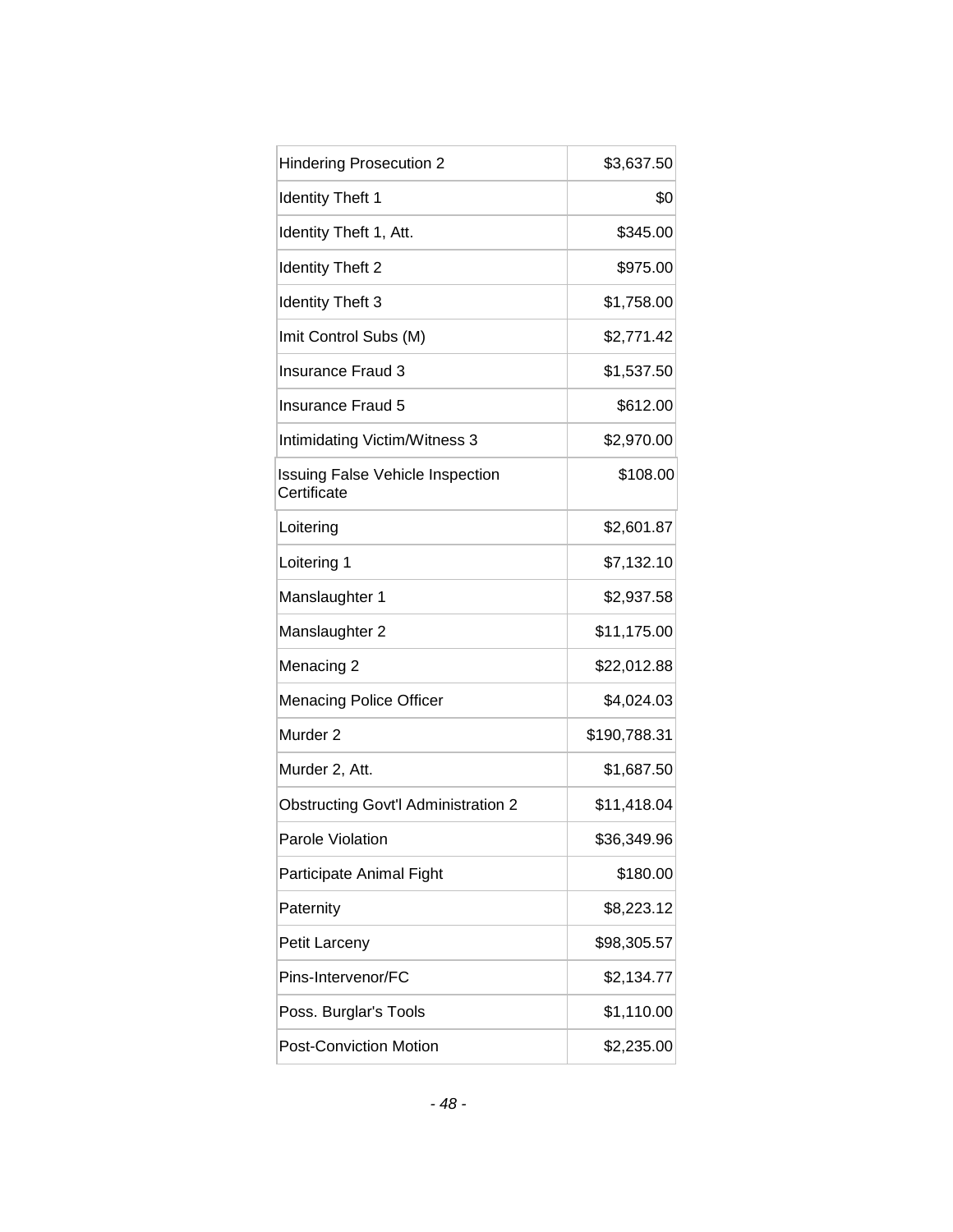| <b>Predatory Sexual Assault</b>     | \$14,041.71  |
|-------------------------------------|--------------|
| Prohibited Use of Weapon            | \$228.00     |
| Promoting Prison Contraband 1       | \$337.50     |
| <b>Promoting Prison Contraband</b>  | \$2,074.40   |
| Promoting Prison Contraband 2, Att. | \$90.00      |
| <b>Promoting Prostitution 4</b>     | \$390.00     |
| Prostitution                        | \$960.00     |
| Rape 1                              | \$41,731.38  |
| Rape 1, Att.                        | \$6,937.50   |
| Rape 2                              | \$1,486.17   |
| Rape 3                              | \$7,038.75   |
| <b>Reckless Driving</b>             | \$600.00     |
| <b>Reckless Endangerment 1</b>      | \$13,904.22  |
| <b>Reckless Endangerment 2</b>      | \$4,043.20   |
| <b>Resisting Arrest</b>             | \$3,615.30   |
| Rioting 2                           | \$3,391.32   |
| Robbery 1                           | \$171,021.41 |
| Robbery 1, Att.                     | \$17,888.09  |
| Robbery 2                           | \$55,045.10  |
| Robbery 2, Att.                     | \$1,477.50   |
| Robbery 3                           | \$6,185.92   |
| Rockefeller Reform Resentence       | \$1695.00    |
| Sex Conduct Child 1                 | \$23,316.44  |
| Sexual Abuse 1                      | \$15,117.99  |
| Sexual Misconduct                   | \$1014.00    |
| <b>SORA</b>                         | \$2,433.44   |
| Stalking 4                          | \$180.00     |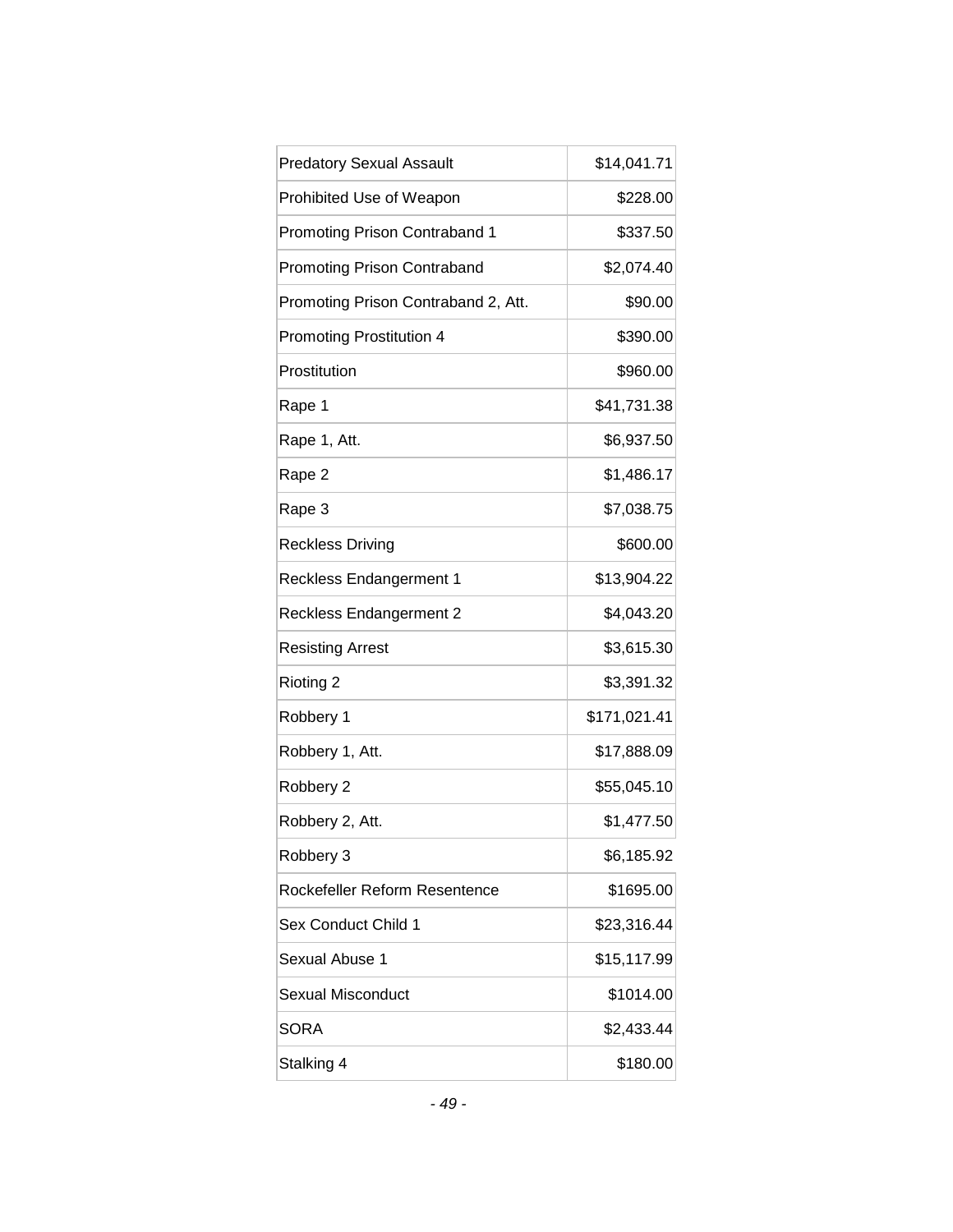| Support                          | \$10,363.58    |
|----------------------------------|----------------|
| Tampering Physical Evidence      | \$2,680.04     |
| Trespass                         | \$2,863.74     |
| Unauthorized Use Motor Vehicle 1 | \$1260.00      |
| Unauthorized Use Motor Vehicle 3 | \$9,266.36     |
| Unlawful Imprisonment 2          | \$972.00       |
| Unlawful Poss. Marihuana         | \$3,783.82     |
| Unlawfully Dealing With Child    | \$5116.00      |
| Violation Probation (F)          | \$32,091.73    |
| Violation Probation (M)          | \$26,664.16    |
| Welfare Fraud - Fel.             | \$315.00       |
| Witness                          | \$4,647.90     |
| Grand Total                      | \$2,911,450.85 |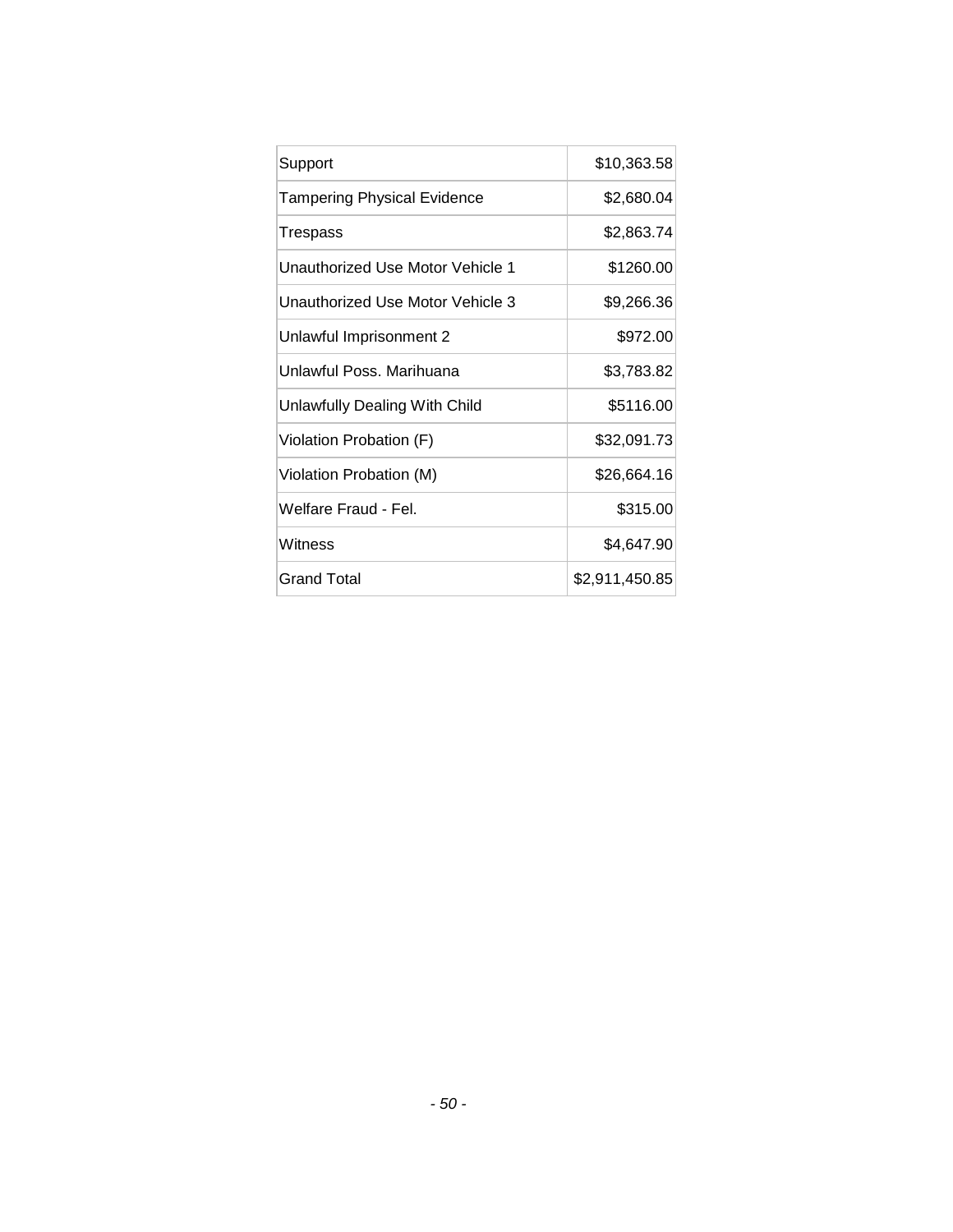### **2010 Table of Program Use by Judiciary<sup>10</sup>**

The table below shows the number of assignments for each Judge making at least one assignment during 2010. The statistics, between this chart and the attorney assignments, clearly show that Rochester City Court, which assigns the greatest number of cases in the County, is very high in percentage of cases assigned through the Assigned Counsel Program. These facts directly correlate to the fact that the distribution of cases among the attorneys is greatest for criminal cases. Conversely, the statistics show that Family Court has a very low percentage of cases assigned through the Assigned Counsel Program when removing those cases assigned to the Conflict Defender Office.

| Judge                | <b>ACP</b> | Court | Total |
|----------------------|------------|-------|-------|
| Affronti, Francis A. | 1          | 21    | 22    |
| Amarosa, Louis       | 2          | 0     | 2     |
| Anderson, Paula      | 0          | 1     | 1     |
| Appellate Division,  | 43         | 0     | 43    |
| Arcarese, Vincent    | 53         | 1     | 54    |
| Argento, Victoria M. | 0          | 20    | 20    |
| Arnold, Jeanne       | 41         | 2     | 43    |
| Arnold, Michael H.   | 13         | 6     | 19    |
| Aronson, Stephen D.  | 0          | 1     | 1     |
| Barone, Vincent M.   | 0          | 3     | 3     |
| Bellini, Elma A.     | 1          | 0     | 1     |
| Bernacki, John E.    | 9          | 1     | 10    |
| Boldt, Margaret M.   | 53         | 0     | 53    |
| Briggs, Cara M.      | 1          | 0     | 1     |

 $10$  The assignment numbers are higher here because unlike reporting of attorney assignments where only new assignments are reported, all assignments made by the Judges are counted here. These numbers include those cases handled by the Office of the Conflict Defender.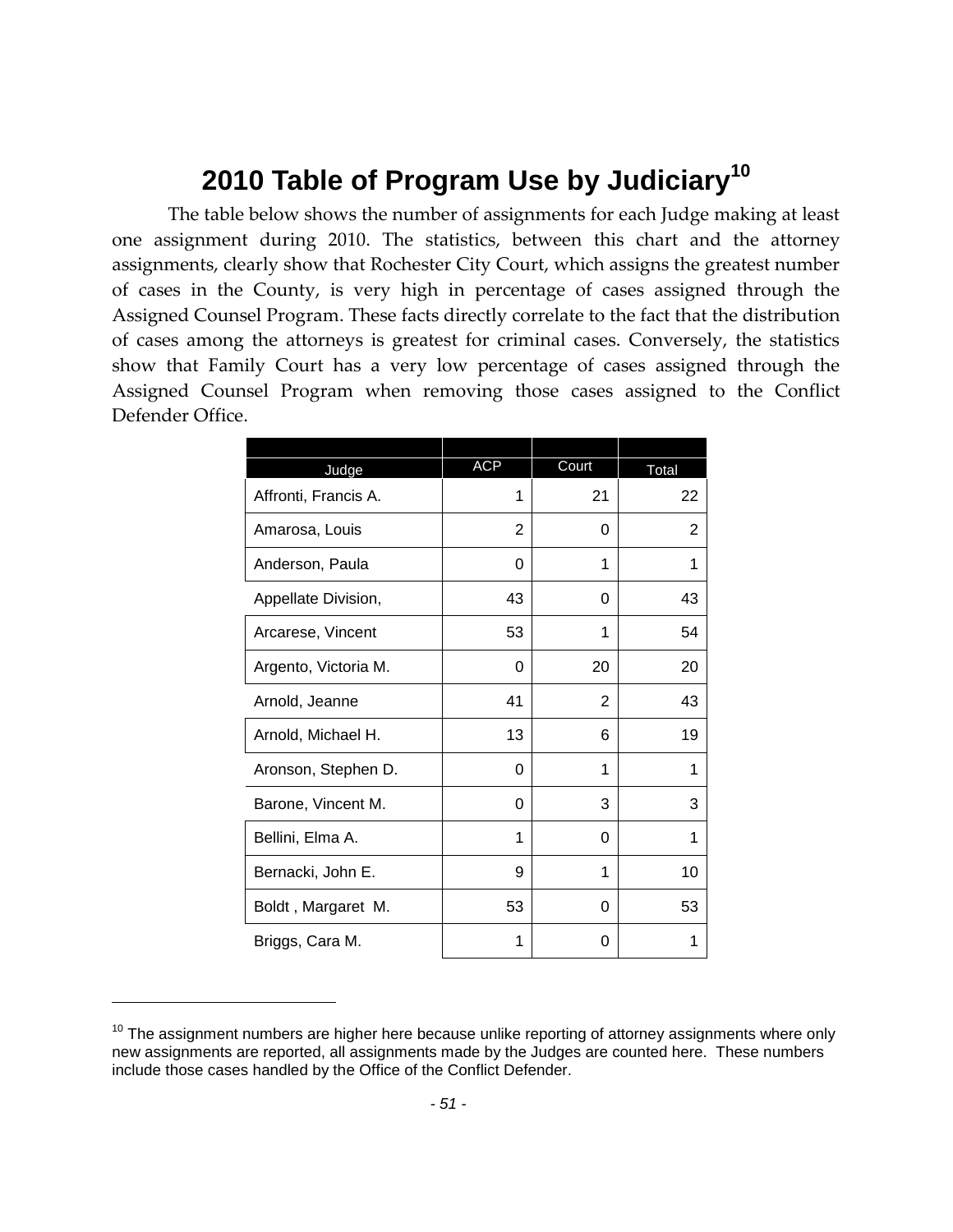|                            | <b>ACP</b> | Court |             |
|----------------------------|------------|-------|-------------|
| Judge<br>Campbell, Vincent | 27         | 19    | Total<br>46 |
| Castro, Melchor E.         | 357        | 33    | 390         |
| Coapman, Carl A.           | 10         | 0     | 10          |
| Connell, John J.           | 3          | 16    | 19          |
| Connors, Robert P.         | 6          | 2     | 8           |
| Constantino, Cynthia       | 1          | 0     | 1           |
| Corretore, David           | 11         | 4     | 15          |
| Crimi, Jr., Charles F.     | 297        | 35    | 332         |
| DeMarco, John L.           | 9          | 34    | 43          |
| Depferd, Mark R.           | 8          | 0     | 8           |
| Dinolfo, Vincent M.        | 1          | 39    | 40          |
| DiSalvo, Thomas J.         | 13         | 2     | 15          |
| Dixon, Maija C.            | 297        | 24    | 321         |
| Donofrio, Gail             | 171        | 175   | 346         |
| Donsky, Steven M.          | 0          | 41    | 41          |
| Doyle, Daniel J.           | 6          | 19    | 25          |
| Egan, David D.             | 11         | 6     | 17          |
| Elliott, John E.           | 294        | 35    | 329         |
| Falk, John A.              | 11         | 5     | 16          |
| Farber, Sidney T.          | 155        | 4     | 159         |
| Fletcher, William P.       | 1          | 0     | 1           |
| Gallagher, John            | 57         | 1     | 58          |
| Gallaher, Patricia E.      | 164        | 88    | 252         |
| Gallina, Fred S.           | 12         | 1     | 13          |
| Genier, Joseph T.          | 2          | 39    | 41          |
| Geraci, Jr., Frank P.      | 31         | 8     | 39          |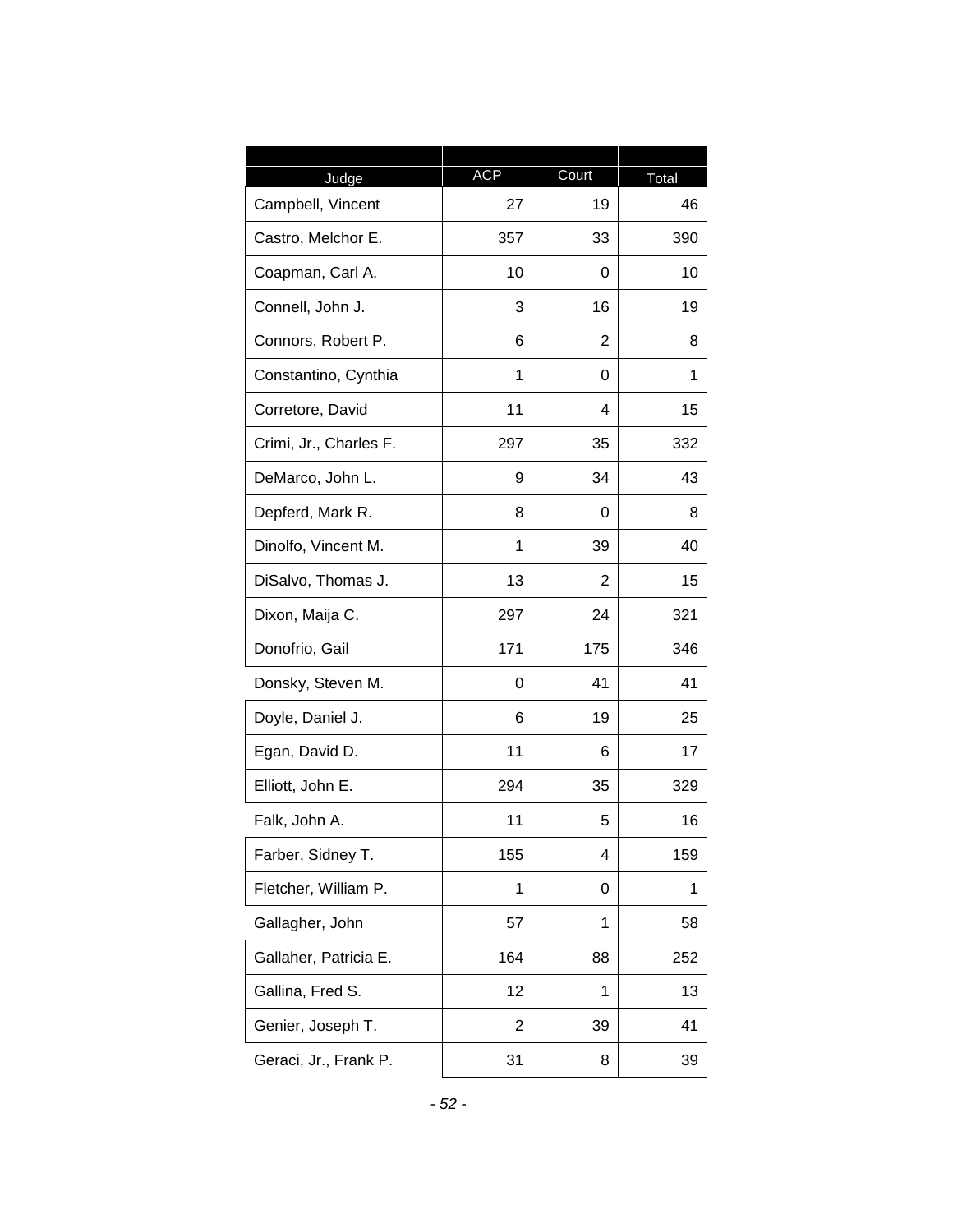|                         | <b>ACP</b> |       |       |
|-------------------------|------------|-------|-------|
| Judge                   |            | Court | Total |
| Gordon, Julie Anne      | 289        | 34    | 323   |
| Hammel, Allyn S.        | 2          | 0     | 2     |
| Irizarry, Diana M.      | 55         | 0     | 55    |
| Johnson, Teresa D.      | 38         | 4     | 42    |
| Jones, Henry            | 50         | 1     | 51    |
| Kasperek, Lawrence L.   | 2          | 1     | 3     |
| Keenan, Richard A.      | 8          | 18    | 26    |
| Klonick, Thomas A       | 5          | 2     | 7     |
| Kohout, Joan S.         | 65         | 113   | 178   |
| Litteer, Jr., Harold H. | 12         | 0     | 12    |
| Lomenzo, Jr., John P.   | 16         | 1     | 17    |
| Maley, Jr., James E.    | 2          | 0     | 2     |
| Maloy, Charles T.       | 12         | 0     | 12    |
| Marks, Patricia D.      | 23         | 30    | 53    |
| Miller, Stephen T.      | 701        | 113   | 814   |
| Moffett, Richard W.     | 6          | 0     | 6     |
| Morris, Karen           | 15         | 1     | 16    |
| Morse, Thomas Rainbow   | 313        | 25    | 338   |
| Morton, Glenn R.        | 19         | 1     | 20    |
| Mulley, James           | 7          | 6     | 13    |
| Murante, David A.       | 1          | 6     | 7     |
| Nesser, Joseph G.       | 90         | 36    | 126   |
| Nitti, Gino M.          | 44         | 12    | 56    |
| Odorisi, J. Scott       | 1          | 4     | 5     |
| Olver, Melvin L.        | 4          | 2     | 6     |
| Owlett, Deborah         | 33         | 5     | 38    |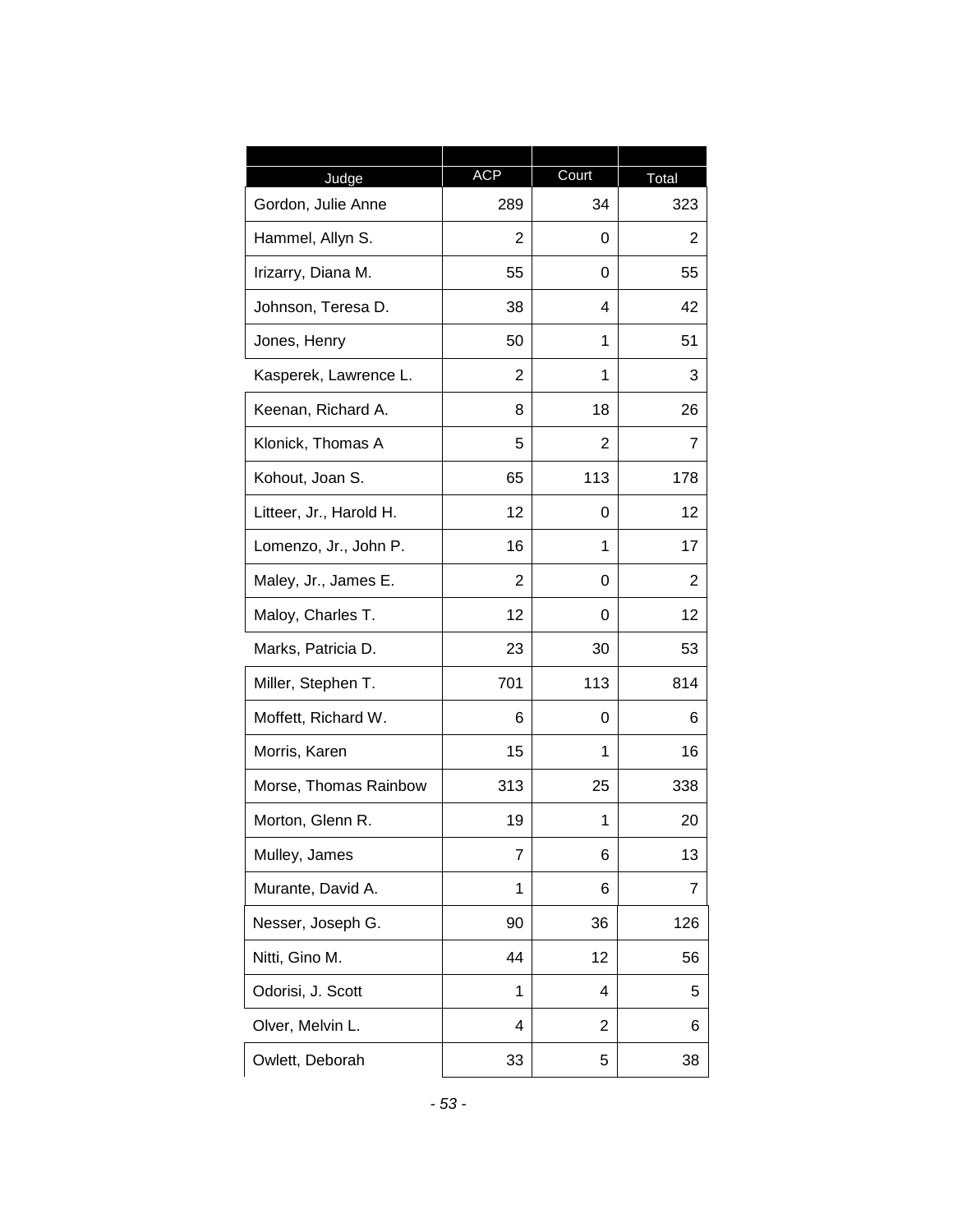| Judge                    | <b>ACP</b>     | Court | Total |
|--------------------------|----------------|-------|-------|
| Pericak, John G.         | 0              | 44    | 44    |
| Pfeiffer, Ann E.         | 8              | 0     | 8     |
| Piampiano, James J.      | 1              | 33    | 34    |
| Pietropaoli, Patrick     | 1              | 11    | 12    |
| Pilato, Linda Lohner     | 32             | 2     | 34    |
| Pisaturo, John J.        | 54             | 5     | 59    |
| Polito, Thomas W.        | 260            | 14    | 274   |
| Proano, Galo             | 56             | 1     | 57    |
| Pupatelli, Peter P.      | 3              | 39    | 42    |
| Rao, Michael G.          | 33             | 0     | 33    |
| Rath, Paul W.            | $\overline{2}$ | 0     | 2     |
| Redfield, Christine      | 52             | 1     | 53    |
| Renzi, Alexander         | 70             | 165   | 235   |
| Rivoli, John J.          | $\overline{2}$ | 207   | 209   |
| Ruhlmann, Dandrea L.     | 146            | 75    | 221   |
| Schiano, Jr., Charles A. | 39             | 6     | 45    |
| Schiano, Michael Patrick | 1              | 7     | 8     |
| Schwartz, John R.        | 186            | 23    | 209   |
| Sciolino, Anthony J.     | 0              | 1     | 1     |
| Sciortino, Michael A.    | 13             | 4     | 17    |
| Steinwachs, Joseph       | 1              | 0     | 1     |
| Strobridge, Maurice E.   | $\overline{2}$ | 0     | 2     |
| Valentino, Joseph D.     | 15             | 9     | 24    |
| Valentino, Joseph J.     | $\overline{2}$ | 42    | 44    |
| Vanstrydonck, Thomas M.  | 0              | 1     | 1     |
| Wilcox, Christopher T.   | 0              | 1     | 1     |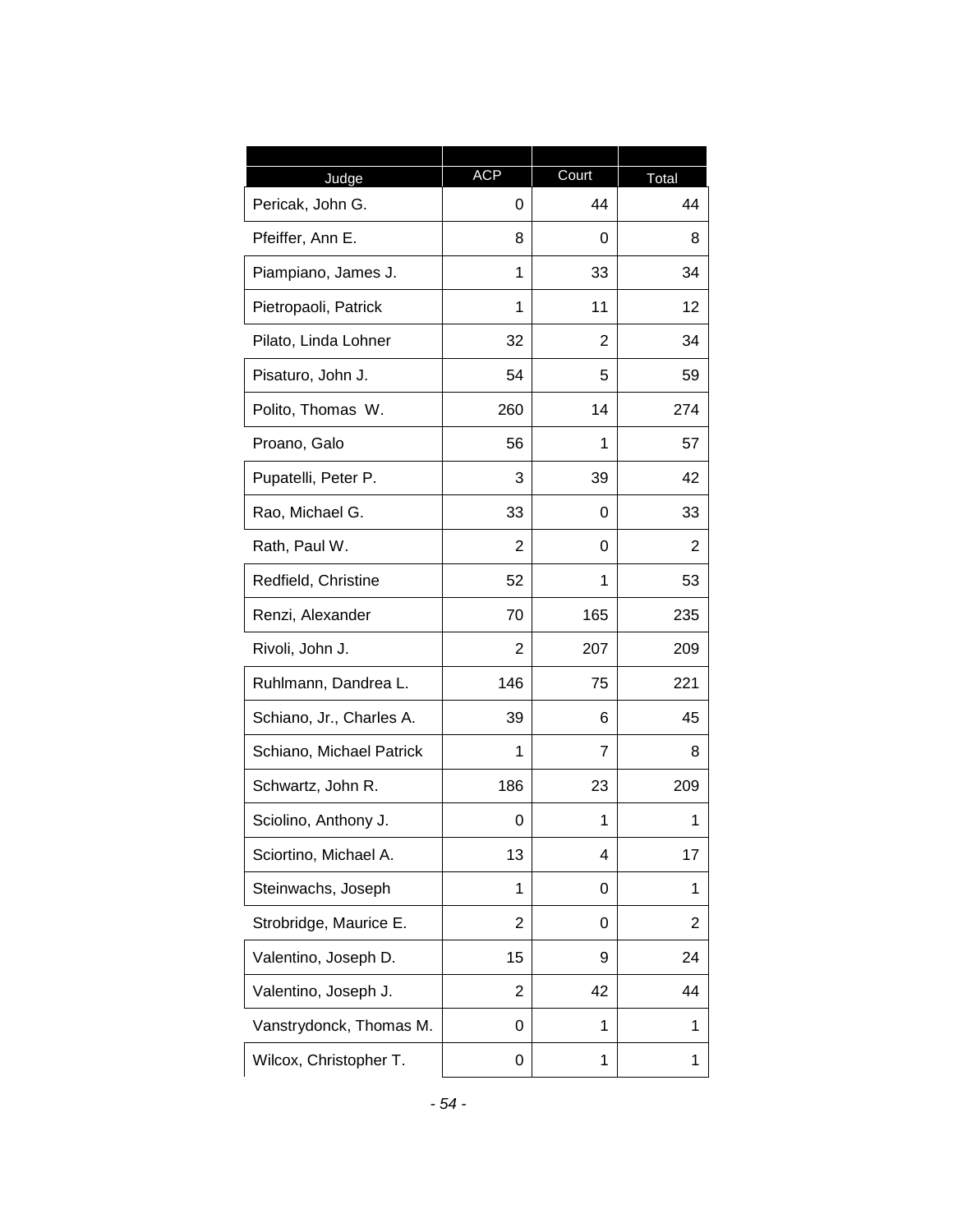| Judge              | <b>ACP</b> | Court | Total |
|--------------------|------------|-------|-------|
| Wolford, Kelly C.  | 94         | 69    | 163   |
| Yacknin, Ellen M.  | 220        | 10    | 230   |
| <b>Grand Total</b> | 5278       | 1871  | 7149  |

# **2010 Case Cost by Judiciary <sup>11</sup>**

| JudgeFullName             | <b>COST</b> |
|---------------------------|-------------|
| Affronti, Francis A.      | \$56,442.30 |
| Amarosa, Louis            | \$480.00    |
| Anderson, Paula           | \$9,465.75  |
| <b>Appellate Division</b> | \$67,799.53 |
| Arcarese, Vincent         | \$2,159.81  |
| Argento, Victoria M.      | \$5,655.00  |
| Arnold, Jeanne            | \$1,140.00  |
| Arnold, Michael H.        | \$11,639.77 |
| Aronson, Stephen D.       | \$1,942.75  |
| Barone, Vincent M.        | \$2,259.60  |
| Bellini, Elma A.          | \$13,837.25 |
| Bernacki, John E.         | \$1,314.44  |
| Boldt, Margaret M.        | \$2,156.69  |
| Briggs, Cara M.           | \$592.50    |
| Campbell, Vincent         | \$33,449.61 |
| Castro, Melchor E.        | \$33,612.10 |
| Coapman, Carl A.          | \$9,201.29  |

<sup>&</sup>lt;sup>11</sup> Includes all cases closed and paid in 2010, even if assigned in a prior year. Excludes administrative costs.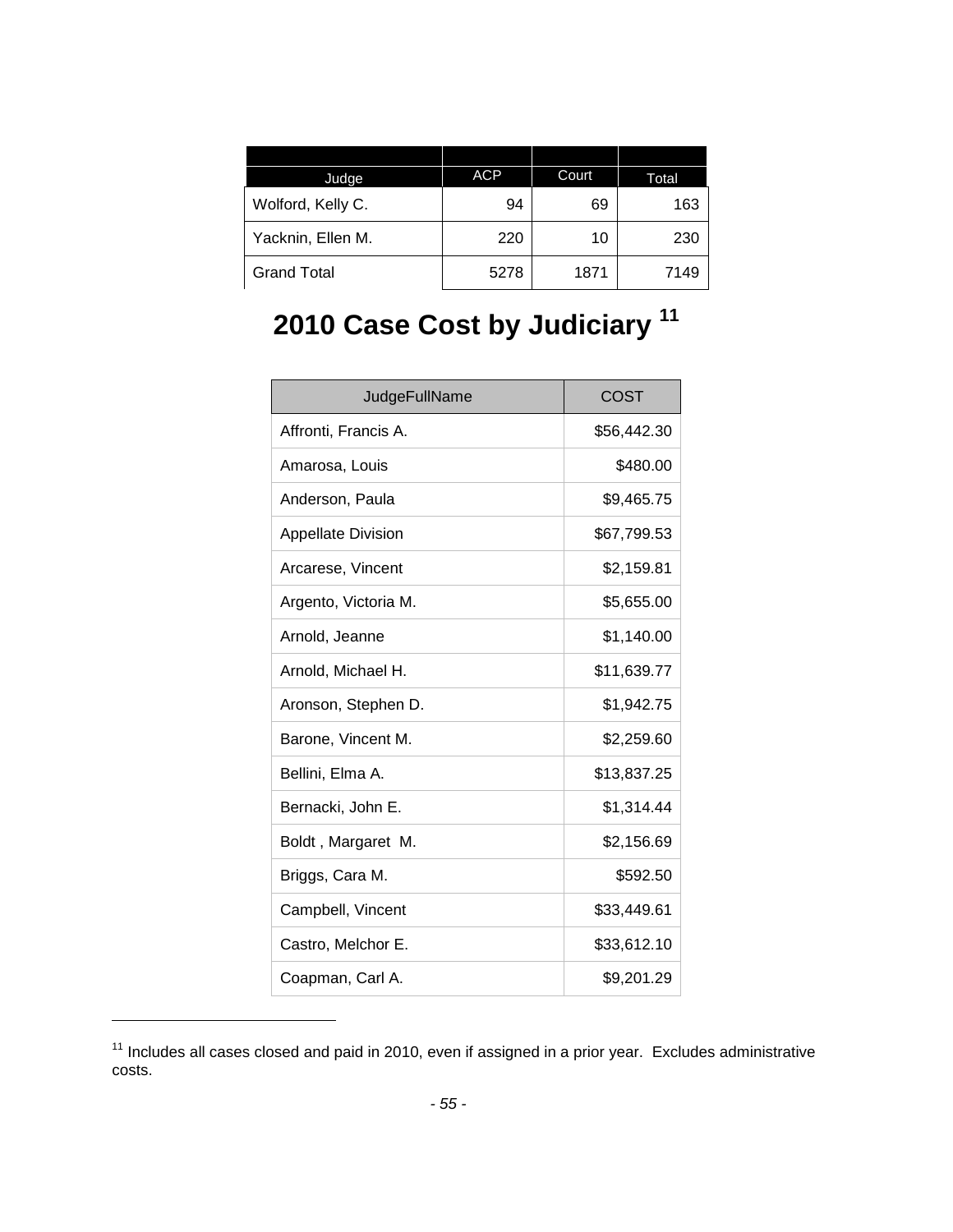| Cody, William J.       | \$3,895.50   |
|------------------------|--------------|
| Cohen, Dennis S.       | \$1,605.00   |
| Connell, John J.       | \$65,868.27  |
| Connors, Robert P.     | \$564.00     |
| Corretore, David       | \$4,155.85   |
| Crimi, Jr., Charles F. | \$32,267.97  |
| DeMarco, John L.       | \$38,620.74  |
| Depferd, Mark R.       | \$8,704.68   |
| Dinolfo, Vincent M.    | \$24,493.37  |
| DiSalvo, Thomas J.     | \$13,837.67  |
| Dixon, Maija C.        | \$61,578.73  |
| Dollinger, Richard A.  | \$3450.00    |
| Donofrio, Gail         | \$122,206.31 |
| Donsky, Steven M.      | \$16,839.07  |
| Doyle, Daniel J.       | \$41,846.47  |
| Egan, David D.         | \$22,850.26  |
| Elliott, John E.       | \$34,017.83  |
| Falk, John A.          | \$22,267.95  |
| Farber, Sidney T.      | \$16,902.18  |
| Fletcher, William P.   | \$144.00     |
| Gallagher, John        | \$2,002.94   |
| Gallaher, Patricia E.  | \$77,290.76  |
| Gallina, Fred S.       | \$8,142.07   |
| Genier, Joseph T.      | \$12,844.50  |
| Geraci, Jr., Frank P.  | \$57,003.59  |
| Gordon, Julie Anne     | \$44,414.18  |
| Hammel, Allyn S.       | \$281.25     |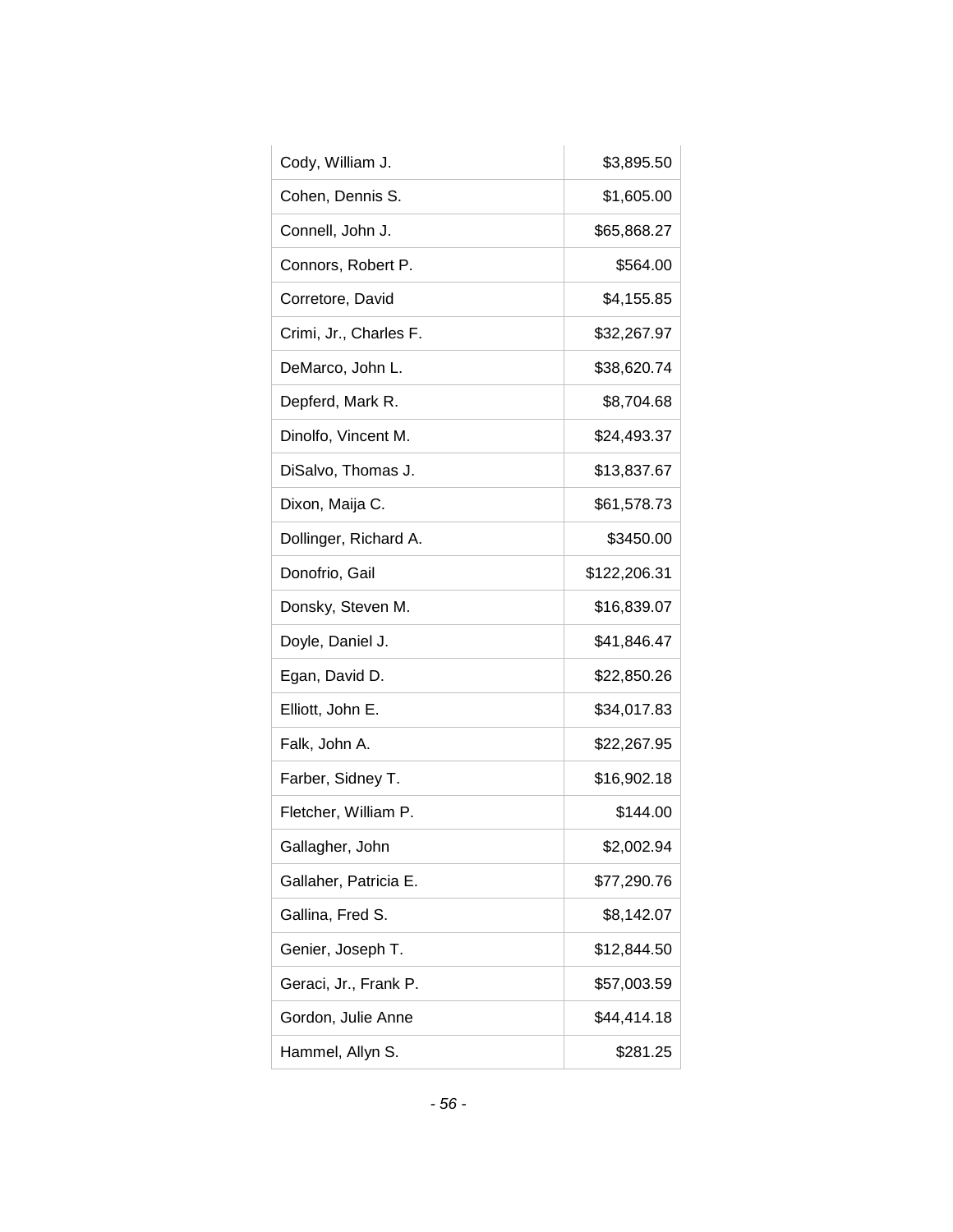| Irizarry, Diana M.      | \$1,788.00   |
|-------------------------|--------------|
| Johnson, Teresa D.      | \$9,516.82   |
| Jones, Henry            | \$3,361.47   |
| Kasperek, Lawrence L.   | \$444.00     |
| Keenan, Richard A.      | \$80,075.98  |
| Klonick, Thomas A       | \$2,584.50   |
| Kohout, Joan S.         | \$81,692.86  |
| Lindley, Stephen K.     | \$10,512.10  |
| Litteer, Jr., Harold H. | \$1,056.00   |
| Lomenzo, Jr., John P.   | \$9,739.26   |
| Maley, Jr., James E.    | \$1,965.00   |
| Maloy, Charles T.       | \$5,824.30   |
| Marks, Patricia D.      | \$38,650.19  |
| McCarthy, Brian M.      | \$23,522.68  |
| Miller, Stephen T.      | \$929,850.89 |
| Moffett, Richard W.     | \$4,723.73   |
| Morris, Karen           | \$7,471.35   |
| Morse, Thomas Rainbow   | \$48,520.35  |
| Morton, Glenn R.        | \$6,810.53   |
| Mulley, James           | \$1,618.48   |
| Murante, David A.       | \$2,175.44   |
| Nesser, Joseph G.       | \$31,439.72  |
| Nitti, Gino M.          | \$31,301.08  |
| O'Connor, Marilyn L.    | \$9,125.44   |
| Odorisi, J. Scott       | \$5,173.50   |
| Olver, Melvin L.        | \$4,276.50   |
| Owlett, Deborah         | \$2,003.38   |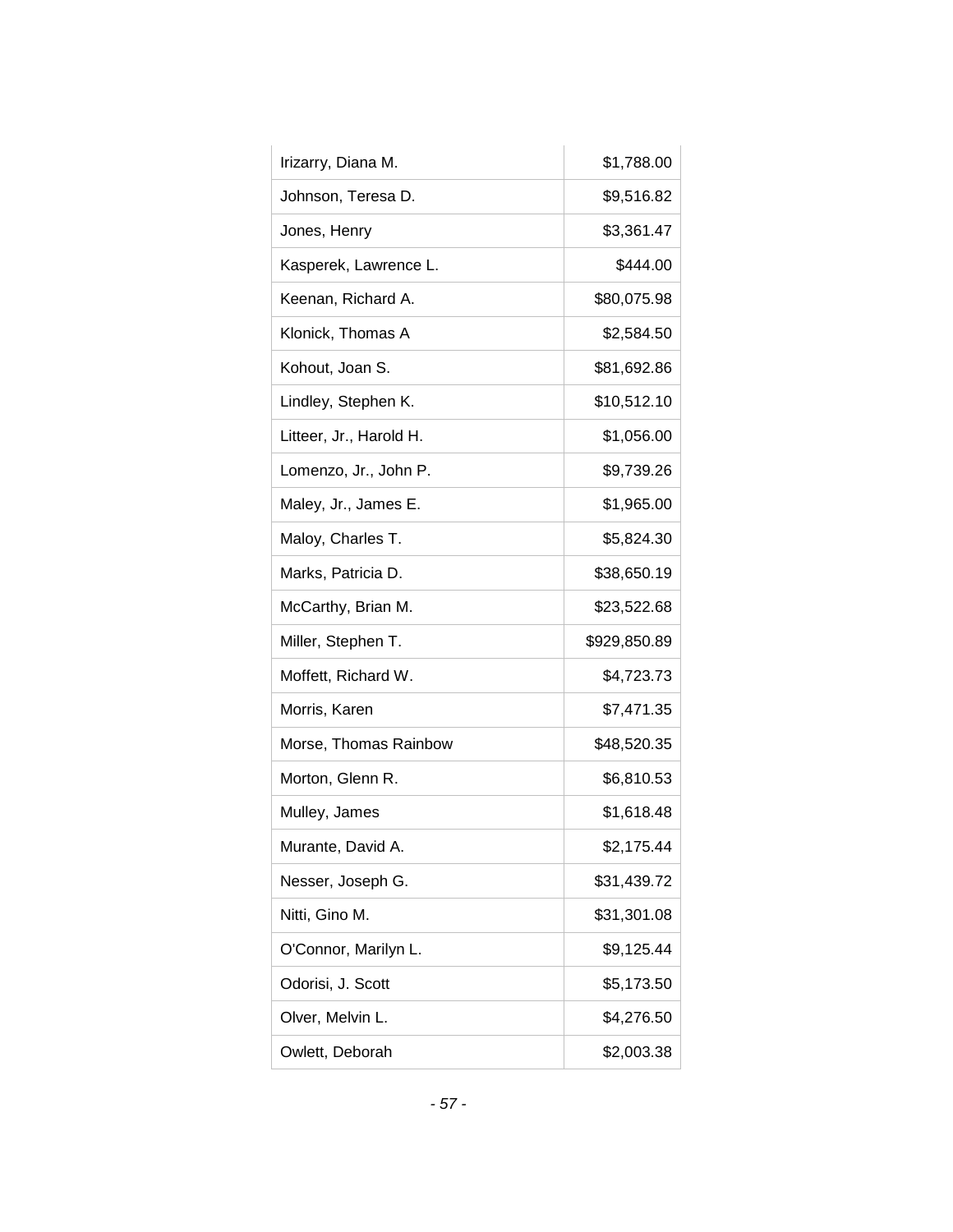| Pericak, John G.         | \$29,780.74    |
|--------------------------|----------------|
| Pfeiffer, Ann E.         | \$292.50       |
| Piampiano, James J.      | \$14,447.21    |
| Pietropaoli, Patrick     | \$3,571.33     |
| Pilato, Linda Lohner     | \$1995.00      |
| Pisaturo, John J.        | \$35,690.17    |
| Polito, Thomas W.        | \$43,072.91    |
| Proano, Galo             | \$3,636.75     |
| Pupatelli, Peter P.      | \$16,124.16    |
| Rao, Michael G.          | \$1,789.49     |
| Rath, Paul W.            | \$636.88       |
| Redfield, Christine      | \$787.50       |
| Renzi, Alexander         | \$71,912.71    |
| Rivoli, John J.          | \$33,256.60    |
| Ruhlmann, Dandrea L.     | \$115,251.51   |
| Schiano, Jr., Charles A. | \$39,215.47    |
| Schiano, Michael Patrick | \$3,782.02     |
| Schwartz, John R.        | \$26,320.05    |
| Sciortino, Michael A.    | \$5,836.17     |
| Steinwachs, Joseph       | \$462.00       |
| Strobridge, Maurice E.   | \$540.00       |
| Valentino, Joseph D.     | \$60,568.86    |
| Valentino, Joseph J.     | \$13,696.11    |
| Wilcox, Christopher T.   | \$831.00       |
| Wolford, Kelly C.        | \$6,390.94     |
| Yacknin, Ellen M.        | \$35,095.69    |
| <b>Grand Total</b>       | \$2,911,450.85 |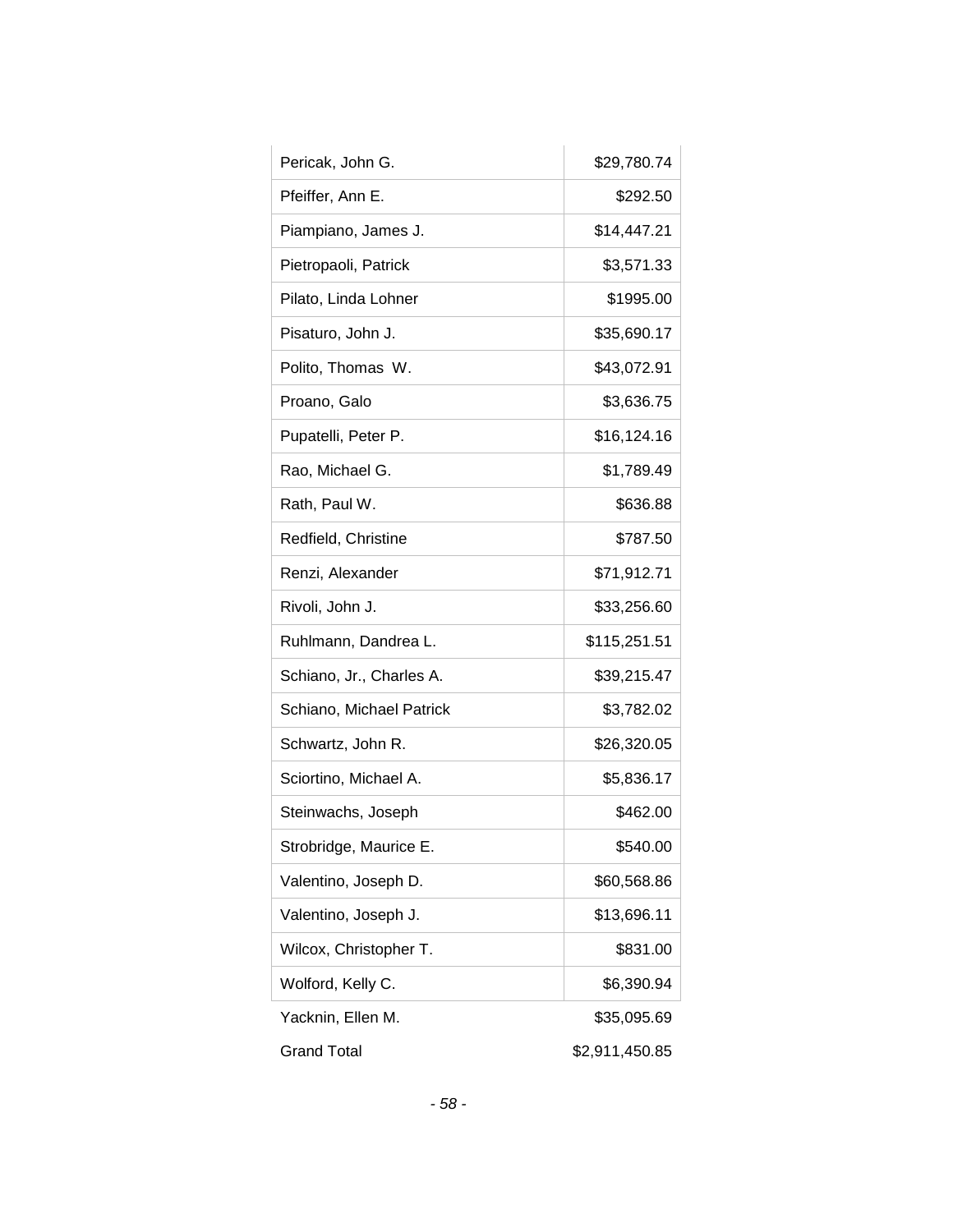# **Types of Cases Referred in 2010<sup>12</sup>**

| Crime                              | <b>Total</b> |
|------------------------------------|--------------|
| Custody/Visitation                 | 1661         |
| <b>Family Offense</b>              | 698          |
| Petit Larceny                      | 425          |
| Harassment 2                       | 410          |
| <b>Child Protective Proceeding</b> | 239          |
| Assault 3                          | 192          |
| <b>Criminal Mischief 4</b>         | 189          |
| <b>Criminal Contempt 2</b>         | 170          |
| Crim. Poss. Controlled Substance 3 | 166          |
| Paternity                          | 163          |
| <b>Disorderly Conduct</b>          | 161          |
| Agg. Harassment 2                  | 135          |
| Support                            | 126          |
| Crim. Poss. Controlled Substance 7 | 118          |
| Violation Probation (M)            | 99           |
| <b>Burglary 2</b>                  | 96           |
| Menacing 2                         | 92           |
| Assault 2                          | 84           |
| <b>Criminal Contempt 1</b>         | 82           |

<sup>&</sup>lt;sup>12</sup> Based only on cases **referred** to ACP for assignment. Assignment numbers are higher because during the pendency of a referred case, more than one attorney may be assigned to that case.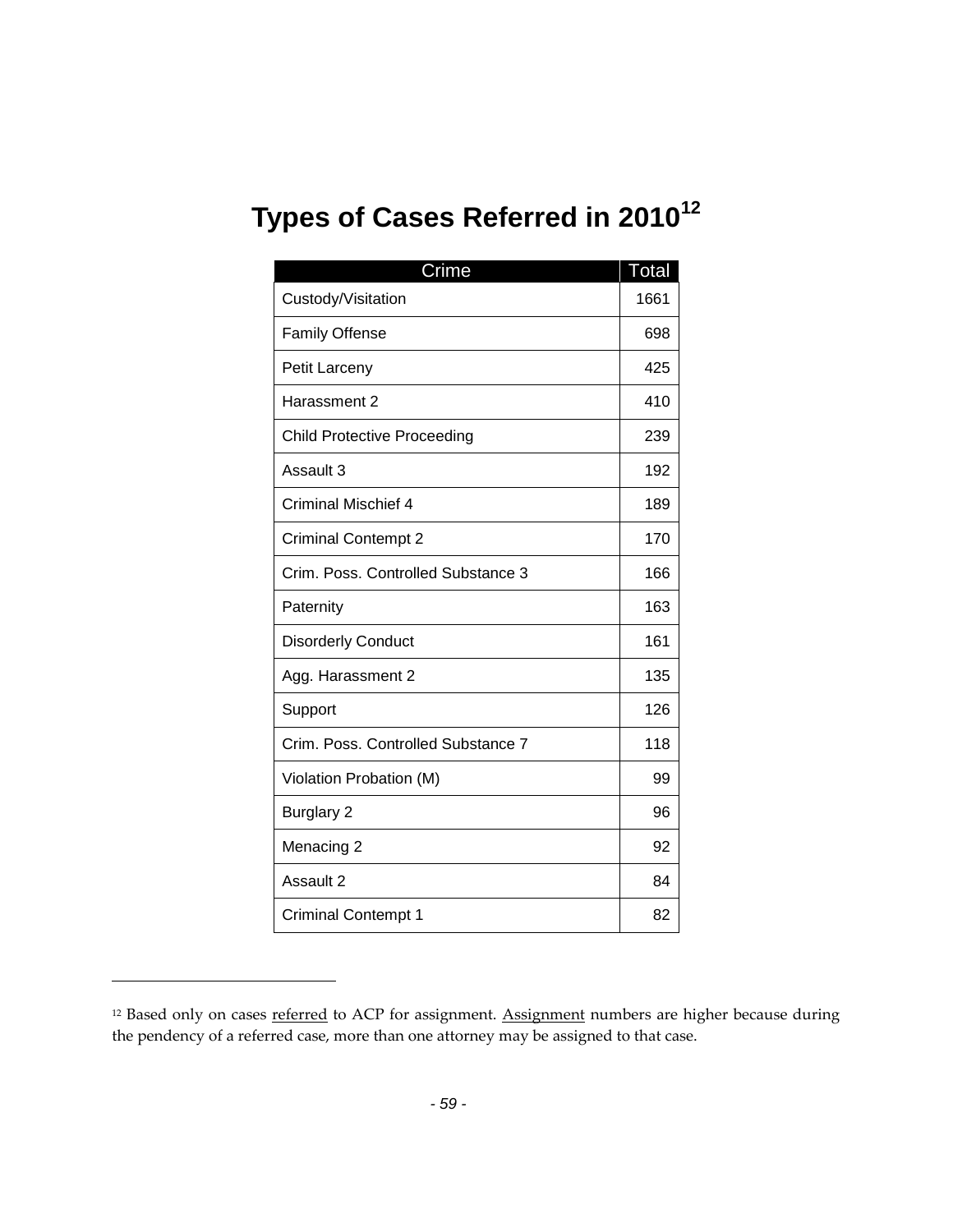| Crime                                      | Total |
|--------------------------------------------|-------|
| Robbery 1                                  | 80    |
| Unlawful Poss, Marihuana                   | 74    |
| Crim. Poss. Weapon 2                       | 73    |
| <b>Burglary 3</b>                          | 67    |
| Parole Violation                           | 67    |
| <b>Grand Larceny 4</b>                     | 61    |
| Crim. Poss. Marihuana 5                    | 58    |
| <b>Obstructing Govt'l Administration 2</b> | 57    |
| Violation Probation (F)                    | 55    |
| Agg. Unlicensed Operation 3                | 54    |
| Unauthorized Use Motor Vehicle 3           | 51    |
| Crim. Poss. Stolen Property 5              | 50    |
| Agg. Unlicensed Operation 2                | 47    |
| Crim. Poss. Stolen Property 4              | 46    |
| <b>Resisting Arrest</b>                    | 43    |
| Robbery 2                                  | 39    |
| Trespass                                   | 39    |
| CPFI <sub>2</sub>                          | 31    |
| Guardianship                               | 29    |
| Loitering 1                                | 29    |
| Appeal-Criminal Court (Fel.)               | 26    |
| Driving While Intoxicated                  | 24    |
| <b>Grand Larceny 3</b>                     | 23    |
| End. Welfare Child                         | 21    |
| Crim. Trespass 2                           | 20    |
| Other                                      | 20    |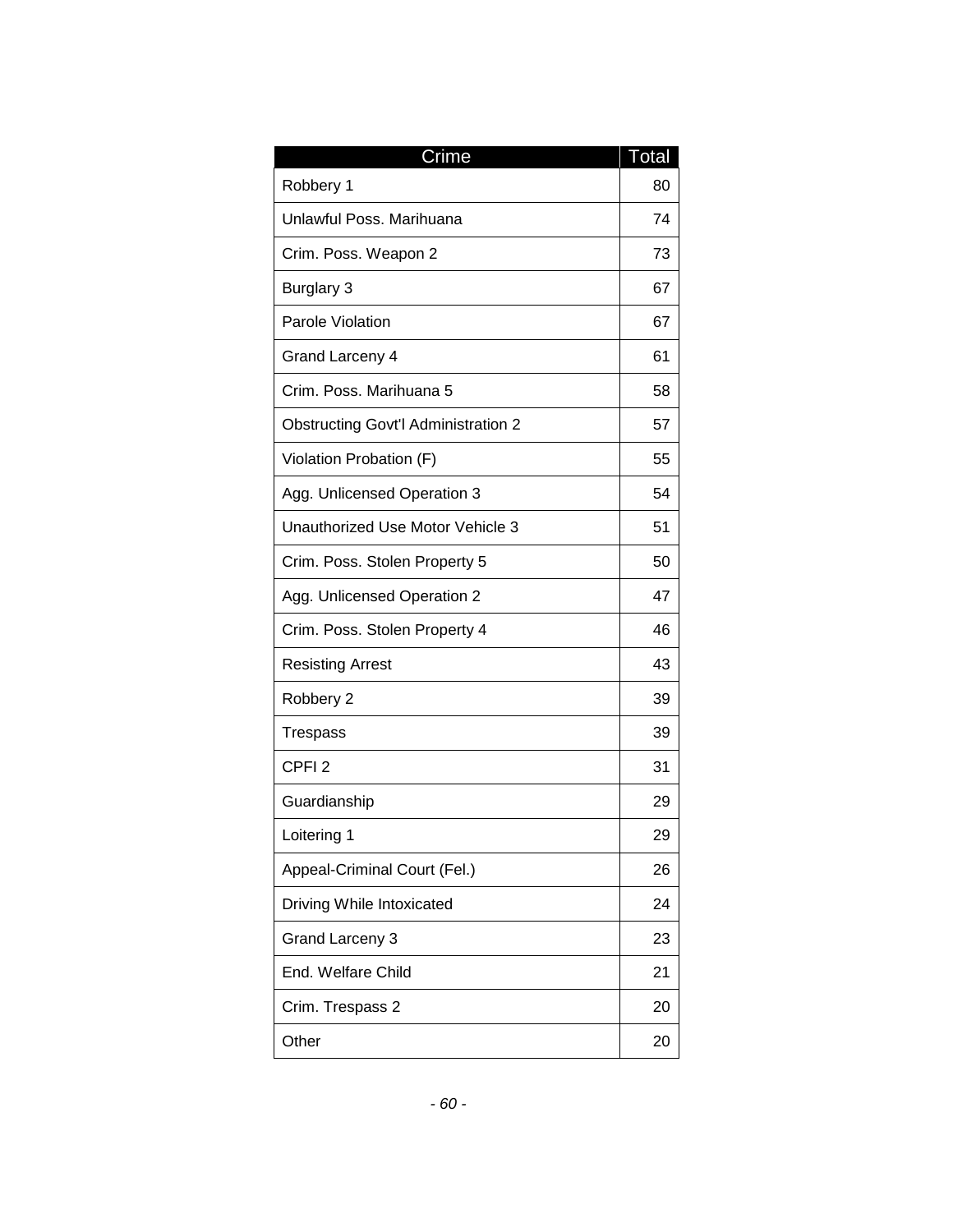| Crime                                | Total |
|--------------------------------------|-------|
| Reckless Endangerment 1              | 19    |
| Crim. Trespass 3                     | 18    |
| <b>Criminal Mischief 3</b>           | 18    |
| Crim. Poss. Weapon 3                 | 17    |
| Crim. Poss. Marihuana 2              | 16    |
| Assault 1                            | 15    |
| <b>Burglary 1</b>                    | 15    |
| Criminal Contempt 1, Aggravated      | 15    |
| <b>False Personation</b>             | 15    |
| Crim. Poss. Marihuana 4              | 14    |
| Murder <sub>2</sub>                  | 14    |
| Agg. Unlicensed Operation 1          | 13    |
| Burglary 2, Att.                     | 13    |
| Crim. Poss. Weapon 4                 | 13    |
| <b>Foster Care</b>                   | 13    |
| <b>Appeal-Family Court</b>           | 12    |
| Criminal Impersonation 2             | 12    |
| Witness                              | 12    |
| Conspiracy 2                         | 11    |
| Forgery 2                            | 11    |
| Loitering                            | 11    |
| Prohibited Use of Weapon             | 11    |
| Crim. Sale of Controlled Substance 3 | 10    |
| Robbery 1, Att.                      | 10    |
| Act Manor Injur Child < 17           | 9     |
| Crim. Poss. Stolen Property 3        | 9     |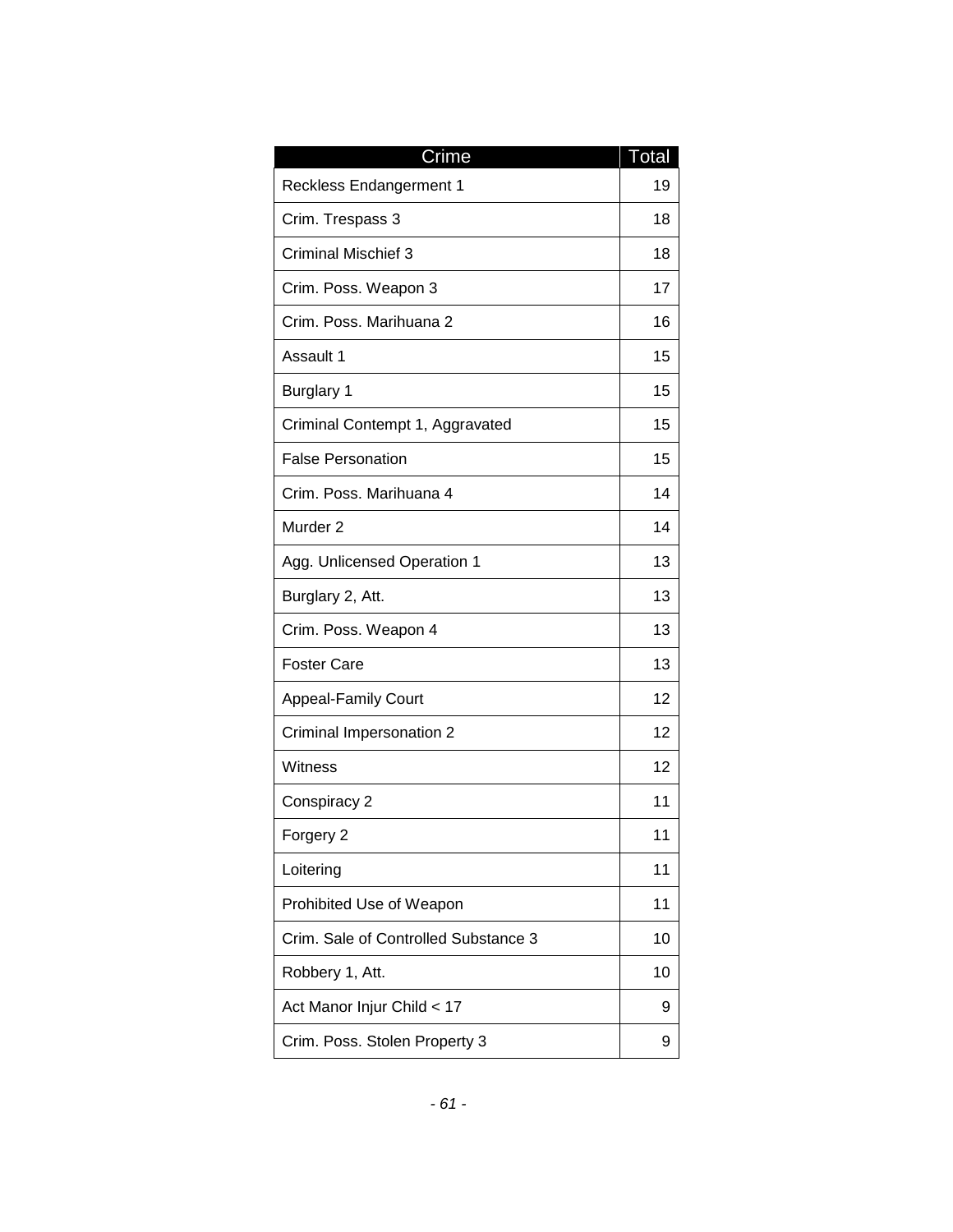| Crime                               | <b>Total</b> |
|-------------------------------------|--------------|
| Robbery 3                           | 9            |
| Pins-Intervenor/FC                  | 8            |
| <b>Public Lewdness</b>              | 8            |
| Rioting 2                           | 8            |
| Driving While Intoxicated (Fel.)    | 7            |
| <b>Falsely Reporting Incident 3</b> | 7            |
| Forcible Touching                   | 7            |
| <b>Reckless Endangerment 2</b>      | 7            |
| Assault 2, Att.                     | 6            |
| Crim. Sale Marihuana 4              | 6            |
| Crim. Use Drug Paraphernalia 2      | 6            |
| Gang Assault 1                      | 6            |
| <b>Hindering Prosecution 3</b>      | 6            |
| Poss. Burglar's Tools               | 6            |
| <b>Theft of Services</b>            | 6            |
| 722-c Order                         | 5            |
| CPFI <sub>1</sub>                   | 5            |
| Crim. Poss. Controlled Substance 5  | 5            |
| Crim. Poss. Marihuana 3             | 5            |
| Criminal Nuisance 2                 | 5            |
| Custodial Interference 1            | 5            |
| Fugitive                            | 5            |
| Gang Assault 2                      | 5            |
| <b>Predatory Sexual Assault</b>     | 5            |
| Promoting Prison Contraband 2       | 5            |
| Rape 1                              | 5            |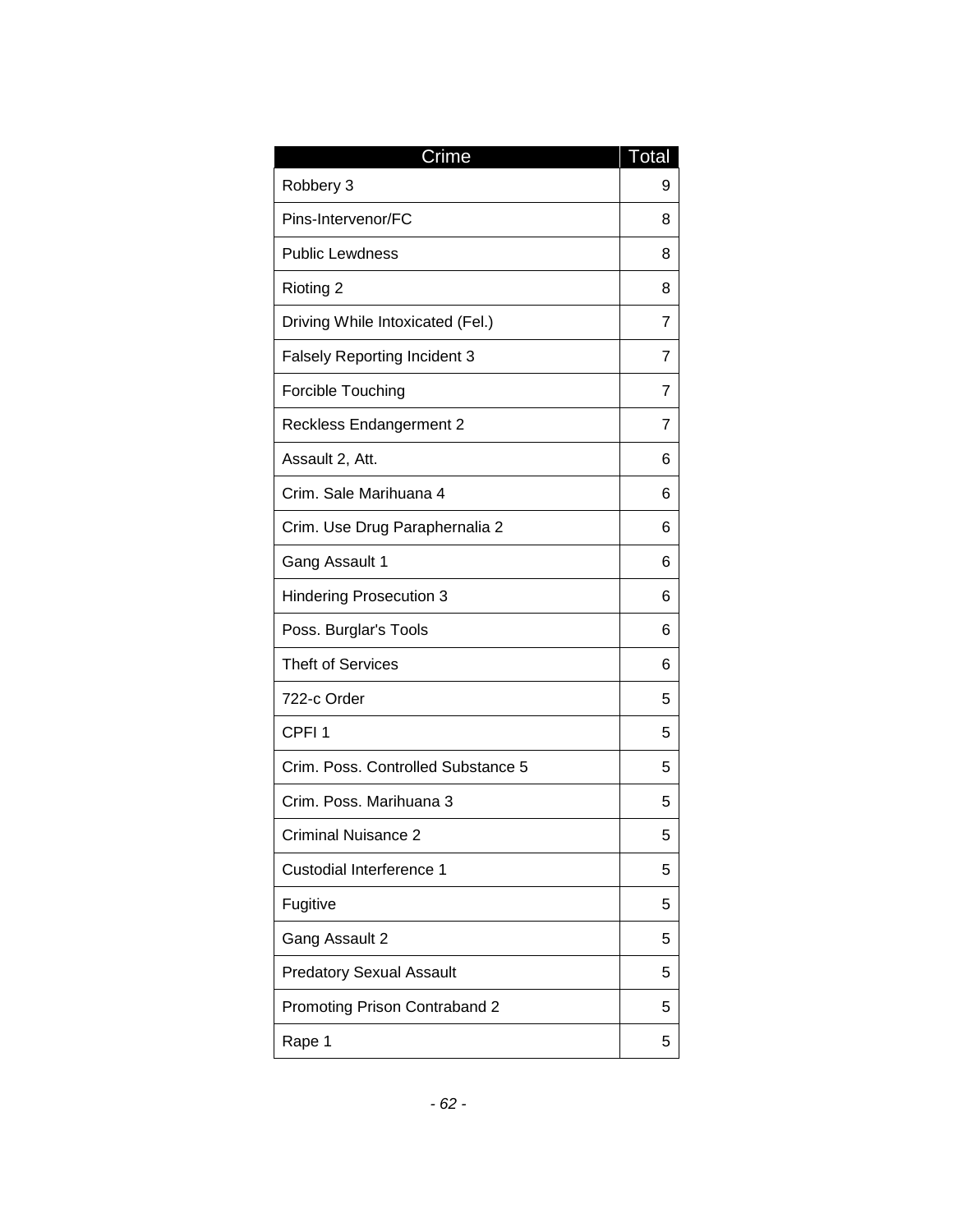| Crime                              | Total          |
|------------------------------------|----------------|
| Alcoholic Beverage Control         | 4              |
| Appeal-Criminal Court (Misd.)      | 4              |
| Arson 3                            | 4              |
| Crim. Poss. Controlled Substance 1 | 4              |
| Grand Larceny 4, Att.              | 4              |
| <b>Identity Theft 2</b>            | 4              |
| Imit Control Subs (M)              | 4              |
| Murder 2, Att.                     | 4              |
| <b>Post-Conviction Motion</b>      | 4              |
| Agg DWI with Child 1st             | 3              |
| Assault 3, Att.                    | 3              |
| Crim. Poss. Controlled Substance 2 | 3              |
| Crim. Poss. Controlled Substance 4 | 3              |
| Crim. Sale Marihuana 5             | 3              |
| <b>Criminal Facilitation 4</b>     | 3              |
| <b>Criminal Mischief 2</b>         | 3              |
| <b>Identity Theft 1</b>            | 3              |
| Participate Animal Fight           | 3              |
| Prostitution                       | 3              |
| Rape 1, Att.                       | 3              |
| Rape 2                             | 3              |
| <b>Sexual Misconduct</b>           | 3              |
| Unlawful Imprisonment 2            | 3              |
| Appeal - Court of Appeals          | $\overline{2}$ |
| Arson 5                            | 2              |
| Burglary 3, Att.                   | 2              |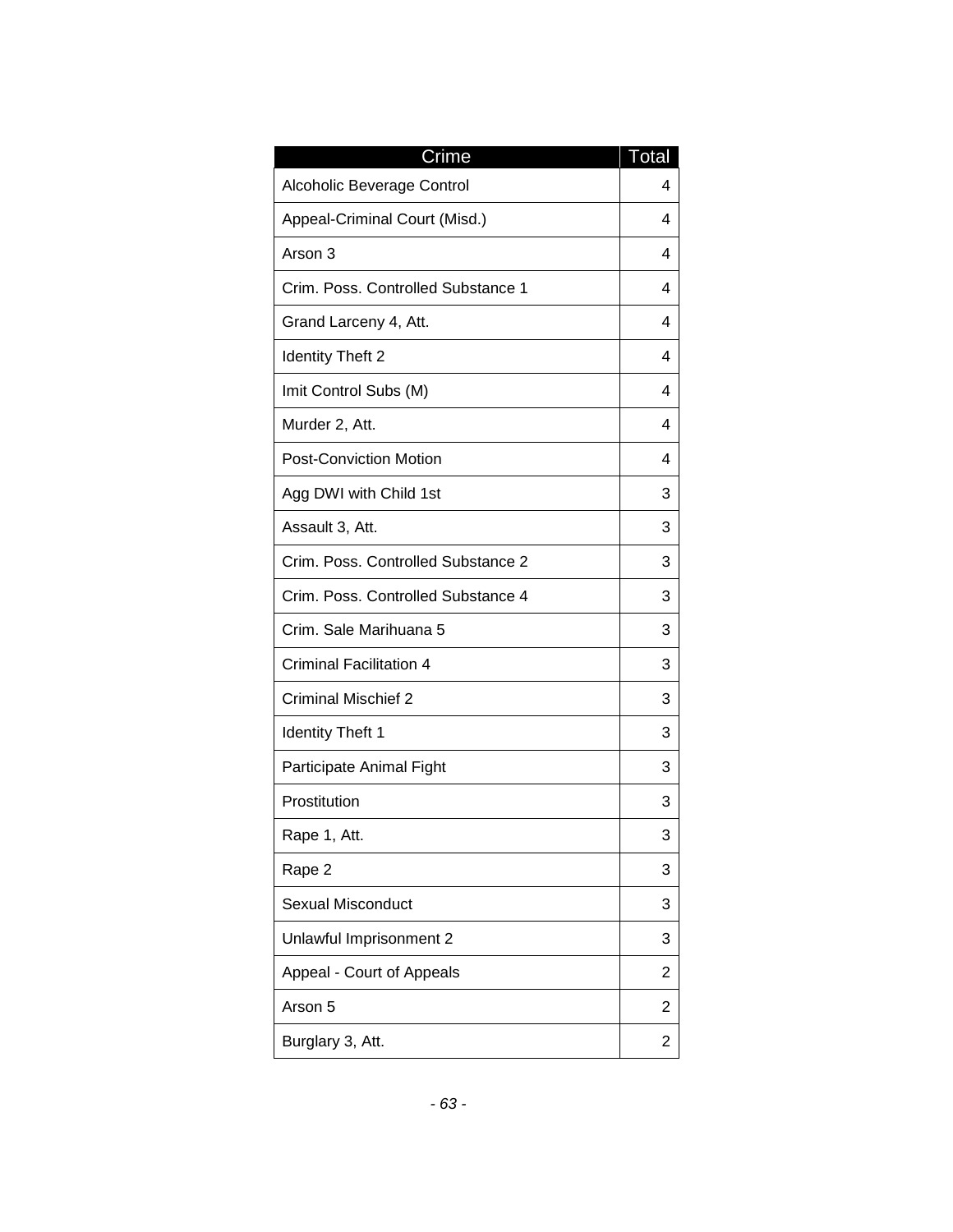| Crime                                  | Total |
|----------------------------------------|-------|
| Conspiracy 4                           | 2     |
| Criminal Mischief 4, Att.              | 2     |
| <b>Criminal Sexual Act 1</b>           | 2     |
| <b>Criminal Sexual Act 2</b>           | 2     |
| <b>Fail Exercise Control of</b>        | 2     |
| Fail to Reg: Sex Off 2nd O             | 2     |
| Gang Assault 1, Att.                   | 2     |
| <b>Habeas Corpus</b>                   | 2     |
| <b>Identity Theft 3</b>                | 2     |
| Kidnapping 2                           | 2     |
| Loitering to Promote Prostitution      | 2     |
| <b>Reckless Driving</b>                | 2     |
| Robbery 2, Att.                        | 2     |
| SORA 1ST                               | 2     |
| <b>Suspended Registration</b>          | 2     |
| <b>Tampering Physical Evidence</b>     | 2     |
| Torturing & Injuring Animals           | 2     |
| Unauthorized Use Motor Vehicle 2       | 2     |
| Unlawful Fleeing Police Office in MV 3 | 2     |
| Adoption                               | 1     |
| Arson 2                                | 1     |
| Arson 2, Att.                          | 1     |
| <b>Bribing a Witness</b>               | 1     |
| Burglary 1, Att.                       | 1     |
| CPFI <sub>3</sub>                      | 1     |
| Crim. Poss. Hypodermic Instrument      | 1     |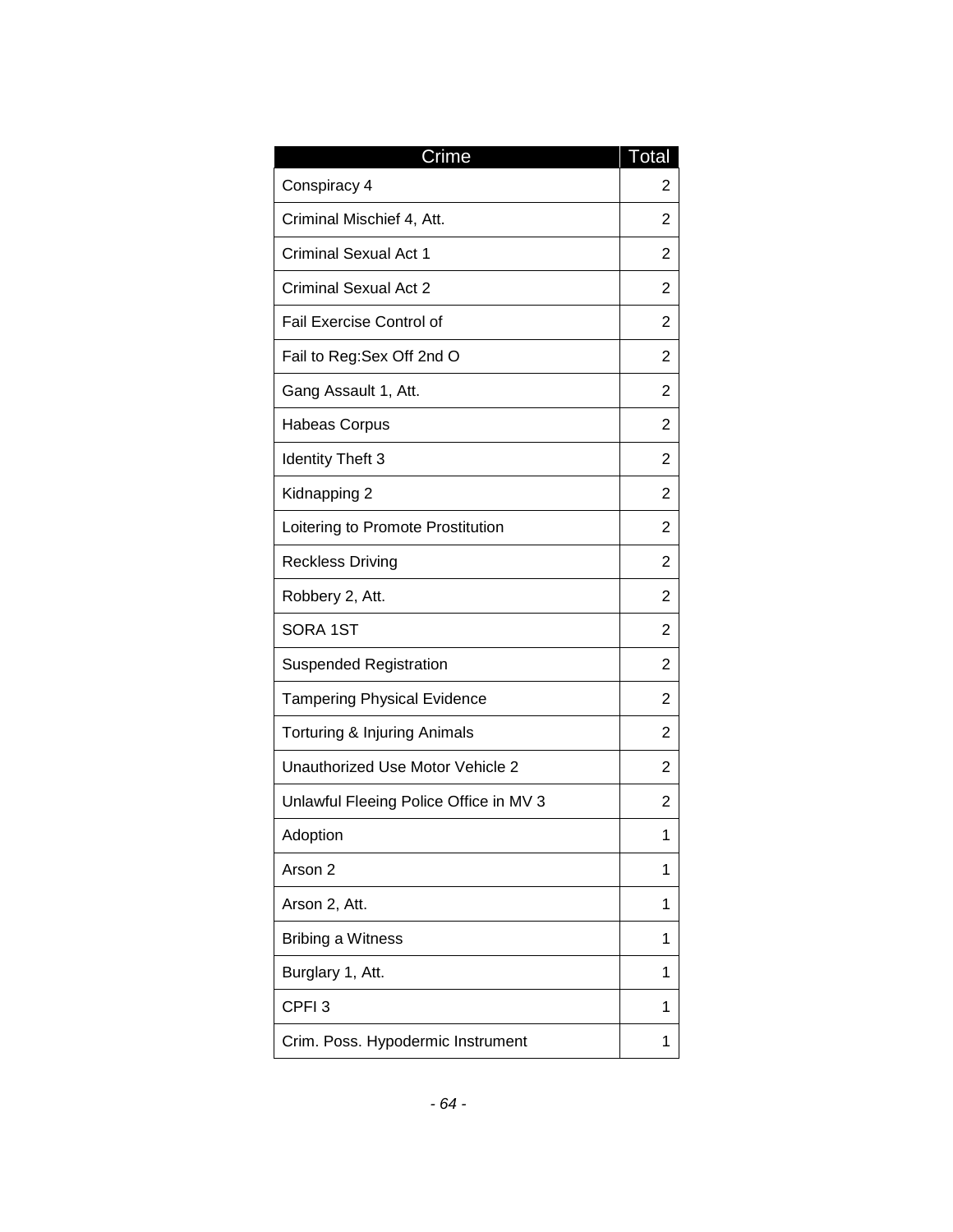| Crime                                        | <u>Total</u> |
|----------------------------------------------|--------------|
| Crim. Poss. Marihuana 1                      | 1            |
| Crim. Sale of Controlled Substance 2         | 1            |
| Crim. Use Benefit Card 2nd                   | 1            |
| <b>Criminal Sexual Act 3</b>                 | 1            |
| Custodial Interference 2                     | 1            |
| Escape 2                                     | 1            |
| Fail Yield Right of Way                      | 1            |
| Forgery 3                                    | 1            |
| <b>Grand Larceny 1</b>                       | 1            |
| Intimidating Victim/Witness 3                | 1            |
| Issuing False Vehicle Inspection Certificate | 1            |
| Kidnapping 1                                 | 1            |
| Leaving Scene Incident-PI-F                  | 1            |
| <b>Menacing Police Officer</b>               | 1            |
| Patronizing a Prostitute 3                   | 1            |
| Pedestrian on Controlled Access Highway      | 1            |
| <b>Promoting Prison Contraband 1</b>         | 1            |
| Promoting Prison Contraband 2, Att.          | 1            |
| <b>Promoting Prostitution 4</b>              | 1            |
| Rape 3                                       | 1            |
| Robbery 3, Att.                              | 1            |
| <b>Sex Conduct Child 1</b>                   | 1            |
| Sexual Abuse 1                               | 1            |
| <b>SORA</b>                                  | 1            |
| Stalking 3                                   | 1            |
| Stalking 4                                   | 1            |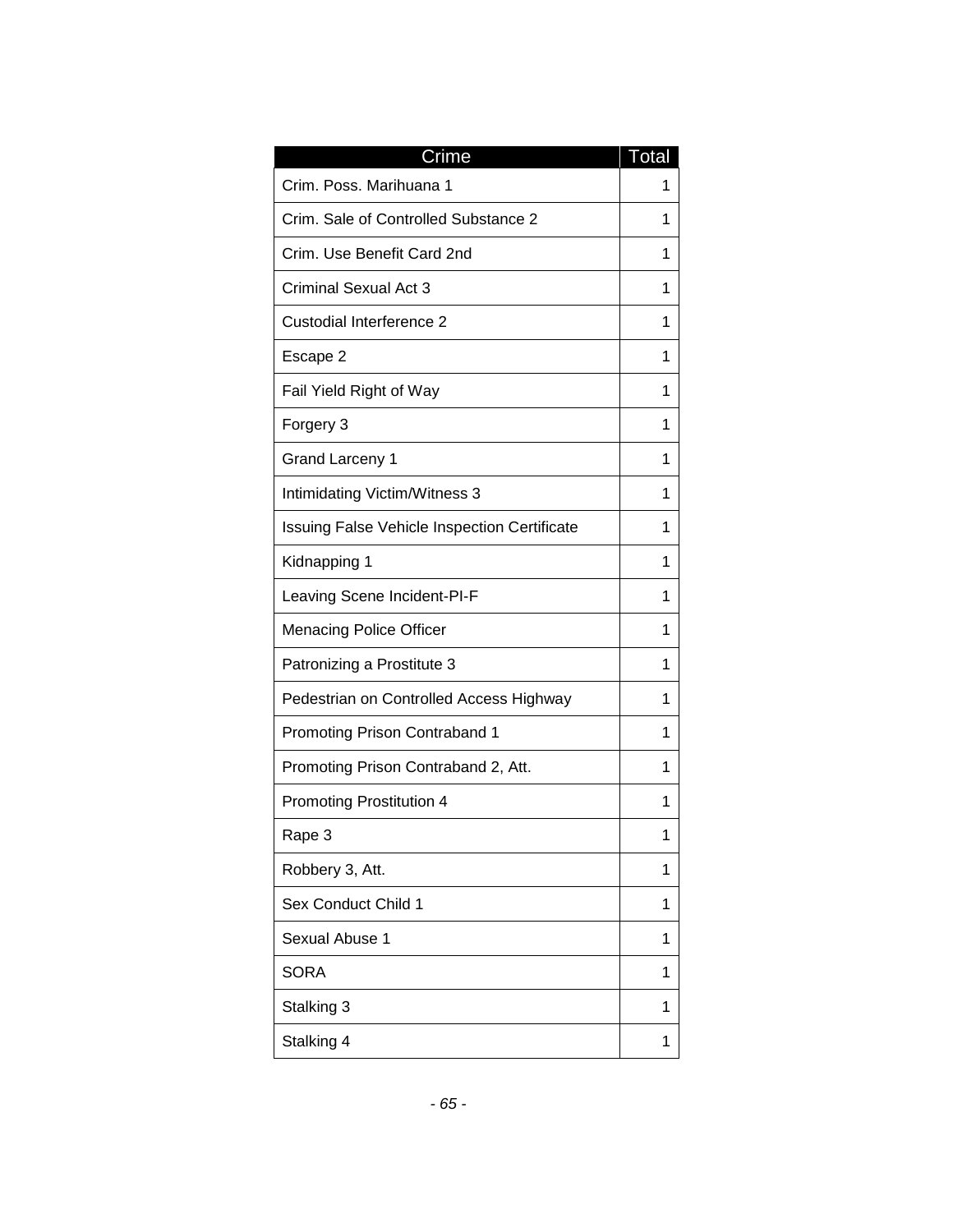| Crime                         | Total |
|-------------------------------|-------|
| Unlawful Poss, Fire Arms MV   |       |
| Unlawfully Deal w/Child 2     |       |
| Unlawfully Dealing With Child |       |
| Welfare Fraud - Fel.          |       |
| <b>Grand Total</b>            | 7153  |

# **2010 Case Dispositions<sup>13</sup>**

| <b>Disposition</b>                 | Total |
|------------------------------------|-------|
| <b>Stipulated Settlement</b>       | 1355  |
| Plea to Reduced Charge             | 828   |
| <b>Petition Dismissed</b>          | 802   |
| <b>ACD</b>                         | 741   |
| Dismissed - CPL 30.30              | 446   |
| Plea to Top Charge                 | 362   |
| Dismissed - Information            | 305   |
| <b>Admit Petition</b>              | 190   |
| No Bill - Grand Jury               | 178   |
| Covered by Plea - Other Charge     | 178   |
| <b>Client Retained Own Counsel</b> | 96    |
| <b>YO Adjudication</b>             | 87    |
| Dismissed - Plea in Satisfaction   | 72    |
| Transfer to IDV                    | 61    |

<sup>&</sup>lt;sup>13</sup> Includes all cases closed and paid in 2010 even if assigned in prior year.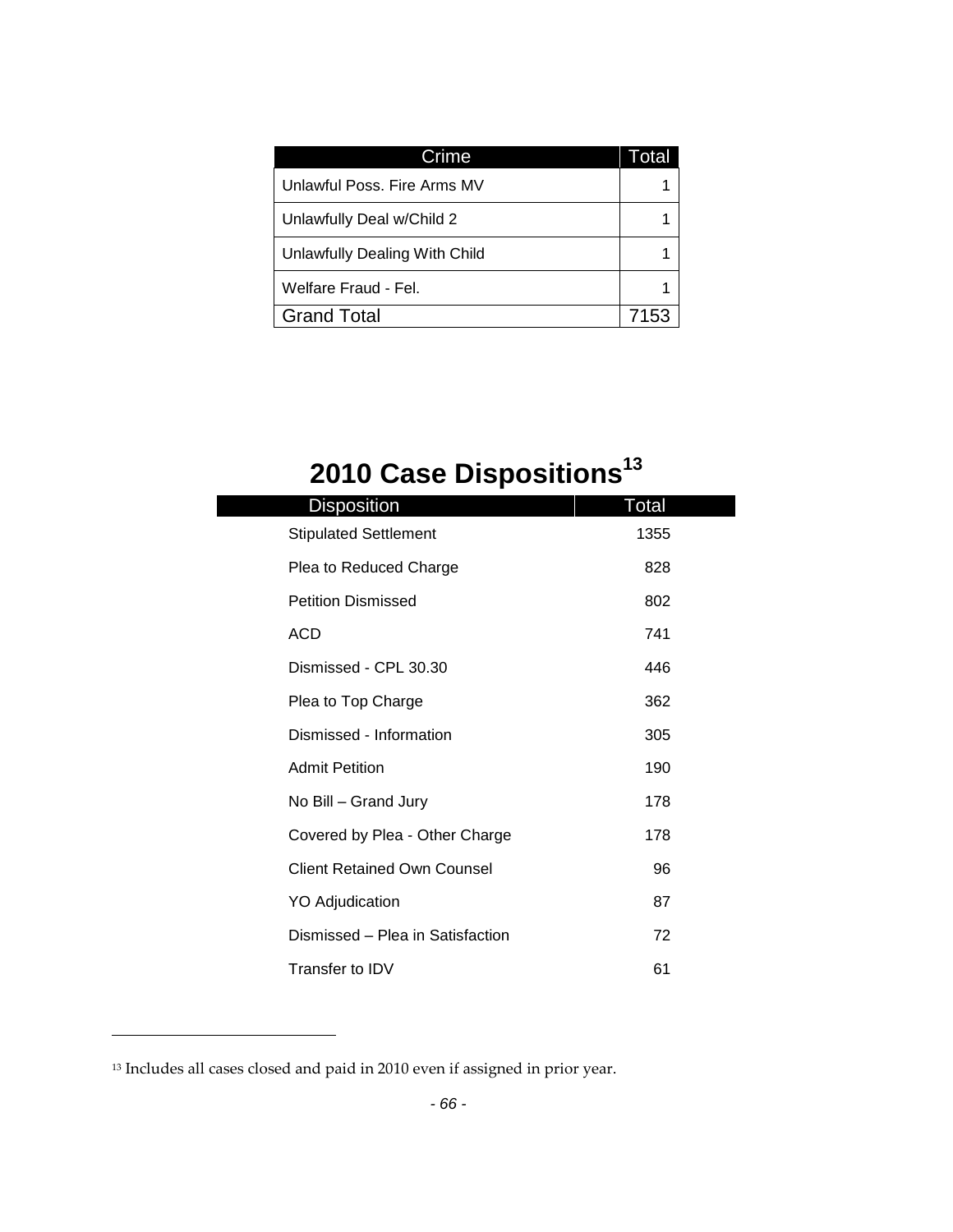| Other                           | 48             |
|---------------------------------|----------------|
| Petition found after hearing    | 42             |
| Jury Trial - Guilty Original    | 36             |
| No Conflict - PD Continued      | 25             |
| Dismissed - Indictment          | 22             |
| Jury Charge - Acquittal         | 20             |
| <b>Bench Trial - Acquittal</b>  | 20             |
| Appeal Judgment - Affirmed      | 19             |
| Bench Trial - Guilty Original   | 10             |
| Jury Charge - Guilty Lesser     | 9              |
| <b>Trial Order of Dismissal</b> | 9              |
| Dismissed - Felony Complaint    | 8              |
| Incompetent to Stand Trial      | 7              |
| Abated by Death                 | 7              |
| Bench Trial - Guilty Lesser     | 6              |
| <b>Transfer to Family Court</b> | 5              |
| Appeal Judgment - Discontinued  | 5              |
| Not Indigent                    | 4              |
| <b>Relieved by Court</b>        | 3              |
| Appeal Sentence - Affirmed      | 3              |
| <b>Conflict of Interest</b>     | 2              |
| Consolidated - Other Charges    | 2              |
| <b>Alford Plea</b>              | 2              |
| Appeal Judgment - Reversed      | 2              |
| Appeal Judgment - Dismissed     | $\overline{2}$ |
| <b>Post Conviction Denied</b>   | 2              |
| <b>Pre-Trial Diversion</b>      | 1              |
| appeal Sentence - Modified      | 1              |